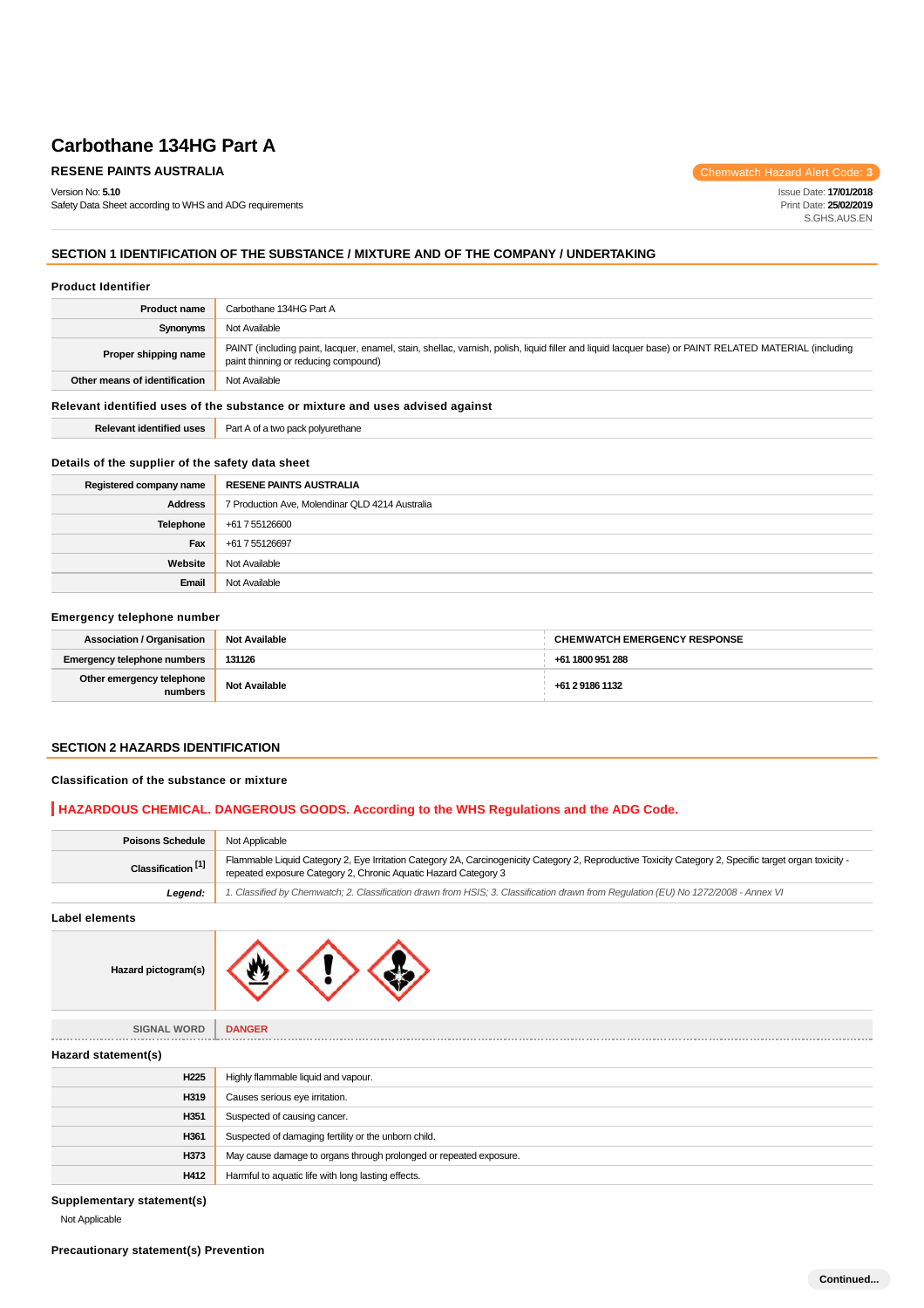| P <sub>201</sub> | Obtain special instructions before use.                                           |
|------------------|-----------------------------------------------------------------------------------|
| P210             | Keep away from heat/sparks/open flames/hot surfaces. - No smoking.                |
| P233             | Keep container tightly closed.                                                    |
| P <sub>260</sub> | Do not breathe dust/fume/gas/mist/vapours/spray.                                  |
| P <sub>281</sub> | Use personal protective equipment as required.                                    |
| P <sub>240</sub> | Ground/bond container and receiving equipment.                                    |
| P <sub>241</sub> | Use explosion-proof electrical/ventilating/lighting/intrinsically safe equipment. |
| P <sub>242</sub> | Use only non-sparking tools.                                                      |
| P <sub>243</sub> | Take precautionary measures against static discharge.                             |
| P273             | Avoid release to the environment.                                                 |
| P <sub>280</sub> | Wear protective gloves/protective clothing/eye protection/face protection.        |

# **Precautionary statement(s) Response**

| P308+P313      | IF exposed or concerned: Get medical advice/attention.                                                                           |
|----------------|----------------------------------------------------------------------------------------------------------------------------------|
| P370+P378      | In case of fire: Use alcohol resistant foam or normal protein foam for extinction.                                               |
| P305+P351+P338 | IF IN EYES: Rinse cautiously with water for several minutes. Remove contact lenses, if present and easy to do. Continue rinsing. |
| P314           | Get medical advice/attention if you feel unwell.                                                                                 |
| P337+P313      | If eye irritation persists: Get medical advice/attention.                                                                        |
| P303+P361+P353 | IF ON SKIN (or hair): Remove/Take off immediately all contaminated clothing. Rinse skin with water/shower.                       |

### **Precautionary statement(s) Storage**

| <b>DA02.D225</b><br>-255 | Store in<br>∴ Keep cool.<br>well-ventilated place. |
|--------------------------|----------------------------------------------------|
| <b>P405</b>              | ר ∪ר                                               |

# **Precautionary statement(s) Disposal**

**P501** Dispose of contents/container in accordance with local regulations.

# **SECTION 3 COMPOSITION / INFORMATION ON INGREDIENTS**

#### **Substances**

See section below for composition of Mixtures

### **Mixtures**

| <b>CAS No</b> | %[weight]       | Name                        |
|---------------|-----------------|-----------------------------|
| 123-86-4      | $1 - 10$        | n-butyl acetate             |
| 108-88-3      | $1 - 10$        | toluene                     |
| Not Available | $\leq$ = $\leq$ | UV Absorber                 |
| 14808-60-7    | $0 - 10$        | silica crystalline - quartz |
| 1330-20-7     | $1 - 10$        | xylene                      |

### **SECTION 4 FIRST AID MEASURES**

### **Description of first aid measures**

| <b>Eye Contact</b>  | If this product comes in contact with the eyes:<br>• Wash out immediately with fresh running water.<br>Ensure complete irrigation of the eye by keeping eyelids apart and away from eye and moving the eyelids by occasionally lifting the upper and lower lids.<br>► Seek medical attention without delay; if pain persists or recurs seek medical attention.<br>► Removal of contact lenses after an eye injury should only be undertaken by skilled personnel.                                                                                                                                                                                                                                              |
|---------------------|----------------------------------------------------------------------------------------------------------------------------------------------------------------------------------------------------------------------------------------------------------------------------------------------------------------------------------------------------------------------------------------------------------------------------------------------------------------------------------------------------------------------------------------------------------------------------------------------------------------------------------------------------------------------------------------------------------------|
| <b>Skin Contact</b> | If skin contact occurs:<br>Inmediately remove all contaminated clothing, including footwear.<br>Flush skin and hair with running water (and soap if available).<br>▶ Seek medical attention in event of irritation.                                                                                                                                                                                                                                                                                                                                                                                                                                                                                            |
| <b>Inhalation</b>   | If fumes, aerosols or combustion products are inhaled remove from contaminated area.<br>• Other measures are usually unnecessary.                                                                                                                                                                                                                                                                                                                                                                                                                                                                                                                                                                              |
| Ingestion           | If swallowed do <b>NOT</b> induce vomiting.<br>► If vomiting occurs, lean patient forward or place on left side (head-down position, if possible) to maintain open airway and prevent aspiration.<br>• Observe the patient carefully.<br>► Never give liquid to a person showing signs of being sleepy or with reduced awareness; i.e. becoming unconscious.<br>Give water to rinse out mouth, then provide liquid slowly and as much as casualty can comfortably drink.<br>▶ Seek medical advice.<br>Avoid giving milk or oils.<br>Avoid giving alcohol.<br>If spontaneous vomiting appears imminent or occurs, hold patient's head down, lower than their hips to help avoid possible aspiration of vomitus. |

### **Indication of any immediate medical attention and special treatment needed**

Any material aspirated during vomiting may produce lung injury. Therefore emesis should not be induced mechanically or pharmacologically. Mechanical means should be used if it is considered necessary to evacuate the stomach contents; these include gastric lavage after endotracheal intubation. If spontaneous vomiting has occurred after ingestion, the patient should be monitored for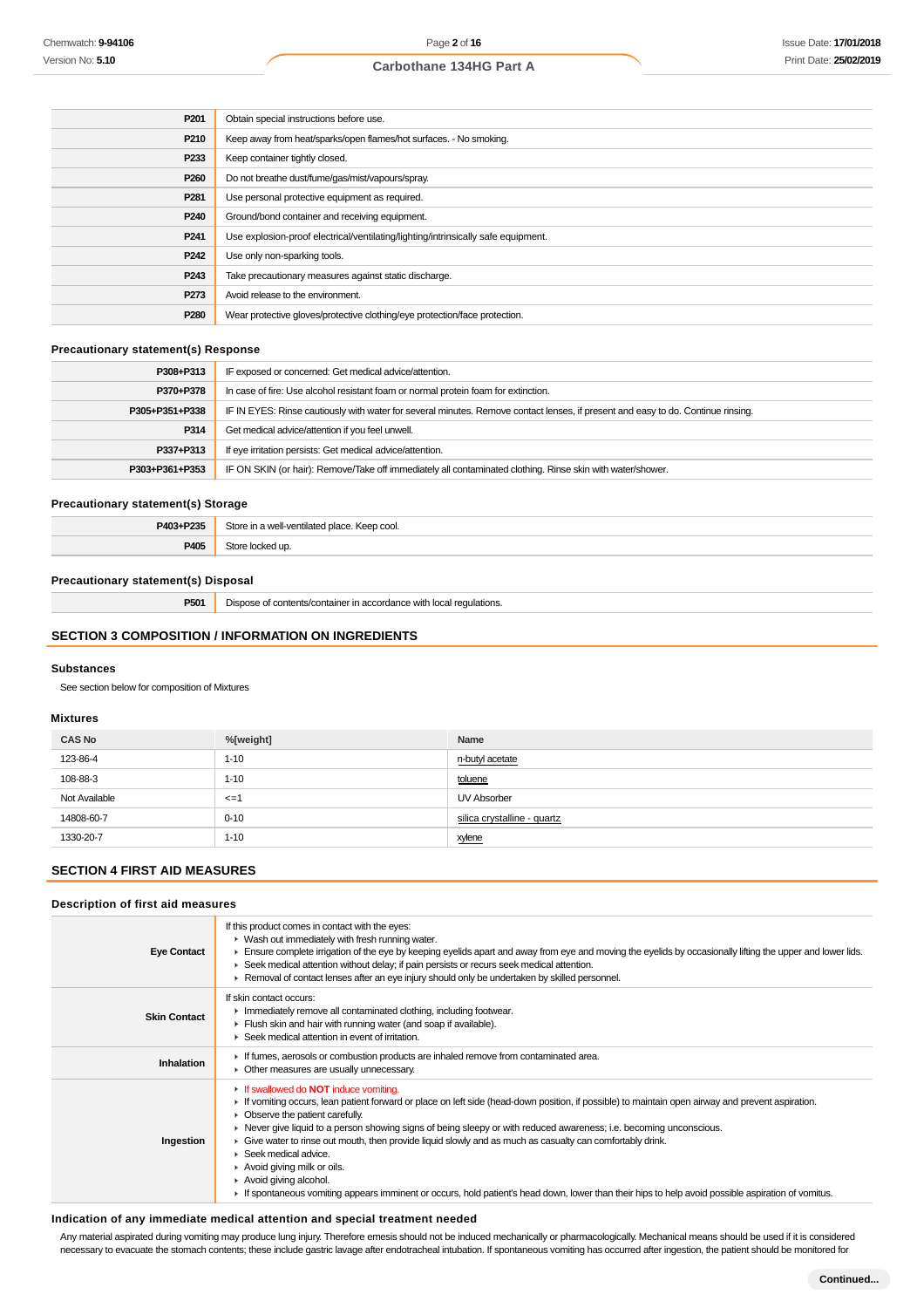difficult breathing, as adverse effects of aspiration into the lungs may be delayed up to 48 hours.

- For acute and short term repeated exposures to methanol:
- $\triangleright$  Toxicity results from accumulation of formaldehyde/formic acid.
- ▶ Clinical signs are usually limited to CNS, eyes and GI tract Severe metabolic acidosis may produce dyspnea and profound systemic effects which may become intractable. All symptomatic patients should have arterial pH measured. Evaluate airway, breathing and circulation.
- Stabilise obtunded patients by giving naloxone, glucose and thiamine.
- Decontaminate with Ipecac or lavage for patients presenting 2 hours post-ingestion. Charcoal does not absorb well; the usefulness of cathartic is not established.
- Forced diuresis is not effective; haemodialysis is recommended where peak methanol levels exceed 50 mg/dL (this correlates with serum bicarbonate levels below 18 meq/L).
- Ethanol, maintained at levels between 100 and 150 mg/dL, inhibits formation of toxic metabolites and may be indicated when peak methanol levels exceed 20 mg/dL. An intravenous solution of ethanol in D5W is optimal.
- Folate, as leucovorin, may increase the oxidative removal of formic acid. 4-methylpyrazole may be an effective adjunct in the treatment. 8. Phenytoin may be preferable to diazepam for controlling seizure.

[Ellenhorn Barceloux: Medical Toxicology]

BIOLOGICAL EXPOSURE INDEX - BEI

| Determinant             | Index               | Sampling Time                       | Comment |
|-------------------------|---------------------|-------------------------------------|---------|
| 1. Methanol in urine    | 15 ma/l             | End of shift                        | B.NS    |
| 2. Formic acid in urine | 80 mg/gm creatinine | Before the shift at end of workweek | B.NS    |

B: Background levels occur in specimens collected from subjects **NOT** exposed.

NS: Non-specific determinant - observed following exposure to other materials.

For acute or short term repeated exposures to xylene:

- Gastro-intestinal absorption is significant with ingestions. For ingestions exceeding 1-2 ml (xylene)/kg, intubation and lavage with cuffed endotracheal tube is recommended. The use of charcoal and cathartics is equivocal.
- Pulmonary absorption is rapid with about 60-65% retained at rest.
- Primary threat to life from ingestion and/or inhalation, is respiratory failure.
- ▶ Patients should be quickly evaluated for signs of respiratory distress (e.g. cyanosis, tachypnoea, intercostal retraction, obtundation) and given oxygen. Patients with inadequate tidal volumes or poor arterial blood gases (pO2 < 50 mm Hg or pCO2 > 50 mm Hg) should be intubated.
- Arrhythmias complicate some hydrocarbon ingestion and/or inhalation and electrocardiographic evidence of myocardial injury has been reported; intravenous lines and cardiac monitors should be established in obviously symptomatic patients. The lungs excrete inhaled solvents, so that hyperventilation improves clearance.
- A chest x-ray should be taken immediately after stabilisation of breathing and circulation to document aspiration and detect the presence of pneumothorax.
- Epinephrine (adrenalin) is not recommended for treatment of bronchospasm because of potential myocardial sensitisation to catecholamines. Inhaled cardioselective bronchodilators (e.g. Alupent, Salbutamol) are the preferred agents, with aminophylline a second choice.

### BIOLOGICAL EXPOSURE INDEX - BEI

These represent the determinants observed in specimens collected from a healthy worker exposed at the Exposure Standard (ES or TLV):

| Determinant                    | Index                | <b>Sampling Time</b> | Comments |
|--------------------------------|----------------------|----------------------|----------|
| Methylhippu-ric acids in urine | 1.5 gm/gm creatinine | End of shift         |          |
|                                | 2 mg/min             | Last 4 hrs of shift  |          |

# **SECTION 5 FIREFIGHTING MEASURES**

### **Extinguishing media**

- Foam.
- Dry chemical powder.
- BCF (where regulations permit).
- Carbon dioxide.
- Water spray or fog Large fires only.

### **Special hazards arising from the substrate or mixture**

| <b>Fire Incompatibility</b>    | Avoid contamination with oxidising agents i.e. nitrates, oxidising acids, chlorine bleaches, pool chlorine etc. as ignition may result                                                                                                                                                                                                                                                                                                                                                                                                                                                                                                                                                                                                                                                                                                                                                                                                                                                                                                                                           |  |  |  |
|--------------------------------|----------------------------------------------------------------------------------------------------------------------------------------------------------------------------------------------------------------------------------------------------------------------------------------------------------------------------------------------------------------------------------------------------------------------------------------------------------------------------------------------------------------------------------------------------------------------------------------------------------------------------------------------------------------------------------------------------------------------------------------------------------------------------------------------------------------------------------------------------------------------------------------------------------------------------------------------------------------------------------------------------------------------------------------------------------------------------------|--|--|--|
| <b>Advice for firefighters</b> |                                                                                                                                                                                                                                                                                                                                                                                                                                                                                                                                                                                                                                                                                                                                                                                                                                                                                                                                                                                                                                                                                  |  |  |  |
| <b>Fire Fighting</b>           | > When silica dust is dispersed in air, firefighters should wear inhalation protection as hazardous substances from the fire may be adsorbed on the silica<br>particles.<br>▶ When heated to extreme temperatures, (>1700 deg.C) amorphous silica can fuse.<br>Alert Fire Brigade and tell them location and nature of hazard.<br>• May be violently or explosively reactive.<br>$\triangleright$ Wear breathing apparatus plus protective gloves in the event of a fire.<br>• Prevent, by any means available, spillage from entering drains or water course.<br>• Consider evacuation (or protect in place).<br>Fight fire from a safe distance, with adequate cover.<br>If safe, switch off electrical equipment until vapour fire hazard removed.<br>• Use water delivered as a fine spray to control the fire and cool adjacent area.<br>Avoid spraying water onto liquid pools.<br>Do not approach containers suspected to be hot.<br>• Cool fire exposed containers with water spray from a protected location.<br>If safe to do so, remove containers from path of fire. |  |  |  |
| <b>Fire/Explosion Hazard</b>   | Liquid and vapour are highly flammable.<br>Severe fire hazard when exposed to heat, flame and/or oxidisers.<br>• Vapour may travel a considerable distance to source of ignition.<br>Heating may cause expansion or decomposition leading to violent rupture of containers.<br>• On combustion, may emit toxic fumes of carbon monoxide (CO).<br>Combustion products include:<br>carbon dioxide (CO2)<br>silicon dioxide (SiO2)<br>other pyrolysis products typical of burning organic material.                                                                                                                                                                                                                                                                                                                                                                                                                                                                                                                                                                                 |  |  |  |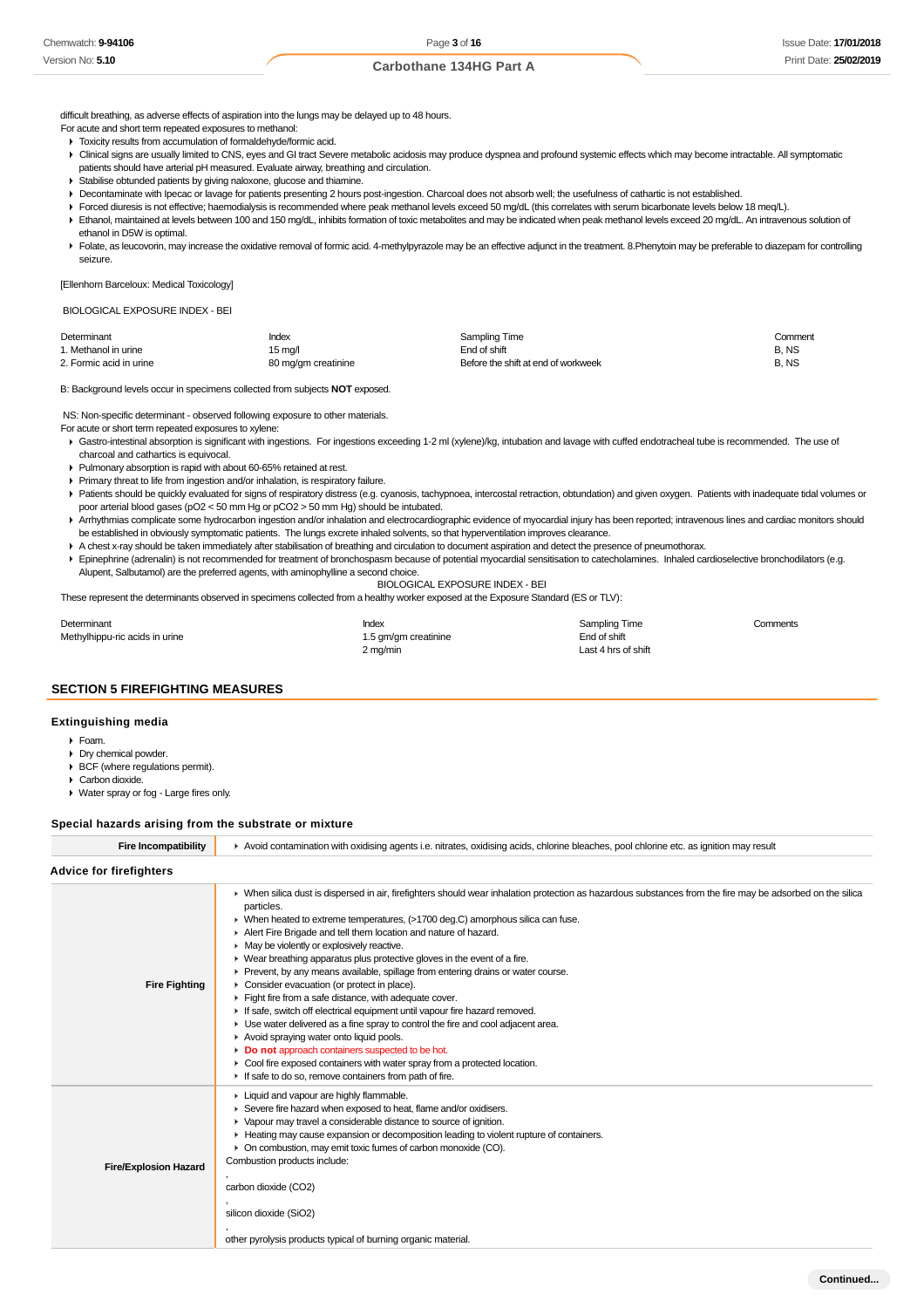**HAZCHEM** •3YE

# **SECTION 6 ACCIDENTAL RELEASE MEASURES**

**Personal precautions, protective equipment and emergency procedures**

See section 8

**Environmental precautions**

See section 12

# **Methods and material for containment and cleaning up**

| <b>Minor Spills</b> | ▶ Remove all ignition sources.<br>Clean up all spills immediately.<br>Avoid breathing vapours and contact with skin and eyes.<br>• Control personal contact with the substance, by using protective equipment.<br>• Contain and absorb small quantities with vermiculite or other absorbent material.<br>$\triangleright$ Wipe up.<br>$\blacktriangleright$ Collect residues in a flammable waste container.                                                                                                                                                                                                                                                                                                                                                                                                                                                                                                                                                                                                   |
|---------------------|----------------------------------------------------------------------------------------------------------------------------------------------------------------------------------------------------------------------------------------------------------------------------------------------------------------------------------------------------------------------------------------------------------------------------------------------------------------------------------------------------------------------------------------------------------------------------------------------------------------------------------------------------------------------------------------------------------------------------------------------------------------------------------------------------------------------------------------------------------------------------------------------------------------------------------------------------------------------------------------------------------------|
| <b>Major Spills</b> | Clear area of personnel and move upwind.<br>Alert Fire Brigade and tell them location and nature of hazard.<br>• May be violently or explosively reactive.<br>▶ Wear breathing apparatus plus protective gloves.<br>► Prevent, by any means available, spillage from entering drains or water course.<br>• Consider evacuation (or protect in place).<br>• No smoking, naked lights or ignition sources.<br>$\blacktriangleright$ Increase ventilation.<br>Stop leak if safe to do so.<br>• Water spray or fog may be used to disperse /absorb vapour.<br>Contain spill with sand, earth or vermiculite.<br>Use only spark-free shovels and explosion proof equipment.<br>• Collect recoverable product into labelled containers for recycling.<br>Absorb remaining product with sand, earth or vermiculite.<br>• Collect solid residues and seal in labelled drums for disposal.<br>• Wash area and prevent runoff into drains.<br>If contamination of drains or waterways occurs, advise emergency services. |

Personal Protective Equipment advice is contained in Section 8 of the SDS.

# **SECTION 7 HANDLING AND STORAGE**

## **Precautions for safe handling**

| Safe handling     | • Containers, even those that have been emptied, may contain explosive vapours.<br>Do NOT cut, drill, grind, weld or perform similar operations on or near containers.<br>Electrostatic discharge may be generated during pumping - this may result in fire.<br>Ensure electrical continuity by bonding and grounding (earthing) all equipment.<br>Exercit line velocity during pumping in order to avoid generation of electrostatic discharge (<=1 m/sec until fill pipe submerged to twice its diameter,<br>then $\leq$ 7 m/sec).<br>Avoid splash filling.<br>Do NOT use compressed air for filling discharging or handling operations.<br>Avoid all personal contact, including inhalation.<br>• Wear protective clothing when risk of exposure occurs.<br>Use in a well-ventilated area.<br>Prevent concentration in hollows and sumps.<br>DO NOT enter confined spaces until atmosphere has been checked.<br>Avoid smoking, naked lights, heat or ignition sources.<br>▶ When handling, DO NOT eat, drink or smoke.<br>• Vapour may ignite on pumping or pouring due to static electricity.<br>DO NOT use plastic buckets.<br>Earth and secure metal containers when dispensing or pouring product.<br>Use spark-free tools when handling.<br>Avoid contact with incompatible materials.<br>▶ Keep containers securely sealed.<br>Avoid physical damage to containers.<br>Always wash hands with soap and water after handling.<br>• Work clothes should be laundered separately.<br>Use good occupational work practice.<br>• Observe manufacturer's storage and handling recommendations contained within this SDS.<br>Atmosphere should be regularly checked against established exposure standards to ensure safe working conditions.<br>DO NOT allow clothing wet with material to stay in contact with skin |
|-------------------|-------------------------------------------------------------------------------------------------------------------------------------------------------------------------------------------------------------------------------------------------------------------------------------------------------------------------------------------------------------------------------------------------------------------------------------------------------------------------------------------------------------------------------------------------------------------------------------------------------------------------------------------------------------------------------------------------------------------------------------------------------------------------------------------------------------------------------------------------------------------------------------------------------------------------------------------------------------------------------------------------------------------------------------------------------------------------------------------------------------------------------------------------------------------------------------------------------------------------------------------------------------------------------------------------------------------------------------------------------------------------------------------------------------------------------------------------------------------------------------------------------------------------------------------------------------------------------------------------------------------------------------------------------------------------------------------------------------------------------------------------------------------------------------------------------------------------|
| Other information | Store in original containers in approved flame-proof area.<br>• No smoking, naked lights, heat or ignition sources.<br>DO NOT store in pits, depressions, basements or areas where vapours may be trapped.<br>▶ Keep containers securely sealed.<br>Store away from incompatible materials in a cool, dry well ventilated area.<br>▶ Protect containers against physical damage and check regularly for leaks.<br>• Observe manufacturer's storage and handling recommendations contained within this SDS.                                                                                                                                                                                                                                                                                                                                                                                                                                                                                                                                                                                                                                                                                                                                                                                                                                                                                                                                                                                                                                                                                                                                                                                                                                                                                                              |

### **Conditions for safe storage, including any incompatibilities**

| Suitable container | Packing as supplied by manufacturer.<br>• Plastic containers may only be used if approved for flammable liquid. |
|--------------------|-----------------------------------------------------------------------------------------------------------------|
|                    | Check that containers are clearly labelled and free from leaks.                                                 |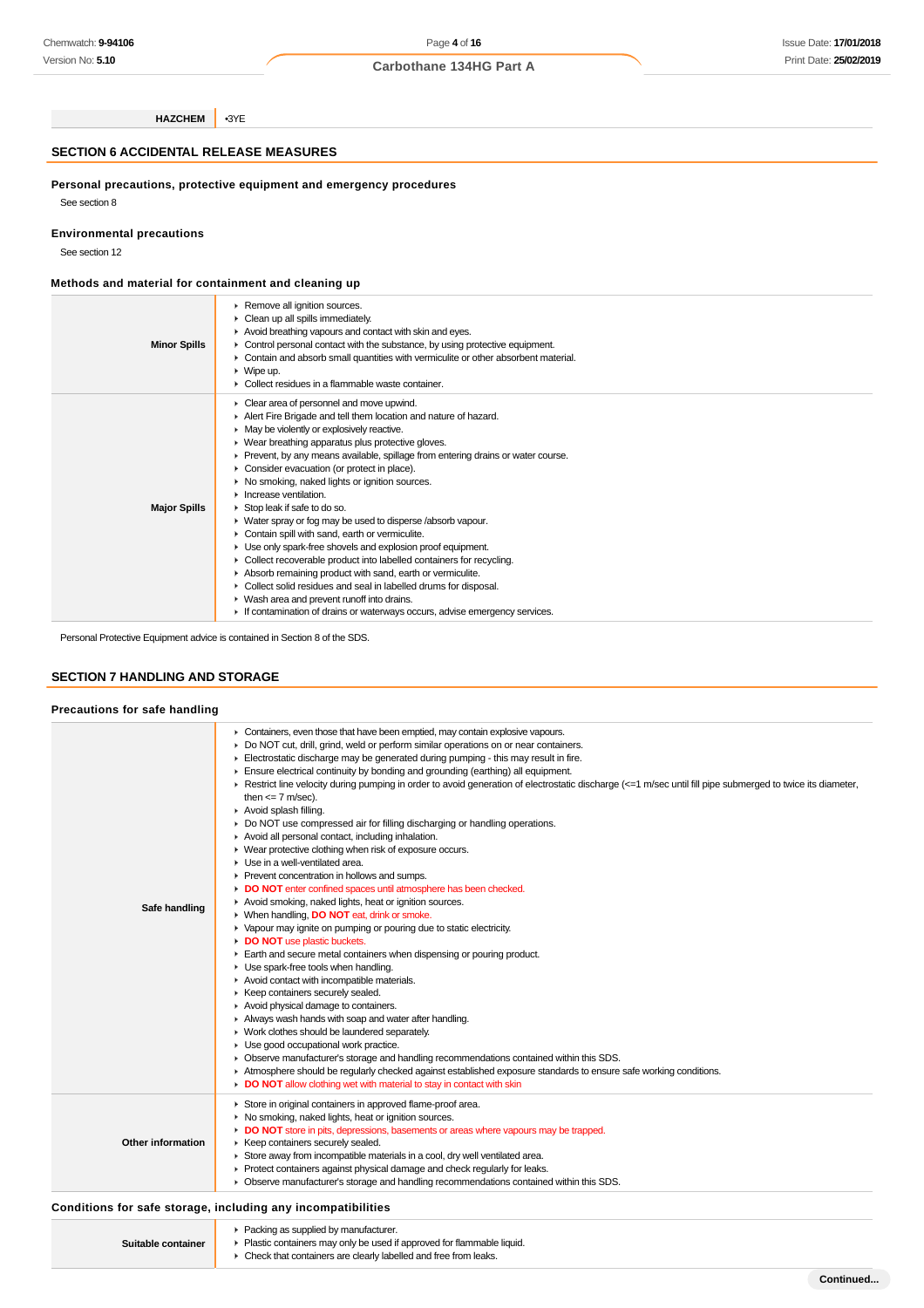| For low viscosity materials (i) : Drums and jerry cans must be of the non-removable head type. (ii) : Where a can is to be used as an inner package, the<br>can must have a screwed enclosure.<br>For materials with a viscosity of at least 2680 cSt. (23 deg. C)<br>► For manufactured product having a viscosity of at least 250 cSt. (23 deg. C)<br>► Manufactured product that requires stirring before use and having a viscosity of at least 20 cSt (25 deg. C): (i) Removable head packaging; (ii) Cans<br>with friction closures and (iii) low pressure tubes and cartridges may be used.<br>► Where combination packages are used, and the inner packages are of glass, there must be sufficient inert cushioning material in contact with inner and<br>outer packages<br>In addition, where inner packagings are glass and contain liquids of packing group I there must be sufficient inert absorbent to absorb any spillage,<br>unless the outer packaging is a close fitting moulded plastic box and the substances are not incompatible with the plastic.<br>n-Butyl acetate:<br>reacts with water on standing to form acetic acid and n-butyl alcohol<br>reacts violently with strong oxidisers and potassium tert-butoxide<br>is incompatible with caustics, strong acids and nitrates<br>dissolves rubber, many plastics, resins and some coatings<br>Toluene:<br>F reacts violently with strong oxidisers, bromine, bromine trifluoride, chlorine, hydrochloric acid/ sulfuric acid mixture, 1,3-dichloro-5,5-dimethyl-<br>2,4-imidazolidindione, dinitrogen tetraoxide, fluorine, concentrated nitric acid, nitrogen dioxide, silver chloride, sulfur dichloride, uranium fluoride, vinyl<br>acetate<br>F forms explosive mixtures with strong acids, strong oxidisers, silver perchlorate, tetranitromethane<br>is incompatible with bis-toluenediazo oxide<br>attacks some plastics, rubber and coatings<br>• may generate electrostatic charges, due to low conductivity, on flow or agitation.<br>Xylenes:<br>may ignite or explode in contact with strong oxidisers, 1,3-dichloro-5,5-dimethylhydantoin, uranium fluoride<br>attack some plastics, rubber and coatings<br>• may generate electrostatic charges on flow or agitation due to low conductivity.<br>► Vigorous reactions, sometimes amounting to explosions, can result from the contact between aromatic rings and strong oxidising agents.<br>Aromatics can react exothermically with bases and with diazo compounds.<br>Silicas:<br>react with hydrofluoric acid to produce silicon tetrafluoride gas<br>react with xenon hexafluoride to produce explosive xenon trioxide<br>Storage incompatibility<br>reacts exothermically with oxygen difluoride, and explosively with chlorine trifluoride (these halogenated materials are not commonplace industrial<br>materials) and other fluorine-containing compounds<br>may react with fluorine, chlorates<br>► are incompatible with strong oxidisers, manganese trioxide, chlorine trioxide, strong alkalis, metal oxides, concentrated orthophosphoric acid, vinyl<br>acetate<br>may react vigorously when heated with alkali carbonates.<br>For alkyl aromatics:<br>The alkyl side chain of aromatic rings can undergo oxidation by several mechanisms. The most common and dominant one is the attack by oxidation at<br>benzylic carbon as the intermediate formed is stabilised by resonance structure of the ring.<br>Following reaction with oxygen and under the influence of sunlight, a hydroperoxide at the alpha-position to the aromatic ring, is the primary oxidation<br>product formed (provided a hydrogen atom is initially available at this position) - this product is often short-lived but may be stable dependent on the<br>nature of the aromatic substitution; a secondary C-H bond is more easily attacked than a primary C-H bond whilst a tertiary C-H bond is even more<br>susceptible to attack by oxygen<br>• Monoalkylbenzenes may subsequently form monocarboxylic acids; alkyl naphthalenes mainly produce the corresponding naphthalene carboxylic acids.<br>• Oxidation in the presence of transition metal salts not only accelerates but also selectively decomposes the hydroperoxides.<br>► Hock-rearrangement by the influence of strong acids converts the hydroperoxides to hemiacetals. Peresters formed from the hydroperoxides undergo<br>Criegee rearrangement easily.<br>Alkali metals accelerate the oxidation while CO2 as co-oxidant enhances the selectivity.<br>• Microwave conditions give improved yields of the oxidation products. |                                                                                                                                          |
|--------------------------------------------------------------------------------------------------------------------------------------------------------------------------------------------------------------------------------------------------------------------------------------------------------------------------------------------------------------------------------------------------------------------------------------------------------------------------------------------------------------------------------------------------------------------------------------------------------------------------------------------------------------------------------------------------------------------------------------------------------------------------------------------------------------------------------------------------------------------------------------------------------------------------------------------------------------------------------------------------------------------------------------------------------------------------------------------------------------------------------------------------------------------------------------------------------------------------------------------------------------------------------------------------------------------------------------------------------------------------------------------------------------------------------------------------------------------------------------------------------------------------------------------------------------------------------------------------------------------------------------------------------------------------------------------------------------------------------------------------------------------------------------------------------------------------------------------------------------------------------------------------------------------------------------------------------------------------------------------------------------------------------------------------------------------------------------------------------------------------------------------------------------------------------------------------------------------------------------------------------------------------------------------------------------------------------------------------------------------------------------------------------------------------------------------------------------------------------------------------------------------------------------------------------------------------------------------------------------------------------------------------------------------------------------------------------------------------------------------------------------------------------------------------------------------------------------------------------------------------------------------------------------------------------------------------------------------------------------------------------------------------------------------------------------------------------------------------------------------------------------------------------------------------------------------------------------------------------------------------------------------------------------------------------------------------------------------------------------------------------------------------------------------------------------------------------------------------------------------------------------------------------------------------------------------------------------------------------------------------------------------------------------------------------------------------------------------------------------------------------------------------------------------------------------------------------------------------------------------------------------------------------------------------------------------------------------------------------------------------------------------------------------------------------------------------------------------------------------------------------------------------------------------------------------------------------------------------------------------------------------------------------------------------------------------------------------------------------------------------------------------------------------------------------------------------------------------------------------------------------------------------------------------------------------------------------------------------------------------------------------|------------------------------------------------------------------------------------------------------------------------------------------|
|                                                                                                                                                                                                                                                                                                                                                                                                                                                                                                                                                                                                                                                                                                                                                                                                                                                                                                                                                                                                                                                                                                                                                                                                                                                                                                                                                                                                                                                                                                                                                                                                                                                                                                                                                                                                                                                                                                                                                                                                                                                                                                                                                                                                                                                                                                                                                                                                                                                                                                                                                                                                                                                                                                                                                                                                                                                                                                                                                                                                                                                                                                                                                                                                                                                                                                                                                                                                                                                                                                                                                                                                                                                                                                                                                                                                                                                                                                                                                                                                                                                                                                                                                                                                                                                                                                                                                                                                                                                                                                                                                                                                                                      |                                                                                                                                          |
|                                                                                                                                                                                                                                                                                                                                                                                                                                                                                                                                                                                                                                                                                                                                                                                                                                                                                                                                                                                                                                                                                                                                                                                                                                                                                                                                                                                                                                                                                                                                                                                                                                                                                                                                                                                                                                                                                                                                                                                                                                                                                                                                                                                                                                                                                                                                                                                                                                                                                                                                                                                                                                                                                                                                                                                                                                                                                                                                                                                                                                                                                                                                                                                                                                                                                                                                                                                                                                                                                                                                                                                                                                                                                                                                                                                                                                                                                                                                                                                                                                                                                                                                                                                                                                                                                                                                                                                                                                                                                                                                                                                                                                      |                                                                                                                                          |
| Oxidation of Alkylaromatics: T.S.S Rao and Shubhra Awasthi: E-Journal of Chemistry Vol 4, No. 1, pp 1-13 January 2007                                                                                                                                                                                                                                                                                                                                                                                                                                                                                                                                                                                                                                                                                                                                                                                                                                                                                                                                                                                                                                                                                                                                                                                                                                                                                                                                                                                                                                                                                                                                                                                                                                                                                                                                                                                                                                                                                                                                                                                                                                                                                                                                                                                                                                                                                                                                                                                                                                                                                                                                                                                                                                                                                                                                                                                                                                                                                                                                                                                                                                                                                                                                                                                                                                                                                                                                                                                                                                                                                                                                                                                                                                                                                                                                                                                                                                                                                                                                                                                                                                                                                                                                                                                                                                                                                                                                                                                                                                                                                                                | ▶ Photo-oxidation products may occur following reaction with hydroxyl radicals and NOx - these may be components of photochemical smogs. |



**X** — Must not be stored together<br>**0** — May be stored together with **0** — May be stored together with specific preventions

**+** — May be stored together

# **SECTION 8 EXPOSURE CONTROLS / PERSONAL PROTECTION**

### **Control parameters**

# **OCCUPATIONAL EXPOSURE LIMITS (OEL)**

### **INGREDIENT DATA**

| Source                       | Ingredient                     | <b>Material name</b>                              | <b>TWA</b>             | <b>STEL</b>            | Peak             | <b>Notes</b>     |
|------------------------------|--------------------------------|---------------------------------------------------|------------------------|------------------------|------------------|------------------|
| Australia Exposure Standards | n-butyl acetate                | n-Butyl acetate                                   | 150 ppm / 713<br>mg/m3 | 950 mg/m3 / 200<br>ppm | Not<br>Available | Not<br>Available |
| Australia Exposure Standards | toluene                        | Toluene                                           | 50 ppm / 191<br>mg/m3  | 574 mg/m3 / 150<br>ppm | Not<br>Available | Not<br>Available |
| Australia Exposure Standards | silica crystalline -<br>quartz | Quartz (respirable dust)                          | $0.1 \text{ mg/m}$ 3   | Not Available          | Not<br>Available | Not<br>Available |
| Australia Exposure Standards | silica crystalline -<br>quartz | Silica - Crystalline: Quartz (respirable<br>dust) | $0.1 \text{ ma/m}$ 3   | Not Available          | Not<br>Available | Not<br>Available |
| Australia Exposure Standards | xylene                         | Xylene (o-, m-, p- isomers)                       | 80 ppm / 350<br>mg/m3  | 655 mg/m3 / 150<br>ppm | Not<br>Available | Not<br>Available |

**EMERGENCY LIMITS**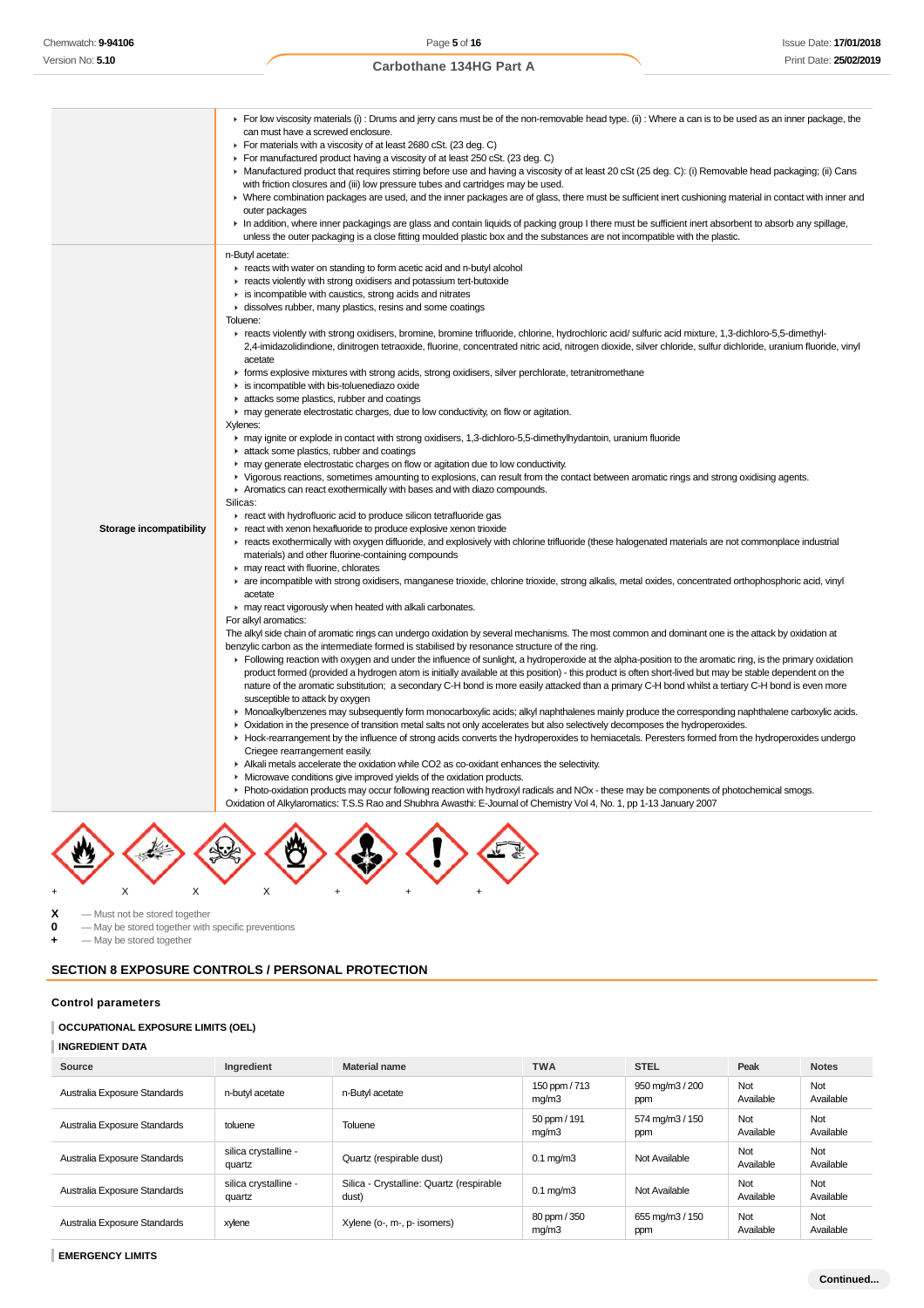| Ingredient                  | TEEL-1<br><b>Material name</b>                |                          |               | TEEL-2              | TEEL-3        |
|-----------------------------|-----------------------------------------------|--------------------------|---------------|---------------------|---------------|
| n-butyl acetate             | Butyl acetate, n-                             | Not Available            |               | Not Available       | Not Available |
| toluene                     | Toluene                                       | Not Available            |               | Not Available       | Not Available |
| silica crystalline - quartz | Silica, crystalline-quartz; (Silicon dioxide) | $0.075 \,\mathrm{mq/m3}$ |               | $33 \text{ mg/m}$   | 200 mg/m3     |
| xylene                      | Xylenes                                       | Not Available            |               | Not Available       | Not Available |
|                             |                                               |                          |               |                     |               |
| Ingredient                  | <b>Original IDLH</b>                          |                          |               | <b>Revised IDLH</b> |               |
| n-butyl acetate             | 1,700 ppm                                     |                          | Not Available |                     |               |
| toluene                     | 500 ppm                                       |                          | Not Available |                     |               |
| UV Absorber                 | Not Available                                 |                          | Not Available |                     |               |
| silica crystalline - quartz | 25 mg/m3 / 50 mg/m3                           |                          | Not Available |                     |               |
| xylene                      | 900 ppm                                       |                          |               | Not Available       |               |

# **Exposure controls**

| Appropriate engineering<br>controls | The basic types of engineering controls are:<br>Process controls which involve changing the way a job activity or process is done to reduce the risk.<br>Enclosure and/or isolation of emission source which keeps a selected hazard "physically" away from the worker and ventilation that strategically "adds" and<br>"removes" air in the work environment. Ventilation can remove or dilute an air contaminant if designed properly. The design of a ventilation system must<br>match the particular process and chemical or contaminant in use.<br>Employers may need to use multiple types of controls to prevent employee overexposure.<br>For flammable liquids and flammable gases, local exhaust ventilation or a process enclosure ventilation system may be required. Ventilation equipment<br>should be explosion-resistant.<br>Air contaminants generated in the workplace possess varying "escape" velocities which, in turn, determine the "capture velocities" of fresh circulating air<br>required to effectively remove the contaminant.<br>Air Speed:<br>Type of Contaminant:<br>$0.25 - 0.5$ m/s<br>$(50-100)$<br>solvent, vapours, degreasing etc., evaporating from tank (in still air).<br>f/min.)<br>$0.5 - 1$ m/s<br>aerosols, fumes from pouring operations, intermittent container filling, low speed conveyer transfers, welding, spray drift, plating acid<br>$(100 - 200)$<br>fumes, pickling (released at low velocity into zone of active generation)<br>f/min.)<br>$1-2.5$ m/s<br>direct spray, spray painting in shallow booths, drum filling, conveyer loading, crusher dusts, gas discharge (active generation into zone<br>$(200 - 500)$<br>of rapid air motion)<br>$f/min.$ )<br>Within each range the appropriate value depends on:<br>Lower end of the range<br>Upper end of the range<br>1: Room air currents minimal or favourable to capture<br>1: Disturbing room air currents<br>2: Contaminants of low toxicity or of nuisance value only.<br>2: Contaminants of high toxicity<br>3: Intermittent, low production.<br>3: High production, heavy use<br>4: Large hood or large air mass in motion<br>4: Small hood-local control only<br>Simple theory shows that air velocity falls rapidly with distance away from the opening of a simple extraction pipe. Velocity generally decreases with the<br>square of distance from the extraction point (in simple cases). Therefore the air speed at the extraction point should be adjusted, accordingly, after<br>reference to distance from the contaminating source. The air velocity at the extraction fan, for example, should be a minimum of 1-2 m/s (200-400 f/min.) for<br>extraction of solvents generated in a tank 2 meters distant from the extraction point. Other mechanical considerations, producing performance deficits within |  |  |  |  |
|-------------------------------------|-----------------------------------------------------------------------------------------------------------------------------------------------------------------------------------------------------------------------------------------------------------------------------------------------------------------------------------------------------------------------------------------------------------------------------------------------------------------------------------------------------------------------------------------------------------------------------------------------------------------------------------------------------------------------------------------------------------------------------------------------------------------------------------------------------------------------------------------------------------------------------------------------------------------------------------------------------------------------------------------------------------------------------------------------------------------------------------------------------------------------------------------------------------------------------------------------------------------------------------------------------------------------------------------------------------------------------------------------------------------------------------------------------------------------------------------------------------------------------------------------------------------------------------------------------------------------------------------------------------------------------------------------------------------------------------------------------------------------------------------------------------------------------------------------------------------------------------------------------------------------------------------------------------------------------------------------------------------------------------------------------------------------------------------------------------------------------------------------------------------------------------------------------------------------------------------------------------------------------------------------------------------------------------------------------------------------------------------------------------------------------------------------------------------------------------------------------------------------------------------------------------------------------------------------------------------------------------------------------------------------------------------------------------------------------------------------------------------------------------------------------------------------------------------------------------------------------------------------|--|--|--|--|
| <b>Personal protection</b>          | used.                                                                                                                                                                                                                                                                                                                                                                                                                                                                                                                                                                                                                                                                                                                                                                                                                                                                                                                                                                                                                                                                                                                                                                                                                                                                                                                                                                                                                                                                                                                                                                                                                                                                                                                                                                                                                                                                                                                                                                                                                                                                                                                                                                                                                                                                                                                                                                                                                                                                                                                                                                                                                                                                                                                                                                                                                                         |  |  |  |  |
| Eye and face protection             | Safety glasses with side shields.<br>Chemical goggles.<br>▶ Contact lenses may pose a special hazard; soft contact lenses may absorb and concentrate irritants. A written policy document, describing the wearing<br>of lenses or restrictions on use, should be created for each workplace or task. This should include a review of lens absorption and adsorption for the<br>class of chemicals in use and an account of injury experience. Medical and first-aid personnel should be trained in their removal and suitable equipment<br>should be readily available. In the event of chemical exposure, begin eye irrigation immediately and remove contact lens as soon as practicable. Lens<br>should be removed at the first signs of eye redness or irritation - lens should be removed in a clean environment only after workers have washed hands<br>thoroughly. [CDC NIOSH Current Intelligence Bulletin 59], [AS/NZS 1336 or national equivalent]                                                                                                                                                                                                                                                                                                                                                                                                                                                                                                                                                                                                                                                                                                                                                                                                                                                                                                                                                                                                                                                                                                                                                                                                                                                                                                                                                                                                                                                                                                                                                                                                                                                                                                                                                                                                                                                                                  |  |  |  |  |
| <b>Skin protection</b>              | See Hand protection below                                                                                                                                                                                                                                                                                                                                                                                                                                                                                                                                                                                                                                                                                                                                                                                                                                                                                                                                                                                                                                                                                                                                                                                                                                                                                                                                                                                                                                                                                                                                                                                                                                                                                                                                                                                                                                                                                                                                                                                                                                                                                                                                                                                                                                                                                                                                                                                                                                                                                                                                                                                                                                                                                                                                                                                                                     |  |  |  |  |
| <b>Hands/feet protection</b>        | ▶ Wear chemical protective gloves, e.g. PVC.<br>• Wear safety footwear or safety gumboots, e.g. Rubber<br><b>NOTE:</b><br>The material may produce skin sensitisation in predisposed individuals. Care must be taken, when removing gloves and other protective equipment, to<br>avoid all possible skin contact.<br>► Contaminated leather items, such as shoes, belts and watch-bands should be removed and destroyed.<br>The selection of suitable gloves does not only depend on the material, but also on further marks of quality which vary from manufacturer to manufacturer.<br>Where the chemical is a preparation of several substances, the resistance of the glove material can not be calculated in advance and has therefore to be<br>checked prior to the application.                                                                                                                                                                                                                                                                                                                                                                                                                                                                                                                                                                                                                                                                                                                                                                                                                                                                                                                                                                                                                                                                                                                                                                                                                                                                                                                                                                                                                                                                                                                                                                                                                                                                                                                                                                                                                                                                                                                                                                                                                                                        |  |  |  |  |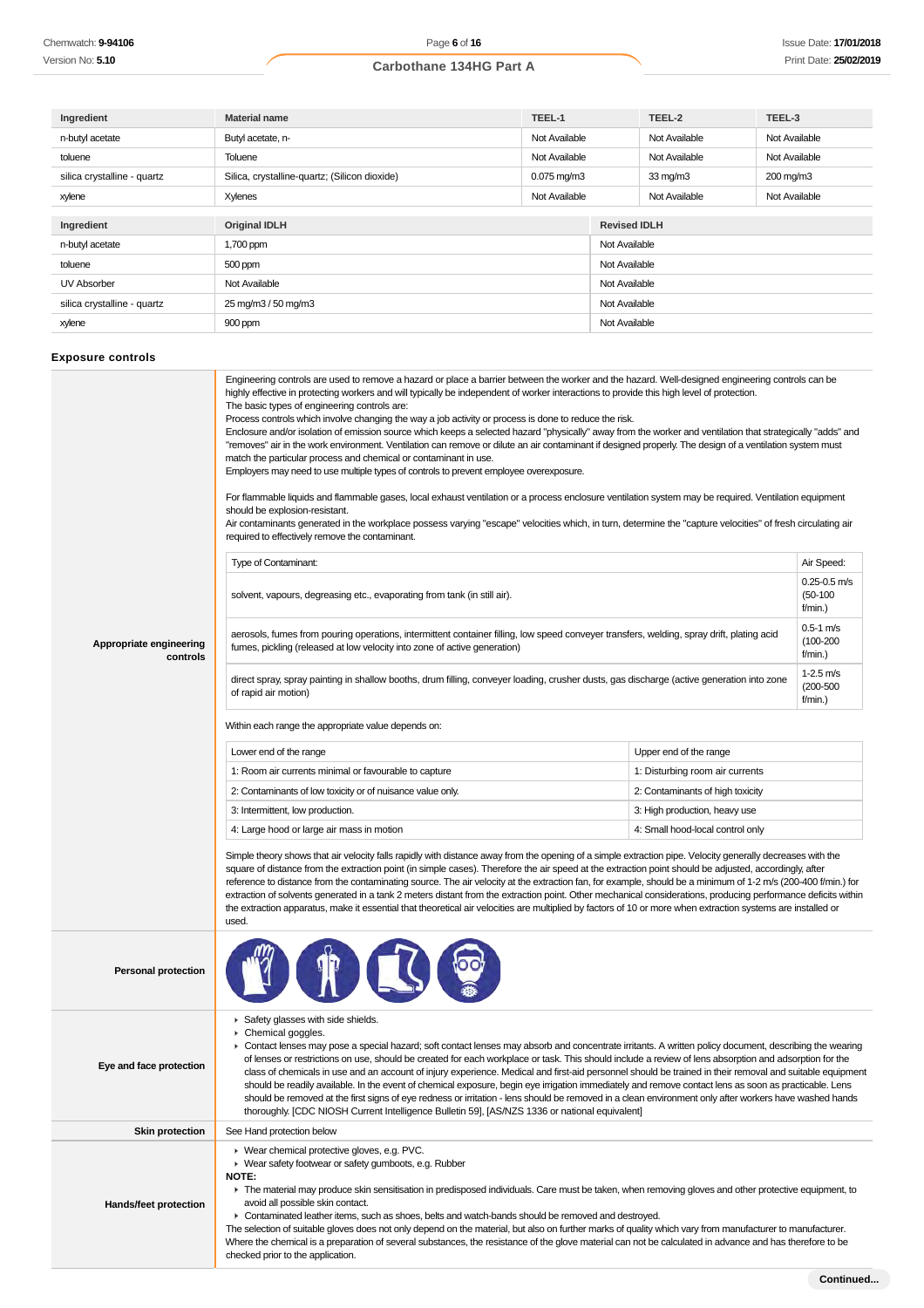|                        | The exact break through time for substances has to be obtained from the manufacturer of the protective gloves and has to be observed when making a final<br>choice.<br>Personal hygiene is a key element of effective hand care. Gloves must only be worn on clean hands. After using gloves, hands should be washed and dried<br>thoroughly. Application of a non-perfumed moisturiser is recommended.<br>Suitability and durability of glove type is dependent on usage. Important factors in the selection of gloves include:<br>frequency and duration of contact,                                                                                                                                                                                                                                                                                                                                                                                                                                                                                                                                          |
|------------------------|-----------------------------------------------------------------------------------------------------------------------------------------------------------------------------------------------------------------------------------------------------------------------------------------------------------------------------------------------------------------------------------------------------------------------------------------------------------------------------------------------------------------------------------------------------------------------------------------------------------------------------------------------------------------------------------------------------------------------------------------------------------------------------------------------------------------------------------------------------------------------------------------------------------------------------------------------------------------------------------------------------------------------------------------------------------------------------------------------------------------|
|                        | chemical resistance of glove material,<br>glove thickness and<br>dexterity                                                                                                                                                                                                                                                                                                                                                                                                                                                                                                                                                                                                                                                                                                                                                                                                                                                                                                                                                                                                                                      |
|                        | Select gloves tested to a relevant standard (e.g. Europe EN 374, US F739, AS/NZS 2161.1 or national equivalent).<br>When prolonged or frequently repeated contact may occur, a glove with a protection class of 5 or higher (breakthrough time greater than<br>240 minutes according to EN 374, AS/NZS 2161.10.1 or national equivalent) is recommended.                                                                                                                                                                                                                                                                                                                                                                                                                                                                                                                                                                                                                                                                                                                                                        |
|                        | When only brief contact is expected, a glove with a protection class of 3 or higher (breakthrough time greater than 60 minutes according to<br>EN 374, AS/NZS 2161.10.1 or national equivalent) is recommended.<br>Some glove polymer types are less affected by movement and this should be taken into account when considering gloves for long-term use.<br>Contaminated gloves should be replaced.                                                                                                                                                                                                                                                                                                                                                                                                                                                                                                                                                                                                                                                                                                           |
|                        | As defined in ASTM F-739-96 in any application, gloves are rated as:<br>Excellent when breakthrough time > 480 min<br>Good when breakthrough time > 20 min<br>Fair when breakthrough time < 20 min                                                                                                                                                                                                                                                                                                                                                                                                                                                                                                                                                                                                                                                                                                                                                                                                                                                                                                              |
|                        | Poor when glove material degrades<br>For general applications, gloves with a thickness typically greater than 0.35 mm, are recommended.<br>It should be emphasised that glove thickness is not necessarily a good predictor of glove resistance to a specific chemical, as the permeation efficiency of                                                                                                                                                                                                                                                                                                                                                                                                                                                                                                                                                                                                                                                                                                                                                                                                         |
|                        | the glove will be dependent on the exact composition of the glove material. Therefore, glove selection should also be based on consideration of the task<br>requirements and knowledge of breakthrough times.<br>Glove thickness may also vary depending on the glove manufacturer, the glove type and the glove model. Therefore, the manufacturers' technical data                                                                                                                                                                                                                                                                                                                                                                                                                                                                                                                                                                                                                                                                                                                                            |
|                        | should always be taken into account to ensure selection of the most appropriate glove for the task.<br>Note: Depending on the activity being conducted, gloves of varying thickness may be required for specific tasks. For example:<br>Thinner gloves (down to 0.1 mm or less) may be required where a high degree of manual dexterity is needed. However, these gloves are<br>only likely to give short duration protection and would normally be just for single use applications, then disposed of.                                                                                                                                                                                                                                                                                                                                                                                                                                                                                                                                                                                                         |
|                        | Thicker gloves (up to 3 mm or more) may be required where there is a mechanical (as well as a chemical) risk i.e. where there is abrasion<br>or puncture potential<br>Gloves must only be worn on clean hands. After using gloves, hands should be washed and dried thoroughly. Application of a non-perfumed moisturiser is<br>recommended.                                                                                                                                                                                                                                                                                                                                                                                                                                                                                                                                                                                                                                                                                                                                                                    |
| <b>Body protection</b> | See Other protection below                                                                                                                                                                                                                                                                                                                                                                                                                                                                                                                                                                                                                                                                                                                                                                                                                                                                                                                                                                                                                                                                                      |
| Other protection       | • Overalls.<br>PVC Apron.<br>▶ PVC protective suit may be required if exposure severe.<br>Eyewash unit.<br>Ensure there is ready access to a safety shower.<br>► Some plastic personal protective equipment (PPE) (e.g. gloves, aprons, overshoes) are not recommended as they may produce static electricity.<br>For large scale or continuous use wear tight-weave non-static clothing (no metallic fasteners, cuffs or pockets).<br>• Non sparking safety or conductive footwear should be considered. Conductive footwear describes a boot or shoe with a sole made from a conductive<br>compound chemically bound to the bottom components, for permanent control to electrically ground the foot an shall dissipate static electricity from the<br>body to reduce the possibility of ignition of volatile compounds. Electrical resistance must range between 0 to 500,000 ohms. Conductive shoes should be<br>stored in lockers close to the room in which they are worn. Personnel who have been issued conductive footwear should not wear them from their place of<br>work to their homes and return. |

### **Recommended material(s)**

### **GLOVE SELECTION INDEX**

Glove selection is based on a modified presentation of the:

 **"Forsberg Clothing Performance Index".**

 The effect(s) of the following substance(s) are taken into account in the **computergenerated** selection:

Carbothane 134HG Part A

| <b>Material</b>       | CPI          |
|-----------------------|--------------|
| <b>BUTYL</b>          | C            |
| <b>BUTYL/NEOPRENE</b> | C            |
| CPE                   | C            |
| <b>HYPALON</b>        | C            |
| NAT+NEOPR+NITRILE     | C            |
| <b>NATURAL RUBBER</b> | C            |
| NATURAL+NEOPRENE      | C            |
| <b>NEOPRENE</b>       | C            |
| NEOPRENE/NATURAL      | C            |
| <b>NITRILE</b>        | C            |
| NITRILE+PVC           | $\mathsf{C}$ |
| PE                    | C            |
| PE/EVAL/PE            | C            |
| <b>PVA</b>            | C            |
| <b>PVC</b>            | C            |
| PVDC/PE/PVDC          | C            |
| SARANEX-23            | C            |
| SARANEX-23 2-PLY      | C            |
| <b>TEFLON</b>         | C            |

#### **Respiratory protection**

Type AX Filter of sufficient capacity. (AS/NZS 1716 & 1715, EN 143:2000 & 149:2001, ANSI Z88 or national equivalent)

Where the concentration of gas/particulates in the breathing zone, approaches or exceeds the "Exposure Standard" (or ES), respiratory protection is required.

Degree of protection varies with both face-piece and Class of filter; the nature of protection varies with Type of filter.

| <b>Required Minimum</b><br><b>Protection Factor</b> | <b>Half-Face</b><br>Respirator | <b>Full-Face</b><br>Respirator | <b>Powered Air</b><br>Respirator |
|-----------------------------------------------------|--------------------------------|--------------------------------|----------------------------------|
| up to $10 \times ES$                                | AX-AUS                         |                                | AX-PAPR-AUS /<br>Class 1         |
| up to $50 \times ES$                                | -                              | AX-AUS / Class                 | ۰                                |
| up to $100 \times ES$                               | -                              | $AX-2$                         | AX-PAPR-2 ^                      |

#### ^ - Full-face

A(All classes) = Organic vapours, B AUS or B1 = Acid gasses, B2 = Acid gas or hydrogen cyanide(HCN), B3 = Acid gas or hydrogen cyanide(HCN), E = Sulfur dioxide(SO2), G = Agricultural chemicals,  $K =$  Ammonia(NH3),  $Hg =$  Mercury, NO = Oxides of nitrogen, MB = Methyl bromide,  $AX = Low$  boiling point organic compounds (below 65 degC)

### If inhalation risk above the TLV exists, wear approved dust respirator.

Use respirators with protection factors appropriate for the exposure level.

- Up to 5 X TLV, use valveless mask type; up to 10 X TLV, use 1/2 mask dust respirator
- ▶ Up to 50 X TLV, use full face dust respirator or demand type C air supplied respirator
- Up to 500 X TLV, use powered air-purifying dust respirator or a Type C pressure demand supplied-air respirator
- ▶ Over 500 X TLV wear full-face self-contained breathing apparatus with positive pressure mode or a combination respirator with a Type C positive pressure supplied-air full-face respirator and an auxiliary self-contained breathing apparatus operated in pressure demand or other positive pressure mode
	- · Cartridge respirators should never be used for emergency ingress or in areas of unknown vapour concentrations or oxygen content.
	- The wearer must be warned to leave the contaminated area immediately on detecting any odours through the respirator. The odour may indicate that the mask is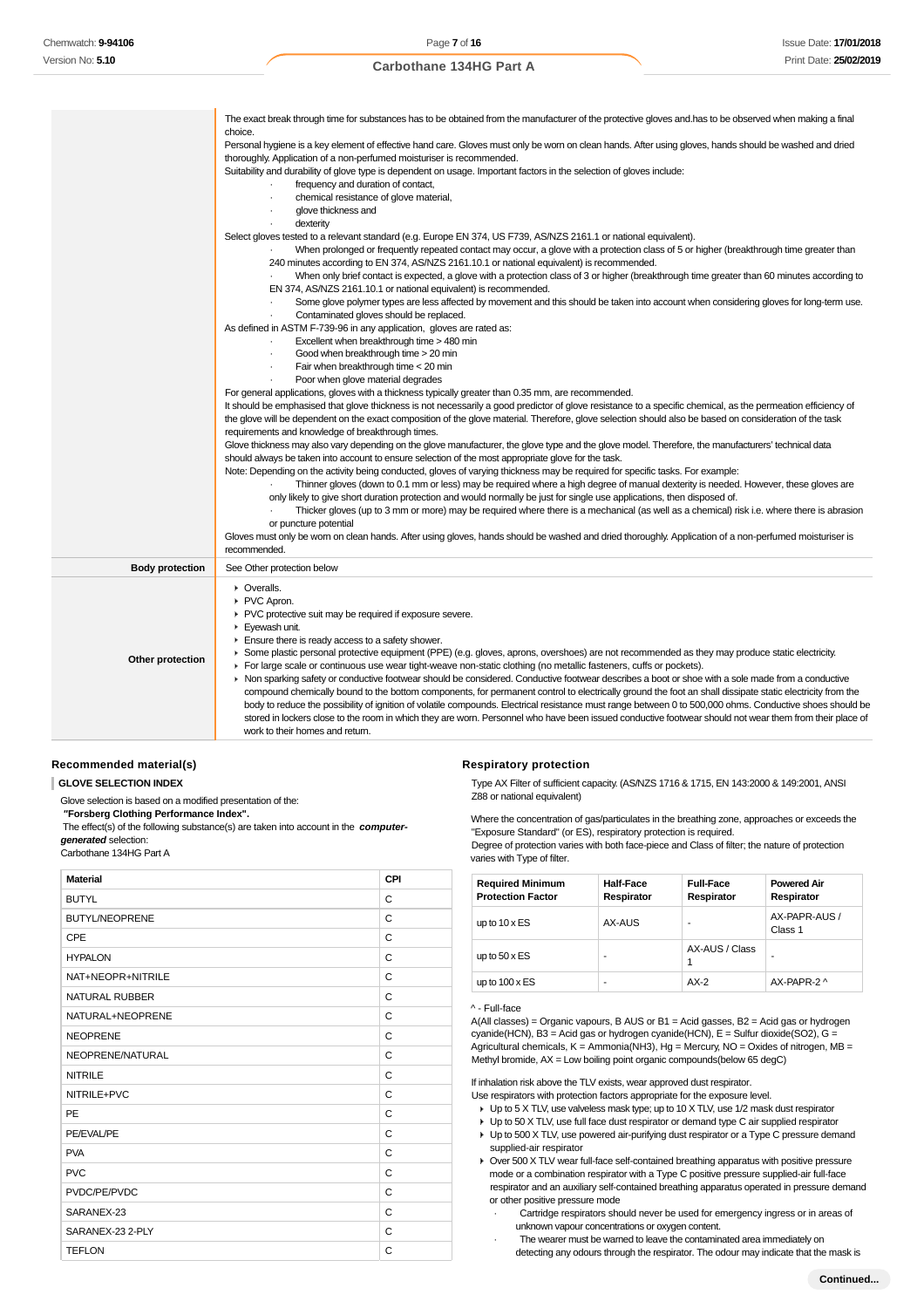| <b>VITON</b>      | C |
|-------------------|---|
| VITON/BUTYL       | C |
| VITON/CHLOROBUTYL | C |
| VITON/NEOPRENE    | С |

\* CPI - Chemwatch Performance Index

A: Best Selection

B: Satisfactory; may degrade after 4 hours continuous immersion

C: Poor to Dangerous Choice for other than short term immersion

**NOTE**: As a series of factors will influence the actual performance of the glove, a final selection must be based on detailed observation -

\* Where the glove is to be used on a short term, casual or infrequent basis, factors such as "feel" or convenience (e.g. disposability), may dictate a choice of gloves which might otherwise be unsuitable following long-term or frequent use. A qualified practitioner should be consulted. not functioning properly, that the vapour concentration is too high, or that the mask is not properly fitted. Because of these limitations, only restricted use of cartridge respirators is considered appropriate.

Cartridge performance is affected by humidity. Cartridges should be changed after 2 hr of continuous use unless it is determined that the humidity is less than 75%, in which case, cartridges can be used for 4 hr. Used cartridges should be discarded daily, regardless of the length of time used

Selection of the Class and Type of respirator will depend upon the level of breathing zone contaminant and the chemical nature of the contaminant. Protection Factors (defined as the ratio of contaminant outside and inside the mask) may also be important.

| Required<br>minimum<br>protection factor | Maximum gas/vapour<br>concentration present in air<br>p.p.m. (by volume) | Half-face<br>Respirator | <b>Full-Face</b><br>Respirator |
|------------------------------------------|--------------------------------------------------------------------------|-------------------------|--------------------------------|
| up to 10                                 | 1000                                                                     | A-AUS/<br>Class 1       | ۰                              |
| up to 50                                 | 1000                                                                     | ٠                       | A-AUS/<br>Class 1              |
| up to 50                                 | 5000                                                                     | Airline *               | ۰                              |
| up to 100                                | 5000                                                                     | ٠                       | $A-2$                          |
| up to 100                                | 10000                                                                    | ٠                       | $A-3$                          |
| $100+$                                   |                                                                          | ٠                       | Airline**                      |

\* - Continuous Flow

\*\* - Continuous-flow or positive pressure demand.

A(All classes) = Organic vapours, B AUS or B1 = Acid gases, B2 = Acid gas or hydrogen cyanide(HCN), B3 = Acid gas or hydrogen cyanide(HCN), E = Sulfur dioxide(SO2), G = Agricultural chemicals,  $K =$  Ammonia(NH3), Hg = Mercury, NO = Oxides of nitrogen, MB = Methyl bromide, AX = Low boiling point organic compounds(below 65 deg C)

# **SECTION 9 PHYSICAL AND CHEMICAL PROPERTIES**

#### **Information on basic physical and chemical properties**

| Appearance                                      | Coloured with Characteristic Odour |                                            |               |
|-------------------------------------------------|------------------------------------|--------------------------------------------|---------------|
|                                                 |                                    |                                            |               |
| <b>Physical state</b>                           | Liquid                             | Relative density (Water = 1)               | 1.41          |
| Odour                                           | Not Available                      | Partition coefficient n-octanol /<br>water | Not Available |
| <b>Odour threshold</b>                          | Not Available                      | Auto-ignition temperature (°C)             | 433           |
| pH (as supplied)                                | Not Available                      | <b>Decomposition temperature</b>           | Not Available |
| Melting point / freezing point<br>(°C)          | Not Available                      | <b>Viscosity (cSt)</b>                     | 1950.35       |
| Initial boiling point and boiling<br>range (°C) | 121                                | Molecular weight (g/mol)                   | Not Available |
| Flash point (°C)                                | 17                                 | <b>Taste</b>                               | Not Available |
| <b>Evaporation rate</b>                         | $1.4$ BuAC = 1                     | <b>Explosive properties</b>                | Not Available |
| Flammability                                    | <b>HIGHLY FLAMMABLE.</b>           | <b>Oxidising properties</b>                | Not Available |
| Upper Explosive Limit (%)                       | 8.6                                | Surface Tension (dyn/cm or<br>$mN/m$ )     | Not Available |
| Lower Explosive Limit (%)                       | 1.9                                | <b>Volatile Component (%vol)</b>           | 20            |
| Vapour pressure (kPa)                           | 2.0                                | Gas group                                  | Not Available |
| Solubility in water                             | Immiscible                         | pH as a solution (1%)                      | Not Available |
| Vapour density $(Air = 1)$                      | 3.6                                | VOC g/L                                    | 204.56        |
|                                                 |                                    |                                            |               |

# **SECTION 10 STABILITY AND REACTIVITY**

| Reactivity                                   | See section 7                                                                                                                        |
|----------------------------------------------|--------------------------------------------------------------------------------------------------------------------------------------|
| <b>Chemical stability</b>                    | • Unstable in the presence of incompatible materials.<br>▶ Product is considered stable.<br>Hazardous polymerisation will not occur. |
| <b>Possibility of hazardous</b><br>reactions | See section 7                                                                                                                        |
| <b>Conditions to avoid</b>                   | See section 7                                                                                                                        |
| Incompatible materials                       | See section 7                                                                                                                        |
| <b>Hazardous decomposition</b><br>products   | See section 5                                                                                                                        |

# **SECTION 11 TOXICOLOGICAL INFORMATION**

### **Information on toxicological effects**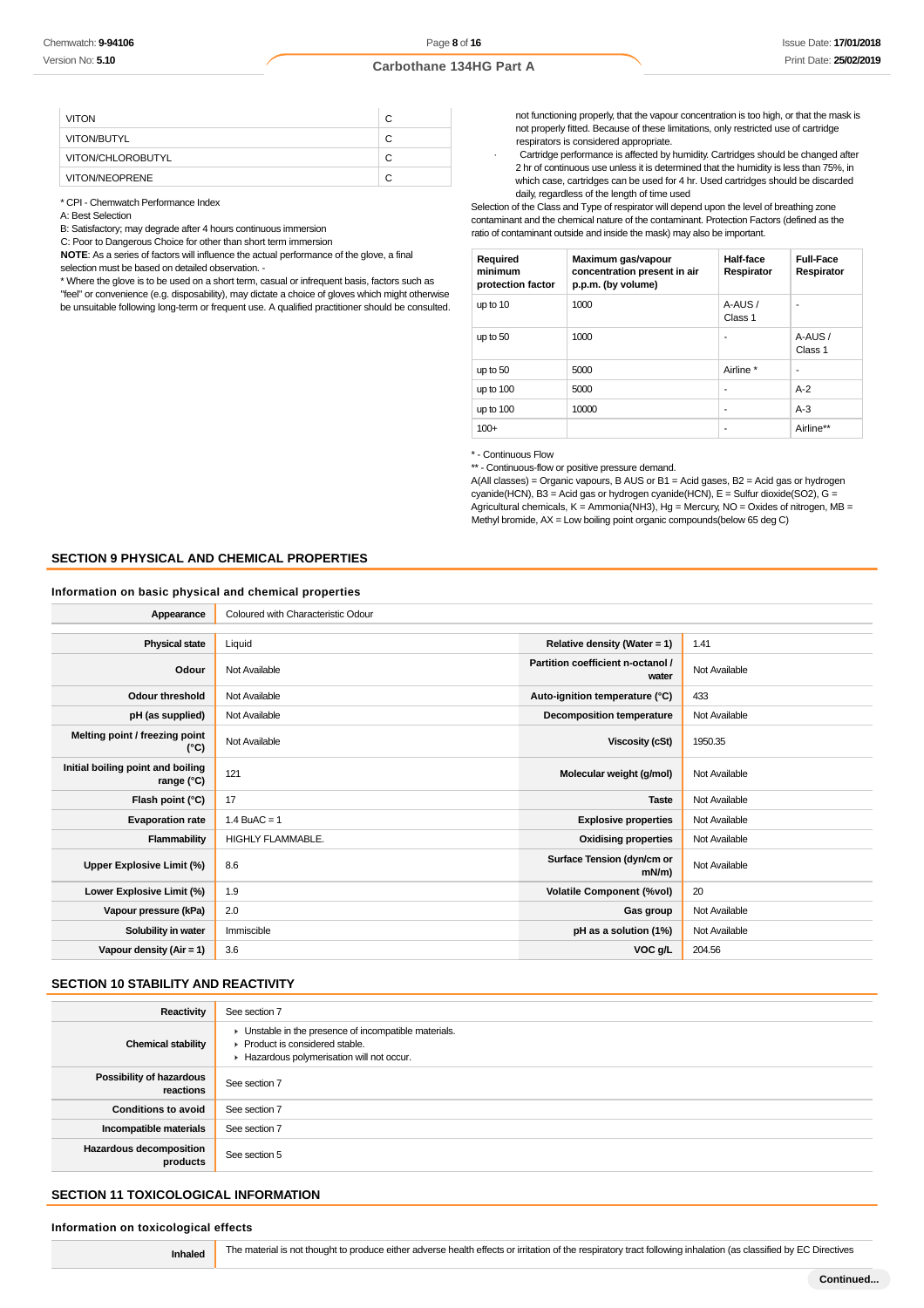|                     | using animal models). Nevertheless, adverse systemic effects have been produced following exposure of animals by at least one other route and good<br>hygiene practice requires that exposure be kept to a minimum and that suitable control measures be used in an occupational setting.<br>The acute toxicity of inhaled alkylbenzene is best described by central nervous system depression. These compounds may also act as general anaesthetics.<br>Whole body symptoms of poisoning include light-headedness, nervousness, apprehension, a feeling of well-being, confusion, dizziness, drowsiness,<br>ringing in the ears, blurred or double vision, vomiting and sensations of heat, cold or numbness, twitching, tremors, convulsions, unconsciousness,<br>depression of breathing, and arrest. Heart stoppage may result from cardiovascular collapse. A slow heart rate and low blood pressure may also occur.<br>Alkylbenzenes are not generally toxic except at high levels of exposure. Their breakdown products have low toxicity and are easily eliminated from the body.<br>On exposure to mixed trimethylbenzenes, some people may become nervous, tensed, anxious and have difficult breathing. There may be a reduction red<br>blood cells and bleeding abnormalities. There may also be drowsiness.<br>Minor but regular methanol exposures may effect the central nervous system, optic nerves and retinae. Symptoms may be delayed, with headache, fatigue,<br>nausea, blurring of vision and double vision. Continued or severe exposures may cause damage to optic nerves, which may become severe with permanent<br>visual impairment even blindness resulting.<br>WARNING: Methanol is only slowly eliminated from the body and should be regarded as a cumulative poison which cannot be made non-harmful<br>[CCINFO]<br>The odour of isopropanol may give some warning of exposure, but odour fatigue may occur. Inhalation of isopropanol may produce irritation of the nose and<br>throat with sneezing, sore throat and runny nose.<br>Headache, fatigue, tiredness, irritability and digestive disturbances (nausea, loss of appetite and bloating) are the most common symptoms of xylene<br>overexposure. Injury to the heart, liver, kidneys and nervous system has also been noted amongst workers.<br>Xylene is a central nervous system depressant                                                                                                                                                                                                                                                                                                                                                                                                                                                                                                                                                                                                                                                                                                                                                                                                                                                                                                                                                                                                                                                                                                                                                                                                                                                                                                                                                                                                                                                                                                                                                                                                                                                                                                                                                                                                                                                                                                                                                                                                                                                                                                                                                                                                                                                                                                                                                                                                                                                                                                                                                                                                                                                                                                                                                                                                                                                        |
|---------------------|--------------------------------------------------------------------------------------------------------------------------------------------------------------------------------------------------------------------------------------------------------------------------------------------------------------------------------------------------------------------------------------------------------------------------------------------------------------------------------------------------------------------------------------------------------------------------------------------------------------------------------------------------------------------------------------------------------------------------------------------------------------------------------------------------------------------------------------------------------------------------------------------------------------------------------------------------------------------------------------------------------------------------------------------------------------------------------------------------------------------------------------------------------------------------------------------------------------------------------------------------------------------------------------------------------------------------------------------------------------------------------------------------------------------------------------------------------------------------------------------------------------------------------------------------------------------------------------------------------------------------------------------------------------------------------------------------------------------------------------------------------------------------------------------------------------------------------------------------------------------------------------------------------------------------------------------------------------------------------------------------------------------------------------------------------------------------------------------------------------------------------------------------------------------------------------------------------------------------------------------------------------------------------------------------------------------------------------------------------------------------------------------------------------------------------------------------------------------------------------------------------------------------------------------------------------------------------------------------------------------------------------------------------------------------------------------------------------------------------------------------------------------------------------------------------------------------------------------------------------------------------------------------------------------------------------------------------------------------------------------------------------------------------------------------------------------------------------------------------------------------------------------------------------------------------------------------------------------------------------------------------------------------------------------------------------------------------------------------------------------------------------------------------------------------------------------------------------------------------------------------------------------------------------------------------------------------------------------------------------------------------------------------------------------------------------------------------------------------------------------------------------------------------------------------------------------------------------------------------------------------------------------------------------------------------------------------------------------------------------------------------------------------------------------------------------------------------------------------------------------------------------------------------------------------------------------------------------------------------------------------------------------------------------------------------------------------------------------------------------------------------------------------------------------------------------------------------------------------------------------------------------------------------------------------------------------------------------------------------------------------------------------------------------------------------------------------------------------------------------------------------------------------------------------------------------------------------------------------------------------------------------------------------------------------------------------------------------------------------------------------------------------------------------------------------------------------------------------------------------------------------------------------------------------------------------------------------------------------------------------------|
| Ingestion           | Accidental ingestion of the material may be damaging to the health of the individual.<br>Swallowing of the liquid may cause aspiration into the lungs with the risk of chemical pneumonitis; serious consequences may result. (ICSC13733)<br>Swallowing 10 millilitres of isopropanol may cause serious injury; 100 millilitres may be fatal if not properly treated. The adult single lethal dose is<br>approximately 250 millilitres. Isopropanol is twice as poisonous as ethanol, and the effects caused are similar, except that isopropanol does not cause an<br>initial feeling of well-being. Swallowing may cause nausea, vomiting and diarrhea; vomiting and stomach inflammation is more prominent with isopropanol<br>than with ethanol. Animals given near-lethal doses also showed inco-ordination, lethargy, inactivity and loss of consciousness.<br>There is evidence that a slight tolerance to isopropanol may be acquired.                                                                                                                                                                                                                                                                                                                                                                                                                                                                                                                                                                                                                                                                                                                                                                                                                                                                                                                                                                                                                                                                                                                                                                                                                                                                                                                                                                                                                                                                                                                                                                                                                                                                                                                                                                                                                                                                                                                                                                                                                                                                                                                                                                                                                                                                                                                                                                                                                                                                                                                                                                                                                                                                                                                                                                                                                                                                                                                                                                                                                                                                                                                                                                                                                                                                                                                                                                                                                                                                                                                                                                                                                                                                                                                                                                                                                                                                                                                                                                                                                                                                                                                                                                                                                                                                                                   |
| <b>Skin Contact</b> | Skin contact is not thought to have harmful health effects (as classified under EC Directives); the material may still produce health damage following entry<br>through wounds, lesions or abrasions.<br>There is some evidence to suggest that this material can cause inflammation of the skin on contact in some persons.<br>Toxic effects may result from skin absorption<br>Open cuts, abraded or irritated skin should not be exposed to this material<br>Entry into the blood-stream, through, for example, cuts, abrasions or lesions, may produce systemic injury with harmful effects. Examine the skin prior to the<br>use of the material and ensure that any external damage is suitably protected.<br>511ipa                                                                                                                                                                                                                                                                                                                                                                                                                                                                                                                                                                                                                                                                                                                                                                                                                                                                                                                                                                                                                                                                                                                                                                                                                                                                                                                                                                                                                                                                                                                                                                                                                                                                                                                                                                                                                                                                                                                                                                                                                                                                                                                                                                                                                                                                                                                                                                                                                                                                                                                                                                                                                                                                                                                                                                                                                                                                                                                                                                                                                                                                                                                                                                                                                                                                                                                                                                                                                                                                                                                                                                                                                                                                                                                                                                                                                                                                                                                                                                                                                                                                                                                                                                                                                                                                                                                                                                                                                                                                                                                       |
| Eye                 | This material can cause eye irritation and damage in some persons.<br>Isopropanol vapour may cause mild eye irritation at 400 parts per million. Splashes may cause severe eye irritation, possible burns to the cornea and eye<br>damage. Eye contact may cause tearing and blurring of vision.                                                                                                                                                                                                                                                                                                                                                                                                                                                                                                                                                                                                                                                                                                                                                                                                                                                                                                                                                                                                                                                                                                                                                                                                                                                                                                                                                                                                                                                                                                                                                                                                                                                                                                                                                                                                                                                                                                                                                                                                                                                                                                                                                                                                                                                                                                                                                                                                                                                                                                                                                                                                                                                                                                                                                                                                                                                                                                                                                                                                                                                                                                                                                                                                                                                                                                                                                                                                                                                                                                                                                                                                                                                                                                                                                                                                                                                                                                                                                                                                                                                                                                                                                                                                                                                                                                                                                                                                                                                                                                                                                                                                                                                                                                                                                                                                                                                                                                                                                 |
| Chronic             | There has been concern that this material can cause cancer or mutations, but there is not enough data to make an assessment.<br>Repeated or long-term occupational exposure is likely to produce cumulative health effects involving organs or biochemical systems.<br>Skin contact with the material is more likely to cause a sensitisation reaction in some persons compared to the general population.<br>Harmful: danger of serious damage to health by prolonged exposure through inhalation, in contact with skin and if swallowed.<br>This material can cause serious damage if one is exposed to it for long periods. It can be assumed that it contains a substance which can produce severe<br>defects.<br>Ample evidence from experiments exists that there is a suspicion this material directly reduces fertility.<br>Based on experience with animal studies, exposure to the material may result in toxic effects to the development of the foetus, at levels which do not cause<br>significant toxic effects to the mother.<br>Crystalline silicas activate the inflammatory response of white blood cells after they injure the lung epithelium. Chronic exposure to crystalline silicas<br>reduces lung capacity and predisposes to chest infections.<br>Intentional abuse (glue sniffing) or occupational exposure to toluene can result in chronic habituation. Chronic abuse has caused inco-ordination, tremors<br>of the extremeties (due to widespread cerebrum withering), headache, abnormal speech, temporary memory loss, convulsions, coma, drowsiness, reduced<br>colour perception, blindness, nystagmus (rapid, involuntary eye movements), hearing loss leading to deafness and mild dementia.<br>Women exposed to xylene in the first 3 months of pregnancy showed a slightly increased risk of miscarriage and birth defects. Evaluation of workers<br>chronically exposed to xylene has demonstrated lack of genetic toxicity.<br>Prolonged exposure to ethanol may cause damage to the liver and cause scarring. It may also worsen damage caused by other agents.<br>Long-term exposure to methanol vapour, at concentrations exceeding 3000 ppm, may produce cumulative effects characterised by gastrointestinal<br>disturbances (nausea, vomiting), headache, ringing in the ears, insomnia, trembling, unsteady gait, vertigo, conjunctivitis and clouded or double vision.<br>Liver and/or kidney injury may also result.<br>Long term, or repeated exposure of isopropanol may cause inco-ordination and tiredness.<br>Repeated inhalation exposure to isopropanol may produce sleepiness, inco-ordination and liver degeneration. Animal data show developmental effects only<br>at exposure levels that produce toxic effects in adult animals. Isopropanol does not cause genetic damage.<br>There are inconclusive reports of human sensitisation from skin contacts with isopropanol. Chronic alcoholics are more tolerant of the whole-body effects of<br>isopropanol.<br>Animal testing showed the chronic exposure did not produce reproductive effects.<br>NOTE: Commercial isopropanol does not contain "isopropyl oil", which caused an excess incidence of sinus and throat cancers in isoproanol production<br>workers in the past. "Isopropyl oil" is no longer formed during production of isopropanol.<br>Speculative discussions suspects that the absorption of UVB by the sunscreens chemical agents may enhance free radical formation, DNA damage and<br>possible increase in melanoma formation as well as, decrease in Vitamin D production, which has been suggested to potentiate melanoma, breast and<br>colonic cancer formation.<br>Overexposure to the breathable dust may cause coughing, wheezing, difficulty in breathing and impaired lung function. Chronic symptoms may include<br>decreased vital lung capacity and chest infections. Repeated exposures in the workplace to high levels of fine-divided dusts may produce a condition known<br>as pneumoconiosis, which is the lodgement of any inhaled dusts in the lung, irrespective of the effect. This is particularly true when a significant number of<br>particles less than 0.5 microns (1/50000 inch) are present. Lung shadows are seen in the X-ray. Symptoms of pneumoconiosis may include a progressive<br>dry cough, shortness of breath on exertion, increased chest expansion, weakness and weight loss. As the disease progresses, the cough produces stringy<br>phlegm, vital capacity decreases further, and shortness of breath becomes more severe. Other signs or symptoms include changed breath sounds,<br>reduced oxygen uptake during exercise, emphysema and rarely, pneumothorax (air in the lung cavity).<br>Removing workers from the possibility of further exposure to dust generally stops the progress of lung abnormalities. When there is high potential for<br>worker exposure, examinations at regular period with emphasis on lung function should be performed.<br>Inhaling dust over an extended number of years may cause pneumoconiosis, which is the accumulation of dusts in the lungs and the subsequent tissue<br>reaction. This may or may not be reversible. |
|                     |                                                                                                                                                                                                                                                                                                                                                                                                                                                                                                                                                                                                                                                                                                                                                                                                                                                                                                                                                                                                                                                                                                                                                                                                                                                                                                                                                                                                                                                                                                                                                                                                                                                                                                                                                                                                                                                                                                                                                                                                                                                                                                                                                                                                                                                                                                                                                                                                                                                                                                                                                                                                                                                                                                                                                                                                                                                                                                                                                                                                                                                                                                                                                                                                                                                                                                                                                                                                                                                                                                                                                                                                                                                                                                                                                                                                                                                                                                                                                                                                                                                                                                                                                                                                                                                                                                                                                                                                                                                                                                                                                                                                                                                                                                                                                                                                                                                                                                                                                                                                                                                                                                                                                                                                                                                  |

|       |               | <b>ATION</b>        |
|-------|---------------|---------------------|
| art A | Not Available | Not.<br>* Available |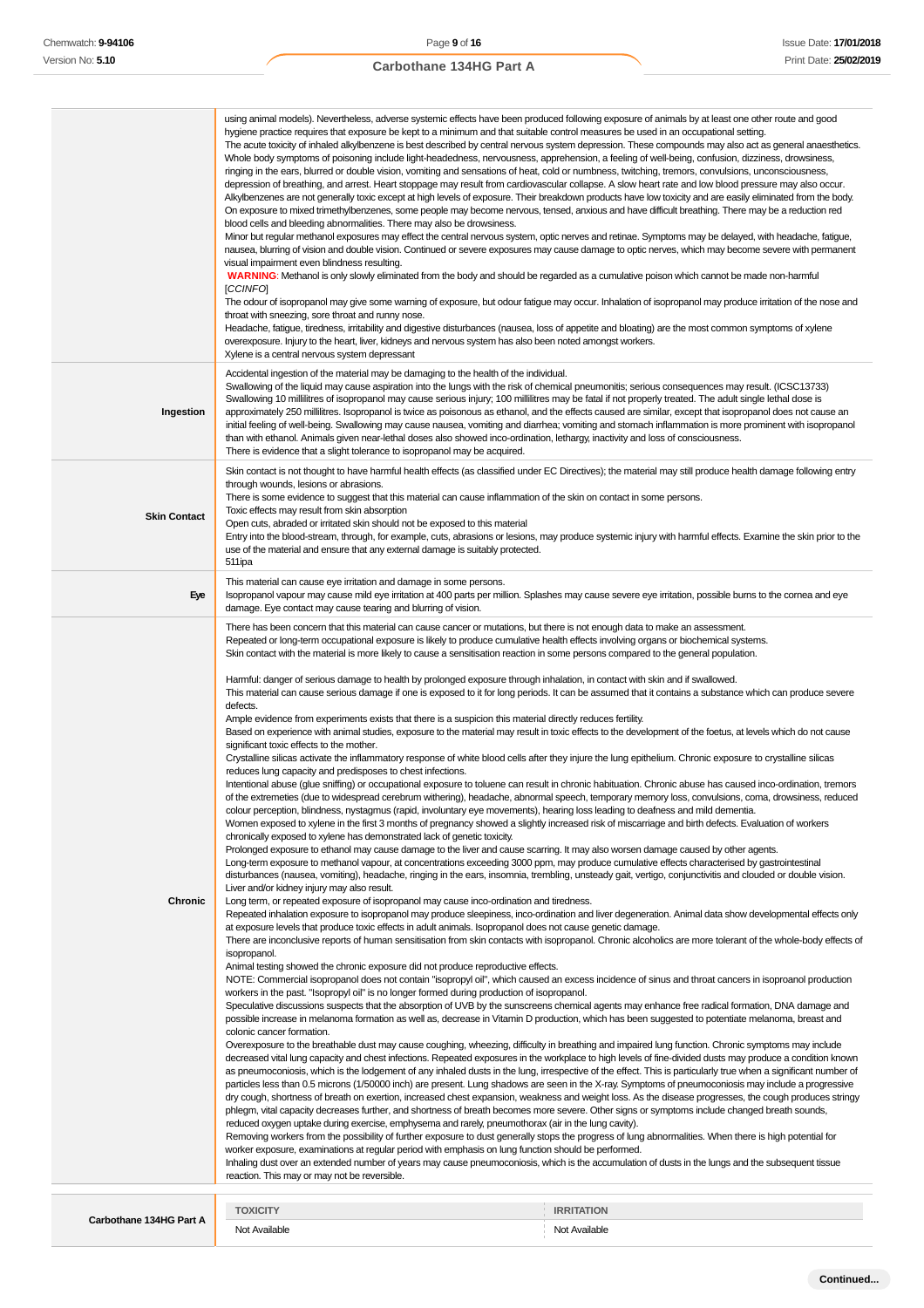|                             | <b>TOXICITY</b>                                                                                                                                                                                                                                                                                                                                                                                                                                                                                                                                                                                                                                                                                                                                                                                                                                                                                                                                                                                                                                                                                                                                                                                                                                                                                                                                                                                                                                                                                                                                                                                                                                                                                                                                                                                                                                                                                                                                                                                                                                                                                                                                                                                                                                                                                                                                                                                                                                                                                                                                                                                                                                                                                                                                                                                                                                                                                                                                                                                                                                                                                                                 | <b>IRRITATION</b>                                                                                                                                |
|-----------------------------|---------------------------------------------------------------------------------------------------------------------------------------------------------------------------------------------------------------------------------------------------------------------------------------------------------------------------------------------------------------------------------------------------------------------------------------------------------------------------------------------------------------------------------------------------------------------------------------------------------------------------------------------------------------------------------------------------------------------------------------------------------------------------------------------------------------------------------------------------------------------------------------------------------------------------------------------------------------------------------------------------------------------------------------------------------------------------------------------------------------------------------------------------------------------------------------------------------------------------------------------------------------------------------------------------------------------------------------------------------------------------------------------------------------------------------------------------------------------------------------------------------------------------------------------------------------------------------------------------------------------------------------------------------------------------------------------------------------------------------------------------------------------------------------------------------------------------------------------------------------------------------------------------------------------------------------------------------------------------------------------------------------------------------------------------------------------------------------------------------------------------------------------------------------------------------------------------------------------------------------------------------------------------------------------------------------------------------------------------------------------------------------------------------------------------------------------------------------------------------------------------------------------------------------------------------------------------------------------------------------------------------------------------------------------------------------------------------------------------------------------------------------------------------------------------------------------------------------------------------------------------------------------------------------------------------------------------------------------------------------------------------------------------------------------------------------------------------------------------------------------------------|--------------------------------------------------------------------------------------------------------------------------------------------------|
|                             | Dermal (rabbit) LD50: 3200 mg/kg <sup>[2]</sup>                                                                                                                                                                                                                                                                                                                                                                                                                                                                                                                                                                                                                                                                                                                                                                                                                                                                                                                                                                                                                                                                                                                                                                                                                                                                                                                                                                                                                                                                                                                                                                                                                                                                                                                                                                                                                                                                                                                                                                                                                                                                                                                                                                                                                                                                                                                                                                                                                                                                                                                                                                                                                                                                                                                                                                                                                                                                                                                                                                                                                                                                                 | Eye (human): 300 mg                                                                                                                              |
| n-butyl acetate             | Inhalation (rat) LC50: 1.802 mg/l4 h <sup>[1]</sup>                                                                                                                                                                                                                                                                                                                                                                                                                                                                                                                                                                                                                                                                                                                                                                                                                                                                                                                                                                                                                                                                                                                                                                                                                                                                                                                                                                                                                                                                                                                                                                                                                                                                                                                                                                                                                                                                                                                                                                                                                                                                                                                                                                                                                                                                                                                                                                                                                                                                                                                                                                                                                                                                                                                                                                                                                                                                                                                                                                                                                                                                             | Eye (rabbit): 20 mg (open)-SEVERE                                                                                                                |
|                             | Oral (rat) LD50: =10700 mg/kg <sup>[2]</sup>                                                                                                                                                                                                                                                                                                                                                                                                                                                                                                                                                                                                                                                                                                                                                                                                                                                                                                                                                                                                                                                                                                                                                                                                                                                                                                                                                                                                                                                                                                                                                                                                                                                                                                                                                                                                                                                                                                                                                                                                                                                                                                                                                                                                                                                                                                                                                                                                                                                                                                                                                                                                                                                                                                                                                                                                                                                                                                                                                                                                                                                                                    | Eye (rabbit): 20 mg/24h - moderate                                                                                                               |
|                             |                                                                                                                                                                                                                                                                                                                                                                                                                                                                                                                                                                                                                                                                                                                                                                                                                                                                                                                                                                                                                                                                                                                                                                                                                                                                                                                                                                                                                                                                                                                                                                                                                                                                                                                                                                                                                                                                                                                                                                                                                                                                                                                                                                                                                                                                                                                                                                                                                                                                                                                                                                                                                                                                                                                                                                                                                                                                                                                                                                                                                                                                                                                                 | Skin (rabbit): 500 mg/24h-moderate                                                                                                               |
|                             | <b>TOXICITY</b>                                                                                                                                                                                                                                                                                                                                                                                                                                                                                                                                                                                                                                                                                                                                                                                                                                                                                                                                                                                                                                                                                                                                                                                                                                                                                                                                                                                                                                                                                                                                                                                                                                                                                                                                                                                                                                                                                                                                                                                                                                                                                                                                                                                                                                                                                                                                                                                                                                                                                                                                                                                                                                                                                                                                                                                                                                                                                                                                                                                                                                                                                                                 | <b>IRRITATION</b>                                                                                                                                |
|                             | dermal (rat) LD50: >2000 mg/kg <sup>[1]</sup>                                                                                                                                                                                                                                                                                                                                                                                                                                                                                                                                                                                                                                                                                                                                                                                                                                                                                                                                                                                                                                                                                                                                                                                                                                                                                                                                                                                                                                                                                                                                                                                                                                                                                                                                                                                                                                                                                                                                                                                                                                                                                                                                                                                                                                                                                                                                                                                                                                                                                                                                                                                                                                                                                                                                                                                                                                                                                                                                                                                                                                                                                   | Eye (rabbit): 2mg/24h - SEVERE                                                                                                                   |
|                             | Inhalation (rat) LC50: 49 mg/l/4H[2]                                                                                                                                                                                                                                                                                                                                                                                                                                                                                                                                                                                                                                                                                                                                                                                                                                                                                                                                                                                                                                                                                                                                                                                                                                                                                                                                                                                                                                                                                                                                                                                                                                                                                                                                                                                                                                                                                                                                                                                                                                                                                                                                                                                                                                                                                                                                                                                                                                                                                                                                                                                                                                                                                                                                                                                                                                                                                                                                                                                                                                                                                            | Eye (rabbit):0.87 mg - mild                                                                                                                      |
| toluene                     | Oral (rat) LD50: 636 mg/kg <sup>[2]</sup>                                                                                                                                                                                                                                                                                                                                                                                                                                                                                                                                                                                                                                                                                                                                                                                                                                                                                                                                                                                                                                                                                                                                                                                                                                                                                                                                                                                                                                                                                                                                                                                                                                                                                                                                                                                                                                                                                                                                                                                                                                                                                                                                                                                                                                                                                                                                                                                                                                                                                                                                                                                                                                                                                                                                                                                                                                                                                                                                                                                                                                                                                       | Eye (rabbit):100 mg/30sec - mild                                                                                                                 |
|                             |                                                                                                                                                                                                                                                                                                                                                                                                                                                                                                                                                                                                                                                                                                                                                                                                                                                                                                                                                                                                                                                                                                                                                                                                                                                                                                                                                                                                                                                                                                                                                                                                                                                                                                                                                                                                                                                                                                                                                                                                                                                                                                                                                                                                                                                                                                                                                                                                                                                                                                                                                                                                                                                                                                                                                                                                                                                                                                                                                                                                                                                                                                                                 | Skin (rabbit):20 mg/24h-moderate                                                                                                                 |
|                             |                                                                                                                                                                                                                                                                                                                                                                                                                                                                                                                                                                                                                                                                                                                                                                                                                                                                                                                                                                                                                                                                                                                                                                                                                                                                                                                                                                                                                                                                                                                                                                                                                                                                                                                                                                                                                                                                                                                                                                                                                                                                                                                                                                                                                                                                                                                                                                                                                                                                                                                                                                                                                                                                                                                                                                                                                                                                                                                                                                                                                                                                                                                                 | Skin (rabbit):500 mg - moderate                                                                                                                  |
|                             |                                                                                                                                                                                                                                                                                                                                                                                                                                                                                                                                                                                                                                                                                                                                                                                                                                                                                                                                                                                                                                                                                                                                                                                                                                                                                                                                                                                                                                                                                                                                                                                                                                                                                                                                                                                                                                                                                                                                                                                                                                                                                                                                                                                                                                                                                                                                                                                                                                                                                                                                                                                                                                                                                                                                                                                                                                                                                                                                                                                                                                                                                                                                 |                                                                                                                                                  |
| silica crystalline - quartz | <b>TOXICITY</b>                                                                                                                                                                                                                                                                                                                                                                                                                                                                                                                                                                                                                                                                                                                                                                                                                                                                                                                                                                                                                                                                                                                                                                                                                                                                                                                                                                                                                                                                                                                                                                                                                                                                                                                                                                                                                                                                                                                                                                                                                                                                                                                                                                                                                                                                                                                                                                                                                                                                                                                                                                                                                                                                                                                                                                                                                                                                                                                                                                                                                                                                                                                 | <b>IRRITATION</b><br>Not Available                                                                                                               |
|                             | Oral (rat) LD50: =500 mg/kg <sup>[2]</sup>                                                                                                                                                                                                                                                                                                                                                                                                                                                                                                                                                                                                                                                                                                                                                                                                                                                                                                                                                                                                                                                                                                                                                                                                                                                                                                                                                                                                                                                                                                                                                                                                                                                                                                                                                                                                                                                                                                                                                                                                                                                                                                                                                                                                                                                                                                                                                                                                                                                                                                                                                                                                                                                                                                                                                                                                                                                                                                                                                                                                                                                                                      |                                                                                                                                                  |
|                             | <b>TOXICITY</b>                                                                                                                                                                                                                                                                                                                                                                                                                                                                                                                                                                                                                                                                                                                                                                                                                                                                                                                                                                                                                                                                                                                                                                                                                                                                                                                                                                                                                                                                                                                                                                                                                                                                                                                                                                                                                                                                                                                                                                                                                                                                                                                                                                                                                                                                                                                                                                                                                                                                                                                                                                                                                                                                                                                                                                                                                                                                                                                                                                                                                                                                                                                 | <b>IRRITATION</b>                                                                                                                                |
|                             | Dermal (rabbit) LD50: >1700 mg/kg <sup>[2]</sup>                                                                                                                                                                                                                                                                                                                                                                                                                                                                                                                                                                                                                                                                                                                                                                                                                                                                                                                                                                                                                                                                                                                                                                                                                                                                                                                                                                                                                                                                                                                                                                                                                                                                                                                                                                                                                                                                                                                                                                                                                                                                                                                                                                                                                                                                                                                                                                                                                                                                                                                                                                                                                                                                                                                                                                                                                                                                                                                                                                                                                                                                                | Eye (human): 200 ppm irritant                                                                                                                    |
| xylene                      | Inhalation (rat) LC50: 4994.295 mg/l/4h <sup>[2]</sup>                                                                                                                                                                                                                                                                                                                                                                                                                                                                                                                                                                                                                                                                                                                                                                                                                                                                                                                                                                                                                                                                                                                                                                                                                                                                                                                                                                                                                                                                                                                                                                                                                                                                                                                                                                                                                                                                                                                                                                                                                                                                                                                                                                                                                                                                                                                                                                                                                                                                                                                                                                                                                                                                                                                                                                                                                                                                                                                                                                                                                                                                          | Eye (rabbit): 5 mg/24h SEVERE                                                                                                                    |
|                             | Oral (rat) LD50: 3523-8700 mg/kg <sup>[2]</sup>                                                                                                                                                                                                                                                                                                                                                                                                                                                                                                                                                                                                                                                                                                                                                                                                                                                                                                                                                                                                                                                                                                                                                                                                                                                                                                                                                                                                                                                                                                                                                                                                                                                                                                                                                                                                                                                                                                                                                                                                                                                                                                                                                                                                                                                                                                                                                                                                                                                                                                                                                                                                                                                                                                                                                                                                                                                                                                                                                                                                                                                                                 | Eye (rabbit): 87 mg mild                                                                                                                         |
|                             |                                                                                                                                                                                                                                                                                                                                                                                                                                                                                                                                                                                                                                                                                                                                                                                                                                                                                                                                                                                                                                                                                                                                                                                                                                                                                                                                                                                                                                                                                                                                                                                                                                                                                                                                                                                                                                                                                                                                                                                                                                                                                                                                                                                                                                                                                                                                                                                                                                                                                                                                                                                                                                                                                                                                                                                                                                                                                                                                                                                                                                                                                                                                 | Skin (rabbit):500 mg/24h moderate                                                                                                                |
|                             |                                                                                                                                                                                                                                                                                                                                                                                                                                                                                                                                                                                                                                                                                                                                                                                                                                                                                                                                                                                                                                                                                                                                                                                                                                                                                                                                                                                                                                                                                                                                                                                                                                                                                                                                                                                                                                                                                                                                                                                                                                                                                                                                                                                                                                                                                                                                                                                                                                                                                                                                                                                                                                                                                                                                                                                                                                                                                                                                                                                                                                                                                                                                 |                                                                                                                                                  |
| Legend:                     | data extracted from RTECS - Register of Toxic Effect of chemical Substances                                                                                                                                                                                                                                                                                                                                                                                                                                                                                                                                                                                                                                                                                                                                                                                                                                                                                                                                                                                                                                                                                                                                                                                                                                                                                                                                                                                                                                                                                                                                                                                                                                                                                                                                                                                                                                                                                                                                                                                                                                                                                                                                                                                                                                                                                                                                                                                                                                                                                                                                                                                                                                                                                                                                                                                                                                                                                                                                                                                                                                                     | 1. Value obtained from Europe ECHA Registered Substances - Acute toxicity 2.* Value obtained from manufacturer's SDS. Unless otherwise specified |
|                             |                                                                                                                                                                                                                                                                                                                                                                                                                                                                                                                                                                                                                                                                                                                                                                                                                                                                                                                                                                                                                                                                                                                                                                                                                                                                                                                                                                                                                                                                                                                                                                                                                                                                                                                                                                                                                                                                                                                                                                                                                                                                                                                                                                                                                                                                                                                                                                                                                                                                                                                                                                                                                                                                                                                                                                                                                                                                                                                                                                                                                                                                                                                                 |                                                                                                                                                  |
| Carbothane 134HG Part A     | Contact allergies quickly manifest themselves as contact eczema, more rarely as urticaria or Quincke's oedema. The pathogenesis of contact eczema<br>involves a cell-mediated (T lymphocytes) immune reaction of the delayed type. Other allergic skin reactions, e.g. contact urticaria, involve antibody-mediated<br>immune reactions. The significance of the contact allergen is not simply determined by its sensitisation potential: the distribution of the substance and the<br>opportunities for contact with it are equally important. A weakly sensitising substance which is widely distributed can be a more important allergen than one<br>with stronger sensitising potential with which few individuals come into contact. From a clinical point of view, substances are noteworthy if they produce an<br>allergic test reaction in more than 1% of the persons tested.<br>For trimethylbenzenes:<br>Absorption of 1,2,4-trimethylbenzene occurs after exposure by swallowing, inhalation, or skin contact. In the workplace, inhalation and skin contact are the<br>most important routes of absorption; whole-body toxic effects from skin absorption are unlikely to occur as the skin irritation caused by the chemical<br>generally leads to quick removal. The substance is fat-soluble and may accumulate in fatty tissues. It is also bound to red blood cells in the bloodstream. It<br>is excreted from the body both by exhalation and in the urine.<br>Acute toxicity: Direct contact with liquid 1,2,4-trimethylbenzene is irritating to the skin, and breathing the vapour is irritating to the airway, causing lung<br>inflammation. Breathing high concentrations of the chemical vapour causes headache, fatique and drowsiness. In humans, liquid 1,2,4-trimethylbenzene is<br>irritating to the skin and inhalation of the vapour causes chemical pneumonitis. Direct skin contact causes dilation of blood vessels, redness and irritation.<br>Nervous system toxicity: 1,2,4-trimethylbenzene depresses the central nervous system. Exposure to solvent mixtures in the workplace containing the<br>chemical causes headache, fatigue, nervousness and drowsiness.<br>Subacute/chronic toxicity: Long-term exposure to solvents containing 1,2,4-trimethylbenzene may cause nervousness, tension and inflammation of the<br>bronchi. Painters that worked for several years with a solvent containing 50% 1,2,4-trimethylbenzene and 30% 1,3,5-trimethylbenzene showed nervousness,<br>tension and anxiety, asthmatic bronchitis, anaemia and changes in blood clotting; blood effects may have been due to trace amounts of benzene. Animal<br>testing showed that inhaling trimethylbenzene may alter blood counts, with reduction in lymphocytes and an increase in neutrophils.<br>Genetic toxicity: Animal testing does not show that the C9 fraction causes mutations or chromosomal aberrations.<br>Developmental / reproductive toxicity: Animal testing showed that the C9 fraction of 1,2,4-trimethylbenzene caused reproductive toxicity.                                       |                                                                                                                                                  |
| <b>TOLUENE</b>              | For toluene:<br>Acute toxicity: Humans exposed to high levels of toluene for short periods of time experience adverse central nervous system effects ranging from<br>headaches to intoxication, convulsions, narcosis (sleepiness) and death. When inhaled or swallowed, toluene can cause severe central nervous system<br>depression, and in large doses has a narcotic effect. 60mL has caused death. Death of heart muscle fibres, liver swelling, congestion and bleeding of the<br>lungs and kidney injury were all found on autopsy.<br>Exposure to inhalation at a concentration of 600 parts per million for 8 hours resulted in the same and more serious symptoms including euphoria (a feeling<br>of well-being), dilated pupils, convulsions and nausea. Exposure to 10000-30000 parts per million (1-3%) has been reported to cause narcosis and death.<br>Toluene can also strip the skin of lipids, causing skin inflammation.<br>Subchronic/chronic effects: Repeat doses of toluene cause adverse central nervous system effects and can damage the upper airway, the liver and the<br>kidney. Adverse effects occur from both swallowing and inhalation. In humans, a reported lowest level causing adverse effects on the nervous system is 88<br>parts per million. In one case, toluene caused heart sensitization and death. In several cases of "glue sniffing", damage to the cerebellum was noted.<br>Workers chronically exposed to toluene fumes have reported reduced white cell counts.<br>Developmental/Reproductive toxicity: Exposure to high levels of toluene can result in adverse effects in the developing foetus. Several studies have indicated<br>that high levels of toluene can also adversely affect the developing offspring in laboratory animals. In children who were exposed to toluene before birth, as a<br>result of solvent abuse by the mother, variable growth, a small head, central nervous system dysfunction, attention deficits, minor facial and limb<br>abnormalities, and developmental delay were seen.<br>Absorption: Studies in humans and animals have shown that toluene is easily absorbed through the lungs and gastrointestinal tract, with much less being<br>absorbed through the skin.<br>Distribution: Animal studies show that toluene may be distributed in the body fat, bone marrow, spinal nerves, spinal cord and brain white matter, with lower<br>levels in the blood, kidney and liver. Toluene has generally been found to accumulate in fatty tissue, and in highly vascularised tissues.<br>Metabolism: Inhaled or ingested toluene may be metabolized to benzyl alcohol, after which it is further oxidized to benzaldehyde and benzoic acid. Benzoic<br>acid is sometimes conjugated with glycine to form hippuric acid or reacted with glucuronic acid to form benzoyl glucuronide. O-cresol and p-cresol formed<br>by ring hydroxylation are considered minor metabolites.<br>Excretion: Toluene is mainly (60-70%) excreted through the urine as hippuric acid. Benzoyl glucuronide accounts for 10-20% of excretion, and unchanged |                                                                                                                                                  |

toluene through exhaled air also accounts for 10-20%. Excretion of hippuric acid is usually complete within 24 hours of exposure.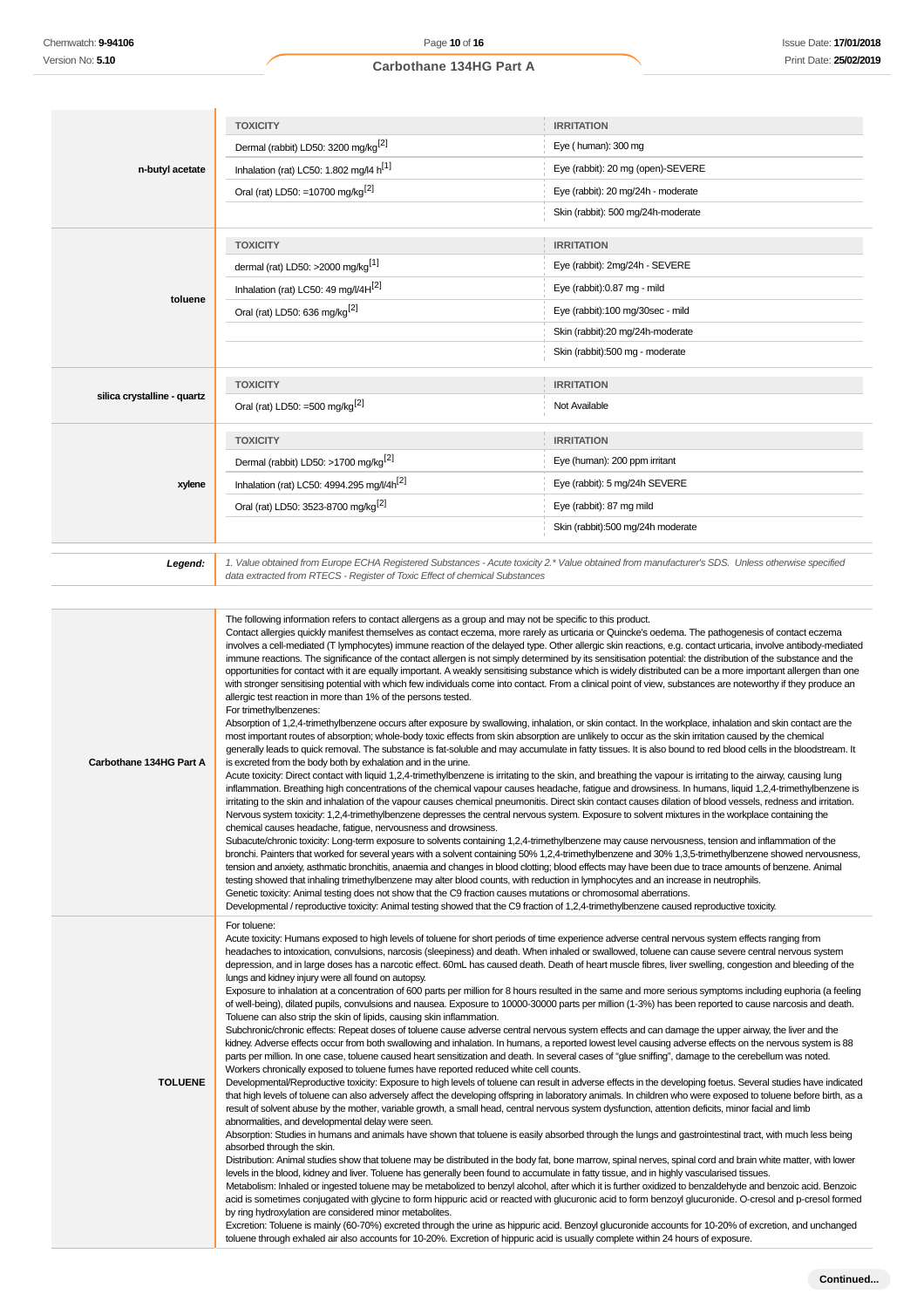| SILICA CRYSTALLINE -<br><b>QUARTZ</b>                       | WARNING: For inhalation exposure ONLY: This substance has been classified by the IARC as Group 1: CARCINOGENIC TO HUMANS<br>The International Agency for Research on Cancer (IARC) has classified occupational exposures to respirable (<5 um) crystalline silica as being<br>carcinogenic to humans. This classification is based on what IARC considered sufficient evidence from epidemiological studies of humans for the<br>carcinogenicity of inhaled silica in the forms of quartz and cristobalite. Crystalline silica is also known to cause silicosis, a non-cancerous lung disease.<br>Intermittent exposure produces; focal fibrosis, (pneumoconiosis), cough, dyspnoea, liver tumours.<br>* Millions of particles per cubic foot (based on impinger samples counted by light field techniques).<br>NOTE: the physical nature of quartz in the product determines whether it is likely to present a chronic health problem. To be a hazard the material must<br>enter the breathing zone as respirable particles. |                                 |                                                                                                                                                                     |
|-------------------------------------------------------------|-------------------------------------------------------------------------------------------------------------------------------------------------------------------------------------------------------------------------------------------------------------------------------------------------------------------------------------------------------------------------------------------------------------------------------------------------------------------------------------------------------------------------------------------------------------------------------------------------------------------------------------------------------------------------------------------------------------------------------------------------------------------------------------------------------------------------------------------------------------------------------------------------------------------------------------------------------------------------------------------------------------------------------|---------------------------------|---------------------------------------------------------------------------------------------------------------------------------------------------------------------|
| <b>XYLENE</b>                                               | The substance is classified by IARC as Group 3:<br>NOT classifiable as to its carcinogenicity to humans.<br>Evidence of carcinogenicity may be inadequate or limited in animal testing.<br>Reproductive effector in rats                                                                                                                                                                                                                                                                                                                                                                                                                                                                                                                                                                                                                                                                                                                                                                                                      |                                 |                                                                                                                                                                     |
| <b>N-BUTYL ACETATE &amp; XYLENE</b>                         | The material may produce severe irritation to the eye causing pronounced inflammation. Repeated or prolonged exposure to irritants may produce<br>conjunctivitis.                                                                                                                                                                                                                                                                                                                                                                                                                                                                                                                                                                                                                                                                                                                                                                                                                                                             |                                 |                                                                                                                                                                     |
| <b>N-BUTYL ACETATE &amp;</b><br><b>TOLUENE &amp; XYLENE</b> | The material may cause skin irritation after prolonged or repeated exposure and may produce on contact skin redness, swelling, the production of vesicles,<br>scaling and thickening of the skin.                                                                                                                                                                                                                                                                                                                                                                                                                                                                                                                                                                                                                                                                                                                                                                                                                             |                                 |                                                                                                                                                                     |
| <b>Acute Toxicity</b>                                       | ×                                                                                                                                                                                                                                                                                                                                                                                                                                                                                                                                                                                                                                                                                                                                                                                                                                                                                                                                                                                                                             | Carcinogenicity                 | ✔                                                                                                                                                                   |
| <b>Skin Irritation/Corrosion</b>                            | ×                                                                                                                                                                                                                                                                                                                                                                                                                                                                                                                                                                                                                                                                                                                                                                                                                                                                                                                                                                                                                             | Reproductivity                  | ✔                                                                                                                                                                   |
| Serious Eye Damage/Irritation                               | ✓                                                                                                                                                                                                                                                                                                                                                                                                                                                                                                                                                                                                                                                                                                                                                                                                                                                                                                                                                                                                                             | <b>STOT - Single Exposure</b>   | ×                                                                                                                                                                   |
| <b>Respiratory or Skin</b><br>sensitisation                 | ×                                                                                                                                                                                                                                                                                                                                                                                                                                                                                                                                                                                                                                                                                                                                                                                                                                                                                                                                                                                                                             | <b>STOT - Repeated Exposure</b> | $\checkmark$                                                                                                                                                        |
| <b>Mutagenicity</b>                                         | ×                                                                                                                                                                                                                                                                                                                                                                                                                                                                                                                                                                                                                                                                                                                                                                                                                                                                                                                                                                                                                             | <b>Aspiration Hazard</b>        | ×                                                                                                                                                                   |
|                                                             |                                                                                                                                                                                                                                                                                                                                                                                                                                                                                                                                                                                                                                                                                                                                                                                                                                                                                                                                                                                                                               | Legend:                         | $\blacktriangleright$ - Data either not available or does not fill the criteria for classification<br>$\blacktriangleright$ - Data available to make classification |

# **SECTION 12 ECOLOGICAL INFORMATION**

|                             | <b>ENDPOINT</b>  | <b>TEST DURATION (HR)</b> | <b>SPECIES</b>                | VALUE               | <b>SOURCE</b>    |
|-----------------------------|------------------|---------------------------|-------------------------------|---------------------|------------------|
| Carbothane 134HG Part A     | Not<br>Available | Not Available             | Not Available                 | Not<br>Available    | Not<br>Available |
|                             | <b>ENDPOINT</b>  | <b>TEST DURATION (HR)</b> | <b>SPECIES</b>                | VALUE               | <b>SOURCE</b>    |
|                             | <b>LC50</b>      | 96                        | Fish                          | 18mg/L              | $\overline{4}$   |
|                             | <b>EC50</b>      | 48                        | Crustacea                     | $=32$ mg/L          | $\overline{1}$   |
| n-butyl acetate             | <b>EC50</b>      | 96                        | Algae or other aquatic plants | 1.675mg/L           | 3                |
|                             | <b>EC90</b>      | 72                        | Algae or other aquatic plants | 1-540.7mg/L         | $\overline{2}$   |
|                             | <b>NOEC</b>      | 504                       | Crustacea                     | 23.2mg/L            | $\overline{2}$   |
|                             | <b>ENDPOINT</b>  | <b>TEST DURATION (HR)</b> | <b>SPECIES</b>                | VALUE               | <b>SOURCE</b>    |
|                             | <b>LC50</b>      | 96                        | Fish                          | 0.0073mg/L          | 4                |
| toluene                     | <b>EC50</b>      | 48                        | Crustacea                     | 3.78mg/L            | 5                |
|                             | <b>EC50</b>      | 72                        | Algae or other aquatic plants | 12.5mg/L            | 4                |
|                             | <b>BCF</b>       | 24                        | Algae or other aquatic plants | 10mg/L              | $\overline{4}$   |
|                             | <b>NOEC</b>      | 168                       | Crustacea                     | $0.74$ mg/L         | 5                |
|                             | <b>ENDPOINT</b>  | <b>TEST DURATION (HR)</b> | <b>SPECIES</b>                | VALUE               | <b>SOURCE</b>    |
| silica crystalline - quartz | Not<br>Available | Not Available             | Not Available                 | Not<br>Available    | Not<br>Available |
|                             | <b>ENDPOINT</b>  | <b>TEST DURATION (HR)</b> | <b>SPECIES</b>                | VALUE               | <b>SOURCE</b>    |
| xylene                      | <b>LC50</b>      | 96                        | Fish                          | $2.6$ mg/L          | $\overline{c}$   |
|                             | <b>EC50</b>      | 48                        | Crustacea                     | 1.8 <sub>mg/L</sub> | $\overline{2}$   |
|                             | <b>EC50</b>      | 72                        | Algae or other aquatic plants | 3.2mg/L             | $\overline{2}$   |
|                             | <b>NOEC</b>      | 73                        | Algae or other aquatic plants | $0.44$ mg/L         | $\overline{2}$   |

12.0 Extracted from 1. IUCLID Toxicity Data 2. Europe ECHA Registered Substances - Ecotoxicological Information - Aquatic Toxicity 3. EPIWIN Suite V3.12<br>QSAR) - Aquatic Toxicity Data (Estimated) 4. US EPA, Ecotox database (Japan) - Bioconcentration Data 7. METI (Japan) - Bioconcentration Data 8. Vendor Data

Harmful to aquatic organisms, may cause long-term adverse effects in the aquatic environment.

Do NOT allow product to come in contact with surface waters or to intertidal areas below the mean high water mark. Do not contaminate water when cleaning equipment or disposing of equipment wash-waters.

Wastes resulting from use of the product must be disposed of on site or at approved waste sites. For 1,2,4 - Trimethylbenzene:

Half-life (hr) air: 0.48-16;

Half-life (hr) H2O surface water: 0.24 -672;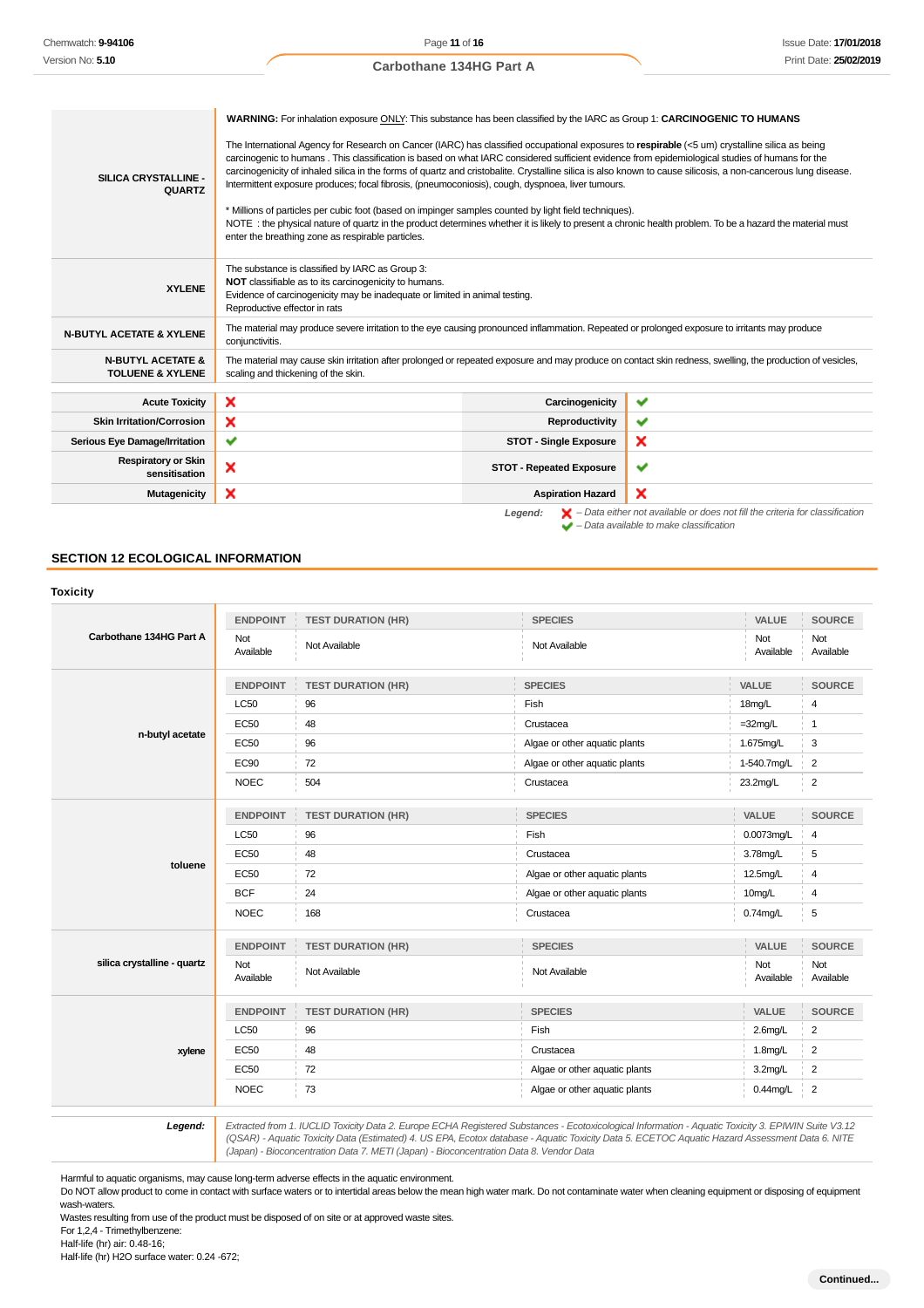Half-life (hr) H2O ground: 336-1344;

Half-life (hr) soil: 168-672; Henry's Pa m3 /mol: 385 -627;

Bioaccumulation: not significant. 1,2,4-Trimethylbenzene is a volatile organic compound (VOC) substance.

Atmospheric Fate: 1,2,4-trimethylbenzene can contribute to the formation of photochemical smog in the presence of other VOCs. Degradation of 1,2,4-trimethylbenzene in the atmosphere occurs by reaction with hydroxyl radicals. Reaction also occurs with ozone but very slowly (half life 8820 days).

Aquatic Fate: 1,2,4-Trimethylbenzene volatilizes rapidly from surface waters with volatilization half-life from a model river calculated to be 3.4 hours. Biodegradation of 1,2,4-trimethylbenzene has been noted in both seawater and ground water. Various strains of Pseudomonas can biodegrade 1,2,4-trimethylbenzene.

Terrestrial Fate: 1,2,4-Trimethylbenzene also volatilizes from soils however; moderate adsorption to soils and sediments may occur. Volatilization is the major route of removal of 1,2,4 trimethylbenzene from soils; although, biodegradation may also occur. Due to the high volatility of the chemical it is unlikely to accumulate in soil or surface water to toxic concentrations. Ecotoxicity: No significant bioaccumulation has been noted. 1,2,4-Trimethylbenzene is moderately toxic to fathead minnow and slightly toxic to dungeness crab. 1,2,4-Trimethylbenzene has moderate acute toxicity to aquatic organisms. No stress was observed in rainbow trout, sea lamprey and Daphnia magna water fleas. The high concentrations required to induce toxicity in laboratory animals are not likely to be reached in the environment.

For Aromatic Substances Series:

Environmental Fate: Large, molecularly complex polycyclic aromatic hydrocarbons, or PAHs, are persistent in the environment longer than smaller PAHs.

Atmospheric Fate: PAHs are 'semi-volatile substances" which can move between the atmosphere and the Earth's surface in repeated, temperature-driven cycles of deposition and volatilization. Terrestrial Fate: BTEX compounds have the potential to move through soil and contaminate ground water, and their vapors are highly flammable and explosive.

Ecotoxicity - Within an aromatic series, acute toxicity increases with increasing alkyl substitution on the aromatic nucleus. The order of most toxic to least in a study using grass shrimp and brown shrimp was dimethylnaphthalenes > methylnaphthalenes >naphthalenes. Anthrcene is a phototoxic PAH. UV light greatly increases the toxicity of anthracene to bluegill sunfish. Biological resources in strong sunlight are at more risk than those that are not. PAHs in general are more frequently associated with chronic risks.

For Silica:

Environmental Fate: Most documentation on the fate of silica in the environment concerns dissolved silica, in the aquatic environment, regardless of origin, (man-made or natural), or structure, (crystalline or amorphous).

Terrestrial Fate: Silicon makes up 25.7% of the Earth $\hat{\Phi}$ s crust, by weight, and is the second most abundant element, being exceeded only by oxygen. Silicon is not found free in nature, but occurs chiefly as the oxide and as silicates. Once released into the environment, no distinction can be made between the initial forms of silica.

Aquatic Fate: At normal environmental pH, dissolved silica exists exclusively as monosilicic acid. At pH 9.4, amorphous silica is highly soluble in water. Crystalline silica, in the form of quartz, has low solubility in water. Silicic acid plays an important role in the biological/geological/chemical cycle of silicon, especially in the ocean. Marine organisms such as diatoms, silicoflagellates and radiolarians use silicic acid in their skeletal structures and their skeletal remains leave silica in sea sediment

Ecotoxicity: Silicon is important to plant and animal life and is practically non-toxic to fish including zebrafish, and Daphnia magna water fleas.

For Surfactants: Kow cannot be easily determined due to hydrophilic/hydrophobic properties of the molecules in surfactants. BCF value: 1-350.

Aquatic Fate: Surfactants tend to accumulate at the interface of the air with water and are not extracted into one or the other liquid phases.

Terrestrial Fate: Anionic surfactants are not appreciably sorbed by inorganic solids. Cationic surfactants are strongly sorbed by solids, particularly clays. Significant sorption of anionic and non-ionic surfactants has been observed in activated sludge and organic river sediments. Surfactants have been shown to improve water infiltration into soils with moderate to severe hydrophobic or water-repellent properties.

Ecotoxicity: Some surfactants are known to be toxic to animals, ecosystems and humans, and can increase the diffusion of other environmental contaminants. The acute aquatic toxicity generally is considered to be related to the effects of the surfactant properties on the organism and not to direct chemical toxicity. Surfactants should be considered to be toxic to aquatic species under conditions that allow contact of the chemicals with the organisms. Surfactants are expected to transfer slowly from water into the flesh of fish. During this process, readily biodegradable surfactants are expected to be metabolized rapidly during the process of bioaccumulation. Surfactants are not to be considered to show bioaccumulation potential if they are readily biodegradable. For Xylenes:

log Koc : 2.05-3.08; Koc : 25.4-204; Half-life (hr) air : 0.24-42; Half-life (hr) H2O surface water : 24-672; Half-life (hr) H2O ground : 336-8640; Half-life (hr) soil : 52-672; Henry's Pa m3 /mol : 637-879; Henry's atm m3 /mol - 7.68E-03; BOD 5 if unstated - 1.4,1%; COD - 2.56,13% ThOD - 3.125 : BCF : 23; log BCF : 1.17-2.41.

Environmental Fate: Most xylenes released to the environment will occur in the atmosphere and volatilisation is the dominant environmental fate process. Soil - Xylenes are expected to have moderate mobility in soil evaporating rapidly from soil surfaces. The extent of the degradation is expected to depend on its concentration, residence time in the soil, the nature of the soil, and whether resident microbial populations have been acclimated. Xylene can remain below the soil surface for several days and may travel through the soil profile and enter groundwater. Soil and water microbes may transform it into other, less harmful compounds, although this happens slowly. It is not clear how long xylene remains trapped deep underground in soil or groundwater, but it may be months or years.

Atmospheric Fate: Xylene evaporates quickly into the air from surface soil and water and can remain in the air for several days until it is broken down by sunlight into other less harmful chemicals. In the ambient atmosphere, xylenes are expected to exist solely in the vapour phase. Xylenes are degraded in the atmosphere with an estimated atmospheric lifetime of about 0.5 to 2 days. Xylene may contribute to photochemical smog formation. p-Xylene has a moderately high photochemical reactivity under smog conditions, higher than the other xylene isomers. The photooxidation of p-xylene results in the production of carbon monoxide, formaldehyde, glyoxal, methylglyoxal, 3-methylbenzylnitrate, m-tolualdehyde, 4-nitro-3-xylene, 5-nitro-3-xylene, 2,6-dimethyl-p-benzoquinone, 2,4-dimethylphenol, 6-nitro-2,4-dimethylphenol, 2,6-dimethylphenol, and 4-nitro-2,6-dimethylphenol.

Aquatic Fate: p-xylene may adsorb to suspended solids and sediment in water and is expected to volatilise from water surfaces. Estimated volatilisation half-lives for a model river and model lake are 3 hours and 4 days, respectively. Measurements taken from goldfish, eels and clams indicate that bioconcentration in aquatic organisms is low. Photo-oxidation in the presence of humic acids may play an important role in the abiotic degradation of p-xylene. p-Xylene is biodegradable and has been observed to degrade in pond water however; it is unclear if it degrades in surface waters. p-Xylene has been observed to degrade in anaerobic and aerobic groundwater; however, it is known to persist for many years in groundwater, at least at sites where the concentration might have been quite high. Ecotoxicity: Xylenes are slightly toxic to fathead minnow, rainbow trout and bluegill and not acutely toxic to water fleas. For Photobacterium phosphoreum EC50 (24 h): 0.0084 mg/L. and Gammarus lacustris LC50 (48 h): 0.6 mg/L.

#### For UV Filters:

Aquatic Fate/Ecotoxicity: UV filters have been detected in surface water, wastewater and fish, and some of them having an action similar to that of an estrogen in fish. At present, little is known about their additional hormonal activities in different hormonal receptor systems despite their increasing use and environmental persistence. Besides estrogenic activity, UV filters may have additional activities, both agonistic and antagonistic, in aquatic organisms. Although most of the UV filters exert hormonal effects at concentrations that are orders of magnitude higher than in the environment, wide distribution and exposure to UV filter mixtures may have environmental consequences due to additive effects. The UV filters 4-methylbenzylidene camphor, benzophenone-3, benzophenone-4, octyl methoxycinnamate, octocrylene and homosalate that repeatedly were detected in the aquatic environment, may contribute with their multiple hormonal activities in a complex manner to the mixture of endocrine disrupting chemicals already present in surface water and fish. For most of the UV filters with multiple hormonal activities residues in the aquatic environment and in biota are not yet known, and therefore their environmental relevance remains elusive.

For Toluene: log Kow : 2.1-3; log Koc : 1.12-2.85; Koc : 37-260; log Kom : 1.39-2.89; Half-life (hr) air : 2.4-104; Half-life (hr) H2O surface water : 5.55-528; Half-life (hr) H2O ground : 168-2628; Half-life (hr) soil : <48-240; Henry's Pa m3 /mol : 518-694; Henry's atm m3 /mol : 5.94; E-03BOD 5 0.86-2.12, 5%COD - 0.7-2.52,21-27%; ThOD - 3.13 ; BCF - 1.67-380; log BCF - 0.22-3.28.

Atmospheric Fate: The majority of toluene evaporates to the atmosphere from the water and soil. The main degradation pathway for toluene in the atmosphere is reaction with photochemically produced hydroxyl radicals. The estimated atmospheric half life for toluene is about 13 hours. Toluene is also oxidized by reactions with atmospheric nitrogen dioxide, oxygen, and ozone, but these are minor degradation pathways. Photolysis is not considered a significant degradative pathway for toluene.

Terrestrial Fate: Toluene is moderately retarded by adsorption to soils rich in organic material, therefore, transport to ground water is dependent on soil composition. In unsaturated topsoil containing organic material, it has been estimated that 97% of the toluene is adsorbed to the soil and only about 2% is in the soil-water phase and transported with flowing groundwater. There is little retardation in sandy soils and 2-13% of the toluene was estimated to migrate with flowing water; the remainder was volatilized, biodegraded, or unaccounted for. In saturated deep soils with no soil-air phase, about 48% may be transported with flowing groundwater. In surface soil, volatilization to air is an important fate process for toluene. In the environment, biodegradation of toluene to carbon dioxide occurs with a typical half life of 1-7 days.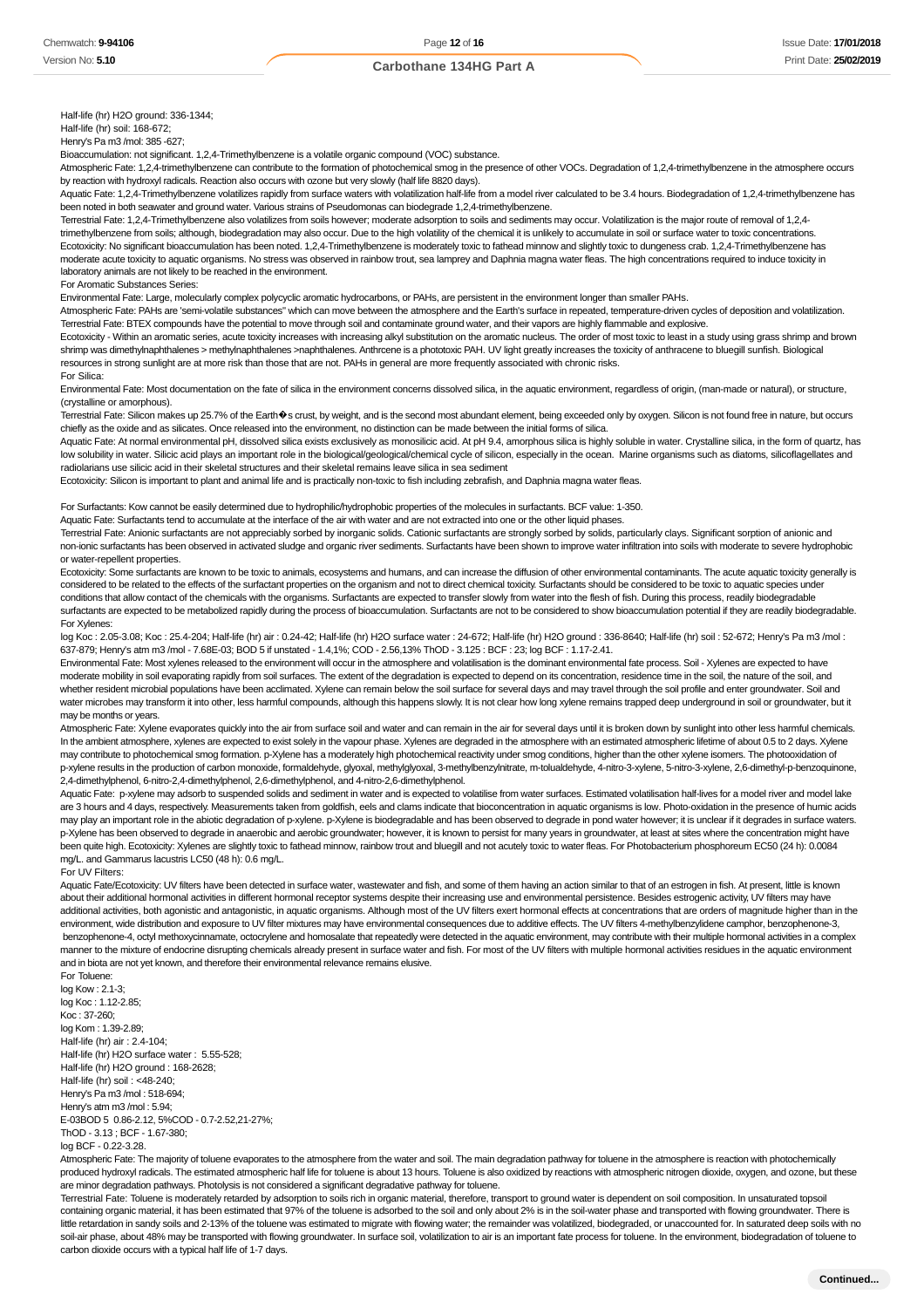Aquatic Fate: An important fate process for toluene is volatilization, the rate of which depends on the amount of turbulence in the surface water. The volatilization of toluene from static water has a half life of 1-16 days, whereas from turbulent water the half life is 5-6 hours. Degradation of toluene in surface water occurs primarily by biodegradation with a half life of less than one day under favorable conditions (presence of microorganisms, microbial adaptation, and optimum temperature). Biodegradation also occurs in shallow groundwater and in salt water (at a reduced rate). No data are available on anaerobic degradation of toluene in deep ground water conditions where aerobic degradation would be minimal.

Ecotoxicity: Bioaccumulation in the food chain is predicted to be low. Toluene has moderate acute toxicity to aquatic organisms. Toluene is, on the average, slightly toxic to fathead minnow, guppies and goldfish and not acutely toxic to bluegill or channel catfish and crab. Toluene, on the average, is slightly toxic to crustaceans specifically, shrimp species including grass shrimp and daggerblade grass shrimp. Toluene has a negative effect on green algae during their growth phase.

For n-Butyl Acetate: Koc: ~200; log Kow: 1.78; Half-life (hr) air: 144; Half-life (hr) H2O surface water: 178 - 27156; Henry's atm: m3 /mol: 3.20E-04 BOD 5 if unstated: 0.15-1.02,7%; COD: 78%; ThOD: 2.207;  $BCF \cdot 4-14$ 

Environmental Fate: Terrestrial Fate - Butyl acetate is expected to have moderate mobility in soil. Volatilization of n-butyl acetate is expected from moist and dry soil surfaces. n-Butyl acetate may biodegrade in soil. Aquatic Fate: n-Butyl acetate is not expected to adsorb to suspended solids and sediment in water. Butyl acetate is expected to volatilize from water surfaces. Estimated half-lives for a model river and model lake are 7 and 127 hours respectively. Hydrolysis may be an important environmental fate for this compound. Atmospheric Fate: n-Butyl acetate is expected to exist solely as a vapour in the ambient atmosphere. Vapour-phase n-butyl acetate is degraded in the atmosphere by reaction with photochemically-produced hydroxyl radicals; the half-life for this reaction in air is estimated to be about 4 days.

Ecotoxicity: It is expected that bioconcentration in aquatic organisms is low. n-Butyl acetate is not acutely toxic to fish specifically, island silverside, bluegill sunfish, fathead minnow, and water fleas and has low toxicity to algae.

**DO NOT** discharge into sewer or waterways.

#### **Persistence and degradability**

| Ingredient      | Persistence: Water/Soil       | Persistence: Air              |
|-----------------|-------------------------------|-------------------------------|
| n-butyl acetate | <b>LOW</b>                    | <b>LOW</b>                    |
| toluene         | LOW (Half-life = $28$ days)   | LOW (Half-life = $4.33$ days) |
| xylene          | $HIGH$ (Half-life = 360 days) | LOW (Half-life = $1.83$ days) |

### **Bioaccumulative potential**

| Ingredient      | <b>Bioaccumulation</b> |
|-----------------|------------------------|
| n-butyl acetate | LOW (BCF = $14$ )      |
| toluene         | $LOW (BCF = 90)$       |
| xylene          | $MEDIUM (BCF = 740)$   |

# **Mobility in soil**

| Ingredient      | <b>Mobility</b>       |
|-----------------|-----------------------|
| n-butyl acetate | LOW ( $KOC = 20.86$ ) |
| toluene         | LOW ( $KOC = 268$ )   |

### **SECTION 13 DISPOSAL CONSIDERATIONS**

#### **Waste treatment methods**

| <b>Product / Packaging disposal</b> | • Containers may still present a chemical hazard/ danger when empty.<br>Return to supplier for reuse/ recycling if possible.<br>Otherwise:<br>If container can not be cleaned sufficiently well to ensure that residuals do not remain or if the container cannot be used to store the same product, then<br>puncture containers, to prevent re-use, and bury at an authorised landfill.<br>▶ Where possible retain label warnings and SDS and observe all notices pertaining to the product.<br>Legislation addressing waste disposal requirements may differ by country, state and/ or territory. Each user must refer to laws operating in their area. In<br>some areas, certain wastes must be tracked.<br>A Hierarchy of Controls seems to be common - the user should investigate:<br>$\triangleright$ Reduction<br>$\triangleright$ Reuse<br>$\triangleright$ Recycling<br>Disposal (if all else fails)<br>This material may be recycled if unused, or if it has not been contaminated so as to make it unsuitable for its intended use. If it has been contaminated, it may<br>be possible to reclaim the product by filtration, distillation or some other means. Shelf life considerations should also be applied in making decisions of this<br>type. Note that properties of a material may change in use, and recycling or reuse may not always be appropriate.<br>DO NOT allow wash water from cleaning or process equipment to enter drains.<br>It may be necessary to collect all wash water for treatment before disposal.<br>In all cases disposal to sewer may be subject to local laws and regulations and these should be considered first.<br>$\blacktriangleright$ Where in doubt contact the responsible authority.<br>Recycle wherever possible.<br>► Consult manufacturer for recycling options or consult local or regional waste management authority for disposal if no suitable treatment or disposal<br>facility can be identified.<br>▶ Dispose of by: burial in a land-fill specifically licensed to accept chemical and / or pharmaceutical wastes or Incineration in a licensed apparatus (after<br>admixture with suitable combustible material).<br>Decontaminate empty containers. Observe all label safeguards until containers are cleaned and destroyed. |
|-------------------------------------|---------------------------------------------------------------------------------------------------------------------------------------------------------------------------------------------------------------------------------------------------------------------------------------------------------------------------------------------------------------------------------------------------------------------------------------------------------------------------------------------------------------------------------------------------------------------------------------------------------------------------------------------------------------------------------------------------------------------------------------------------------------------------------------------------------------------------------------------------------------------------------------------------------------------------------------------------------------------------------------------------------------------------------------------------------------------------------------------------------------------------------------------------------------------------------------------------------------------------------------------------------------------------------------------------------------------------------------------------------------------------------------------------------------------------------------------------------------------------------------------------------------------------------------------------------------------------------------------------------------------------------------------------------------------------------------------------------------------------------------------------------------------------------------------------------------------------------------------------------------------------------------------------------------------------------------------------------------------------------------------------------------------------------------------------------------------------------------------------------------------------------------------------------------------------------------------------------------------------------------------------------------------------------------------------|

# **SECTION 14 TRANSPORT INFORMATION**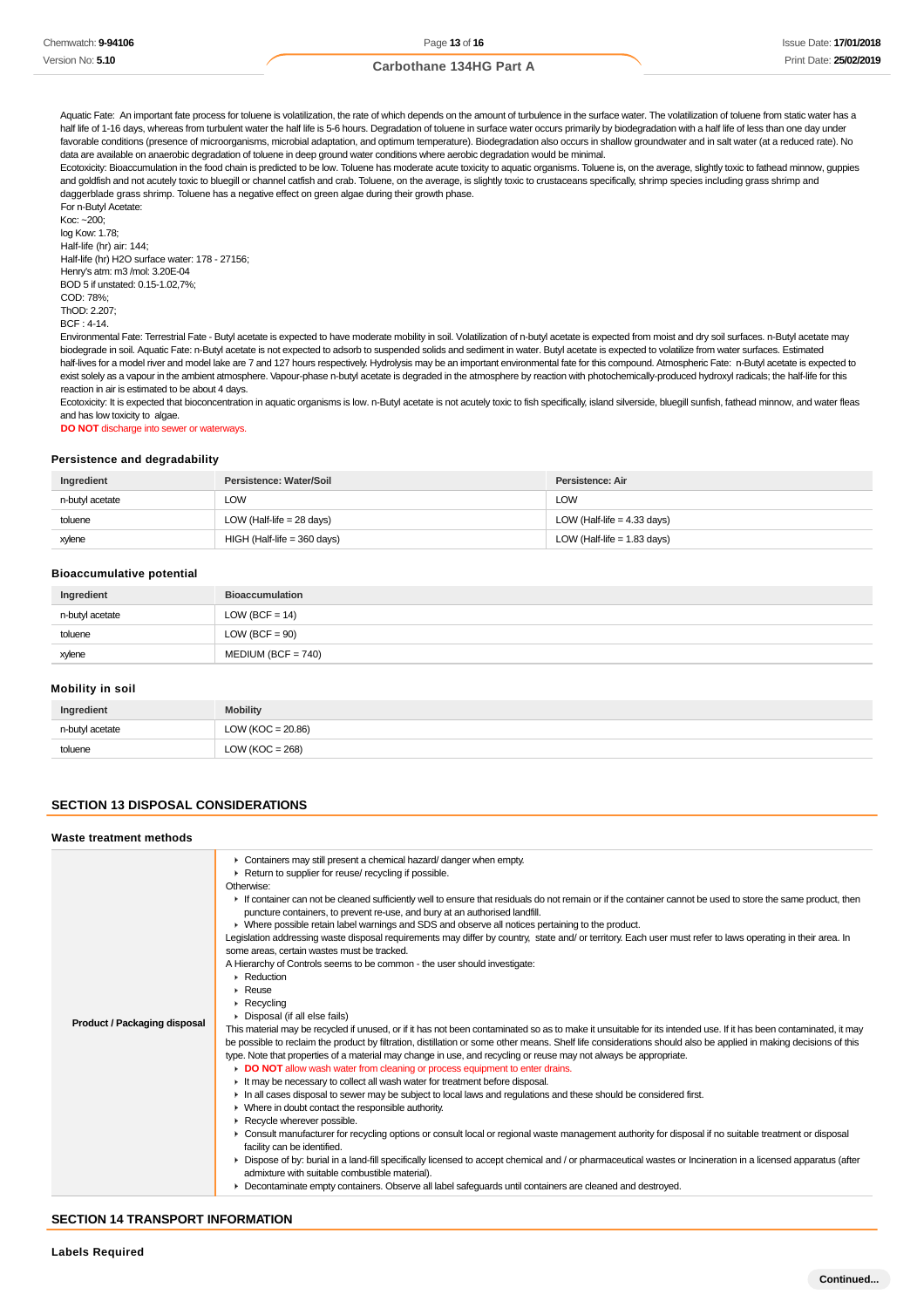| Marine Pollutant | NO<br>Not Applicable |
|------------------|----------------------|
| <b>HAZCHEM</b>   | $-3YE$               |

# **Land transport (ADG)**

| UN number                    | 1263                                                                                                                                                                                          |
|------------------------------|-----------------------------------------------------------------------------------------------------------------------------------------------------------------------------------------------|
| UN proper shipping name      | PAINT (including paint, lacquer, enamel, stain, shellac, varnish, polish, liquid filler and liquid lacquer base) or PAINT RELATED MATERIAL (including<br>paint thinning or reducing compound) |
| Transport hazard class(es)   | Class<br>3<br>Subrisk<br>Not Applicable                                                                                                                                                       |
| Packing group                | $\mathbf{I}$                                                                                                                                                                                  |
| <b>Environmental hazard</b>  | Not Applicable                                                                                                                                                                                |
| Special precautions for user | Special provisions<br>163 367<br>Limited quantity<br>5L                                                                                                                                       |

# **Air transport (ICAO-IATA / DGR)**

| UN number                    | 1263                                                                                                                                                                         |                                                           |                                                |                                                                                                                                                                  |
|------------------------------|------------------------------------------------------------------------------------------------------------------------------------------------------------------------------|-----------------------------------------------------------|------------------------------------------------|------------------------------------------------------------------------------------------------------------------------------------------------------------------|
| UN proper shipping name      | and liquid lacquer base)                                                                                                                                                     |                                                           |                                                | Paint related material (including paint thinning or reducing compounds); Paint (including paint, lacquer, enamel, stain, shellac, varnish, polish, liquid filler |
| Transport hazard class(es)   | <b>ICAO/IATA Class</b><br>ICAO / IATA Subrisk<br><b>ERG Code</b>                                                                                                             | 3<br>Not Applicable<br>3L                                 |                                                |                                                                                                                                                                  |
| Packing group                | $\mathbf{I}$                                                                                                                                                                 |                                                           |                                                |                                                                                                                                                                  |
| <b>Environmental hazard</b>  | Not Applicable                                                                                                                                                               |                                                           |                                                |                                                                                                                                                                  |
| Special precautions for user | Special provisions<br>Cargo Only Packing Instructions<br>Cargo Only Maximum Qty / Pack<br>Passenger and Cargo Packing Instructions<br>Passenger and Cargo Maximum Qty / Pack | Passenger and Cargo Limited Quantity Packing Instructions | A3 A72 A192<br>364<br>60L<br>353<br>5L<br>Y341 |                                                                                                                                                                  |
|                              |                                                                                                                                                                              | Passenger and Cargo Limited Maximum Qty / Pack            | 1 <sub>L</sub>                                 |                                                                                                                                                                  |

# **Sea transport (IMDG-Code / GGVSee)**

| <b>UN number</b>             | 1263                                                                                                                                                                                          |
|------------------------------|-----------------------------------------------------------------------------------------------------------------------------------------------------------------------------------------------|
| UN proper shipping name      | PAINT (including paint, lacquer, enamel, stain, shellac, varnish, polish, liquid filler and liquid lacquer base) or PAINT RELATED MATERIAL (including<br>paint thinning or reducing compound) |
| Transport hazard class(es)   | <b>IMDG Class</b><br>3<br><b>IMDG Subrisk</b><br>Not Applicable                                                                                                                               |
| Packing group                | Ш                                                                                                                                                                                             |
| <b>Environmental hazard</b>  | Not Applicable                                                                                                                                                                                |
| Special precautions for user | $F-E$ , S-E<br><b>EMS Number</b><br>Special provisions<br>163 367<br><b>Limited Quantities</b><br>5L                                                                                          |

**Transport in bulk according to Annex II of MARPOL and the IBC code** Not Applicable

# **SECTION 15 REGULATORY INFORMATION**

**Safety, health and environmental regulations / legislation specific for the substance or mixture**

**N-BUTYL ACETATE(123-86-4) IS FOUND ON THE FOLLOWING REGULATORY LISTS**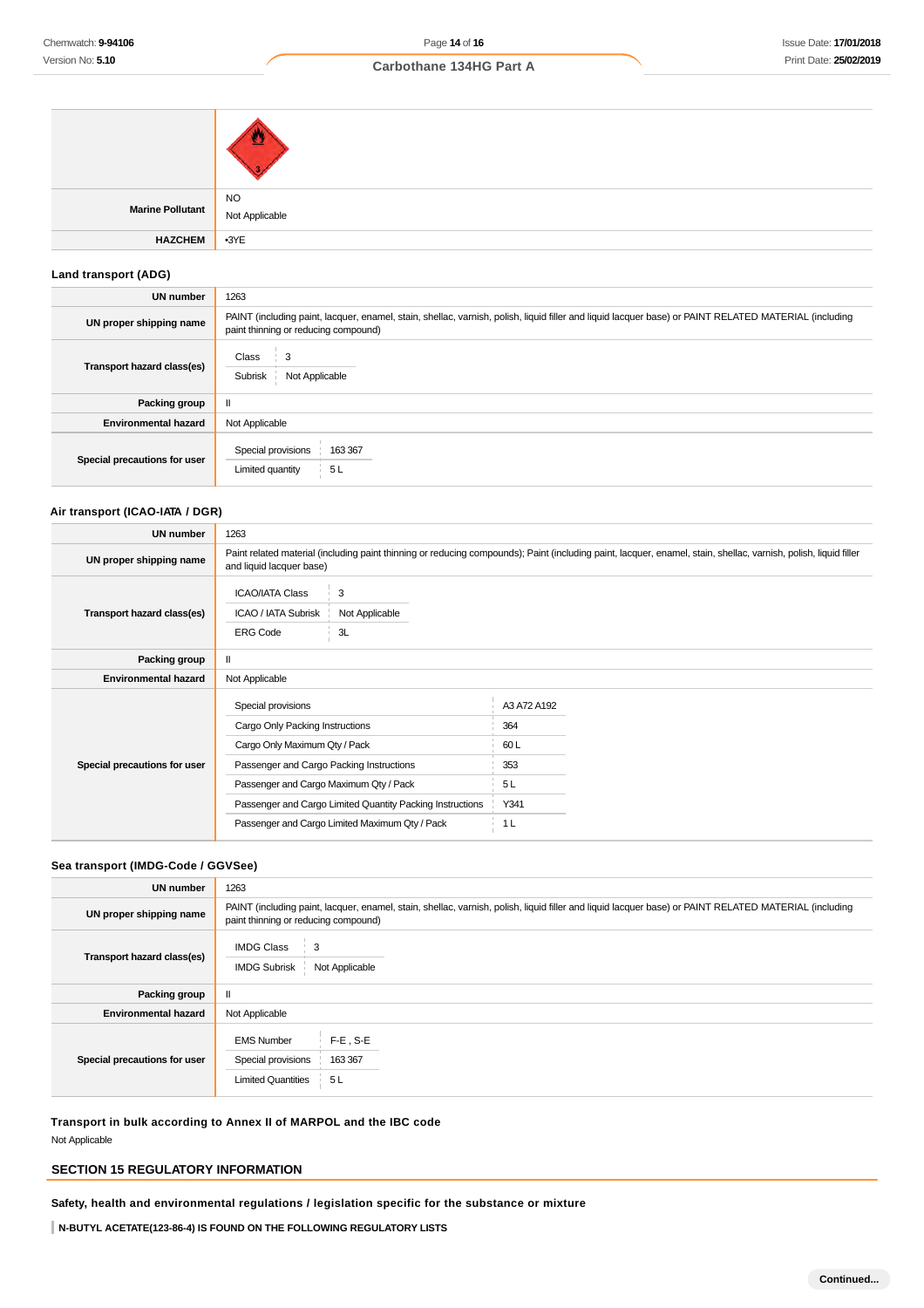| Australia Dangerous Goods Code (ADG Code) - Dangerous Goods List                          | International Air Transport Association (IATA) Dangerous Goods Regulations                                     |
|-------------------------------------------------------------------------------------------|----------------------------------------------------------------------------------------------------------------|
| Australia Dangerous Goods Code (ADG Code) - List of Emergency Action Codes                | International Maritime Dangerous Goods Requirements (IMDG Code)                                                |
| Australia Exposure Standards                                                              | United Nations Recommendations on the Transport of Dangerous Goods Model Regulations                           |
| Australia Hazardous Chemical Information System (HCIS) - Hazardous Chemicals              | (Chinese)                                                                                                      |
| Australia Inventory of Chemical Substances (AICS)                                         | United Nations Recommendations on the Transport of Dangerous Goods Model Regulations                           |
| GESAMP/EHS Composite List - GESAMP Hazard Profiles                                        | (English)                                                                                                      |
|                                                                                           | United Nations Recommendations on the Transport of Dangerous Goods Model Regulations<br>(Spanish)              |
| TOLUENE(108-88-3) IS FOUND ON THE FOLLOWING REGULATORY LISTS                              |                                                                                                                |
| Australia Dangerous Goods Code (ADG Code) - Dangerous Goods List                          | IMO MARPOL (Annex II) - List of Noxious Liquid Substances Carried in Bulk                                      |
| Australia Dangerous Goods Code (ADG Code) - List of Emergency Action Codes                | IMO Provisional Categorization of Liquid Substances - List 3: (Trade-named) mixtures                           |
| Australia Exposure Standards                                                              | containing at least 99% by weight of components already assessed by IMO, presenting safety                     |
| Australia Hazardous Chemical Information System (HCIS) - Hazardous Chemicals              | hazards                                                                                                        |
| Australia Hazardous chemicals which may require Health Monitoring                         | International Agency for Research on Cancer (IARC) - Agents Classified by the IARC                             |
| Australia Inventory of Chemical Substances (AICS)                                         | Monographs                                                                                                     |
| Australia Standard for the Uniform Scheduling of Medicines and Poisons (SUSMP) - Schedule | International Air Transport Association (IATA) Dangerous Goods Regulations                                     |
| 5                                                                                         | International Maritime Dangerous Goods Requirements (IMDG Code)                                                |
| GESAMP/EHS Composite List - GESAMP Hazard Profiles                                        | United Nations Recommendations on the Transport of Dangerous Goods Model Regulations                           |
| IMO IBC Code Chapter 17: Summary of minimum requirements                                  | (Chinese)                                                                                                      |
|                                                                                           | United Nations Recommendations on the Transport of Dangerous Goods Model Regulations<br>(English)              |
|                                                                                           | United Nations Recommendations on the Transport of Dangerous Goods Model Regulations                           |
|                                                                                           | (Spanish)                                                                                                      |
| SILICA CRYSTALLINE - QUARTZ(14808-60-7) IS FOUND ON THE FOLLOWING REGULATORY LISTS        |                                                                                                                |
| Australia Exposure Standards                                                              | Australia Inventory of Chemical Substances (AICS)                                                              |
| Australia Hazardous Chemical Information System (HCIS) - Hazardous Chemicals              | International Agency for Research on Cancer (IARC) - Agents Classified by the IARC<br>Monographs               |
| XYLENE(1330-20-7) IS FOUND ON THE FOLLOWING REGULATORY LISTS                              |                                                                                                                |
| Australia Dangerous Goods Code (ADG Code) - Dangerous Goods List                          | IMO MARPOL (Annex II) - List of Noxious Liquid Substances Carried in Bulk                                      |
| Australia Dangerous Goods Code (ADG Code) - List of Emergency Action Codes                | IMO Provisional Categorization of Liquid Substances - List 3: (Trade-named) mixtures                           |
| Australia Exposure Standards                                                              | containing at least 99% by weight of components already assessed by IMO, presenting safety                     |
| Australia Hazardous Chemical Information System (HCIS) - Hazardous Chemicals              | hazards                                                                                                        |
| Australia Hazardous chemicals which may require Health Monitoring                         | International Agency for Research on Cancer (IARC) - Agents Classified by the IARC                             |
| Australia Inventory of Chemical Substances (AICS)                                         | Monographs                                                                                                     |
| Australia Standard for the Uniform Scheduling of Medicines and Poisons (SUSMP) - Schedule | International Air Transport Association (IATA) Dangerous Goods Regulations                                     |
| 5                                                                                         | International Maritime Dangerous Goods Requirements (IMDG Code)                                                |
| GESAMP/EHS Composite List - GESAMP Hazard Profiles                                        | United Nations Recommendations on the Transport of Dangerous Goods Model Regulations                           |
| IMO IBC Code Chapter 17: Summary of minimum requirements                                  | (Chinese)<br>United Nations Recommendations on the Transport of Dangerous Goods Model Regulations<br>(English) |

### **National Inventory Status**

| <b>National Inventory</b>     | <b>Status</b>                                                                                                                                                                                 |
|-------------------------------|-----------------------------------------------------------------------------------------------------------------------------------------------------------------------------------------------|
| Australia - AICS              | Yes                                                                                                                                                                                           |
| Canada - DSL                  | Yes                                                                                                                                                                                           |
| Canada - NDSL                 | No (toluene; xylene; n-butyl acetate; UV Absorber; silica crystalline - quartz)                                                                                                               |
| China - IECSC                 | Yes                                                                                                                                                                                           |
| Europe - EINEC / ELINCS / NLP | Yes                                                                                                                                                                                           |
| Japan - ENCS                  | No (n-butyl acetate)                                                                                                                                                                          |
| Korea - KECI                  | Yes                                                                                                                                                                                           |
| New Zealand - NZIoC           | Yes                                                                                                                                                                                           |
| Philippines - PICCS           | Yes                                                                                                                                                                                           |
| USA - TSCA                    | Yes                                                                                                                                                                                           |
| Legend:                       | $Yes = All ingredients are on the inventory$<br>No = Not determined or one or more ingredients are not on the inventory and are not exempt from listing(see specific ingredients in brackets) |

### **SECTION 16 OTHER INFORMATION**

# **Other information**

# **Ingredients with multiple cas numbers**

| Name                        | \S No                                                                                            |
|-----------------------------|--------------------------------------------------------------------------------------------------|
| silica crystalline - quartz | 14808-60-7, 122304-48-7, 122304-49-8, 12425-26-2, 1317-79-9, 70594-95-5, 87347-84-0, 308075-07-2 |

Classification of the preparation and its individual components has drawn on official and authoritative sources as well as independent review by the Chemwatch Classification committee using available literature references.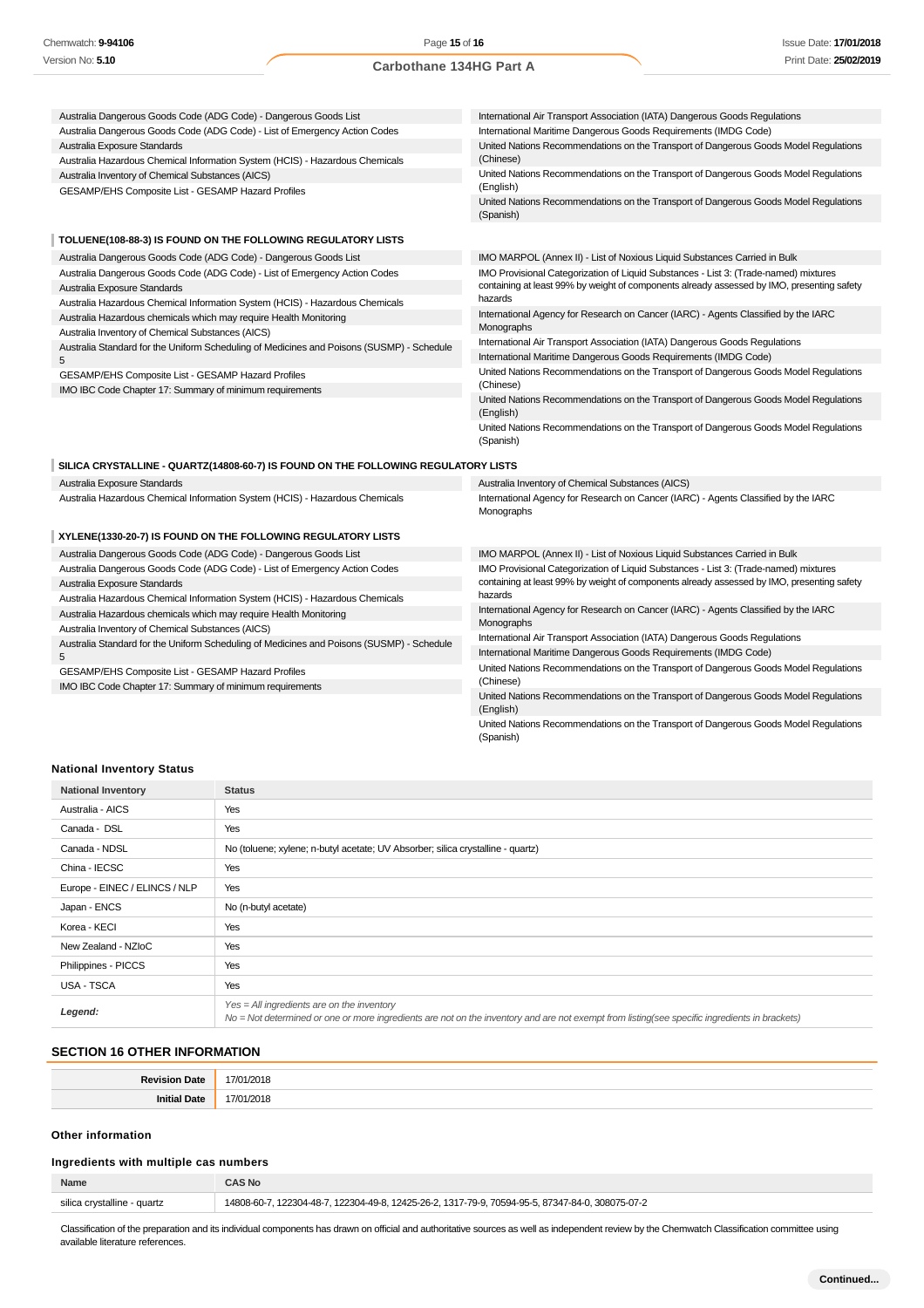The SDS is a Hazard Communication tool and should be used to assist in the Risk Assessment. Many factors determine whether the reported Hazards are Risks in the workplace or other settings. Risks may be determined by reference to Exposures Scenarios. Scale of use, frequency of use and current or available engineering controls must be considered.

### **Definitions and abbreviations**

PC-TWA: Permissible Concentration-Time Weighted Average PC-STEL: Permissible Concentration-Short Term Exposure Limit IARC: International Agency for Research on Cancer ACGIH: American Conference of Governmental Industrial Hygienists STEL: Short Term Exposure Limit TEEL: Temporary Emergency Exposure Limit。 IDLH: Immediately Dangerous to Life or Health Concentrations OSF: Odour Safety Factor NOAEL :No Observed Adverse Effect Level LOAEL: Lowest Observed Adverse Effect Level TLV: Threshold Limit Value LOD: Limit Of Detection OTV: Odour Threshold Value BCF: BioConcentration Factors BEI: Biological Exposure Index

Powered by AuthorITe, from Chemwatch.

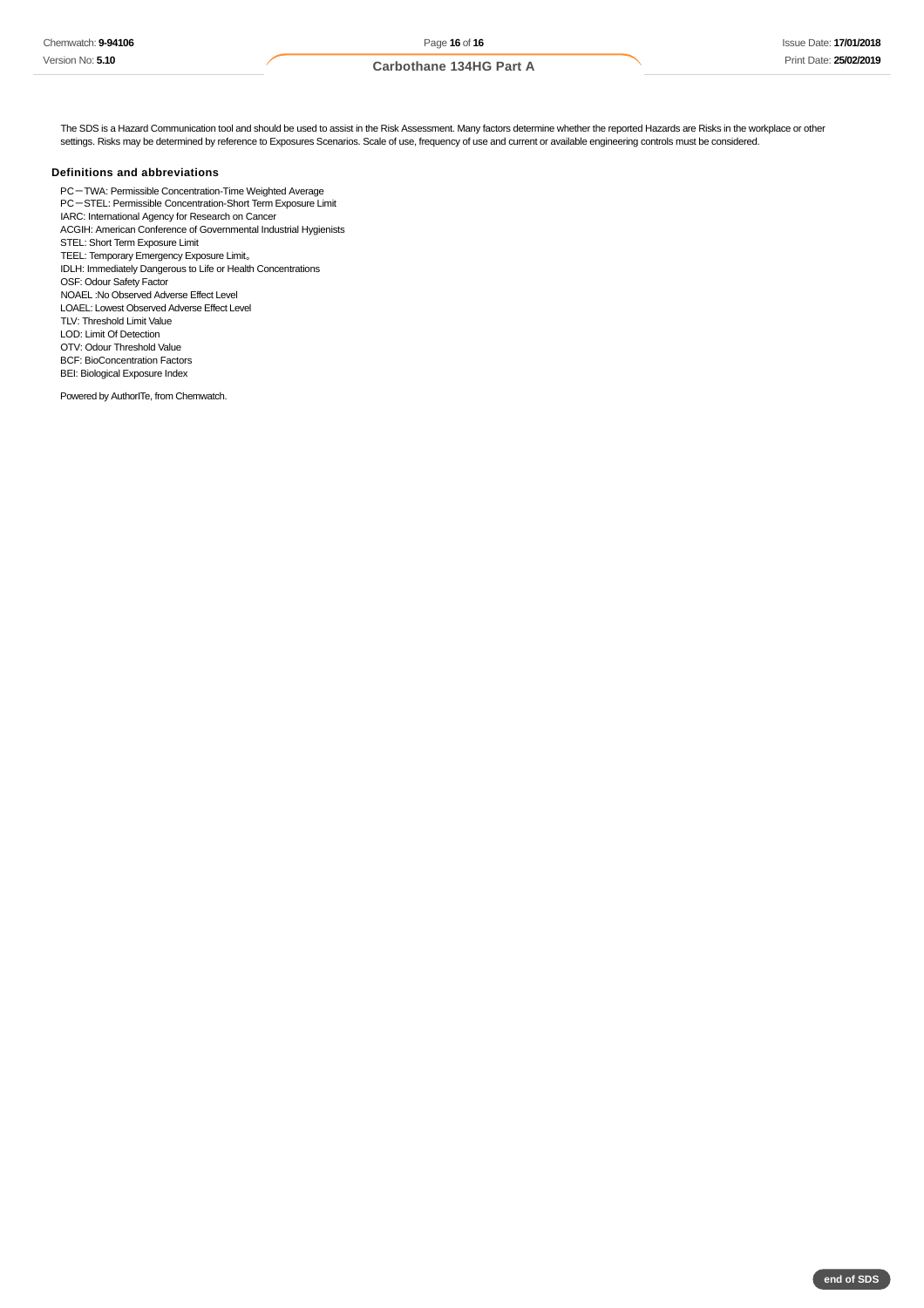Version No: **4.8**

Safety Data Sheet according to WHS and ADG requirements

**RESENE PAINTS AUSTRALIA** Chemwatch Hazard Alert Code: 2<sup>1</sup>

Issue Date: **18/01/2018** Print Date: **25/02/2019** S.GHS.AUS.EN

# **SECTION 1 IDENTIFICATION OF THE SUBSTANCE / MIXTURE AND OF THE COMPANY / UNDERTAKING**

### **Product Identifier**

| <b>Product name</b>                                                           | Carbothane 134HG Part B                                                                                                                                                                       |  |
|-------------------------------------------------------------------------------|-----------------------------------------------------------------------------------------------------------------------------------------------------------------------------------------------|--|
| Synonyms                                                                      | Not Available                                                                                                                                                                                 |  |
| Proper shipping name                                                          | PAINT (including paint, lacquer, enamel, stain, shellac, varnish, polish, liquid filler and liquid lacquer base) or PAINT RELATED MATERIAL (including<br>paint thinning or reducing compound) |  |
| Other means of identification                                                 | Not Available                                                                                                                                                                                 |  |
| Relevant identified uses of the substance or mixture and uses advised against |                                                                                                                                                                                               |  |
| <b>Relevant identified uses</b>                                               | Part B of a two pack polyurethane coating                                                                                                                                                     |  |

# **Details of the supplier of the safety data sheet**

| Registered company name | <b>RESENE PAINTS AUSTRALIA</b>                  |
|-------------------------|-------------------------------------------------|
| <b>Address</b>          | 7 Production Ave, Molendinar QLD 4214 Australia |
| Telephone               | +61 7 55126600                                  |
| Fax                     | +61 7 55126697                                  |
| Website                 | Not Available                                   |
| Email                   | Not Available                                   |

### **Emergency telephone number**

| <b>Association / Organisation</b>    | <b>Not Available</b> | <b>CHEMWATCH EMERGENCY RESPONSE</b> |
|--------------------------------------|----------------------|-------------------------------------|
| Emergency telephone numbers          | 131126               | +61 1800 951 288                    |
| Other emergency telephone<br>numbers | <b>Not Available</b> | +61 2 9186 1132                     |

# **SECTION 2 HAZARDS IDENTIFICATION**

### **Classification of the substance or mixture**

**Hazard pictogram(s)**

# **HAZARDOUS CHEMICAL. DANGEROUS GOODS. According to the WHS Regulations and the ADG Code.**

| <b>Poisons Schedule</b>       | Not Applicable                                                                                                                                                                                                                                                       |
|-------------------------------|----------------------------------------------------------------------------------------------------------------------------------------------------------------------------------------------------------------------------------------------------------------------|
| Classification <sup>[1]</sup> | Flammable Liquid Category 3, Acute Toxicity (Inhalation) Category 4, Respiratory Sensitizer Category 1, Skin Sensitizer Category 1, Specific target organ<br>toxicity - single exposure Category 3 (respiratory tract irritation), Chronic Aquatic Hazard Category 3 |
| Leaend:                       | 1. Classified by Chemwatch; 2. Classification drawn from HSIS; 3. Classification drawn from Requlation (EU) No 1272/2008 - Annex VI                                                                                                                                  |
| .                             |                                                                                                                                                                                                                                                                      |

**Label elements**



| <b>SIGNAL WORD</b>  | <b>DANGER</b>                                                              |
|---------------------|----------------------------------------------------------------------------|
| Hazard statement(s) |                                                                            |
| H226                | Flammable liquid and vapour.                                               |
| H332                | Harmful if inhaled.                                                        |
| H334                | May cause allergy or asthma symptoms or breathing difficulties if inhaled. |
| H317                | May cause an allergic skin reaction.                                       |
| H335                | May cause respiratory irritation.                                          |
| H412                | Harmful to aquatic life with long lasting effects.                         |

**Supplementary statement(s)**

Not Applicable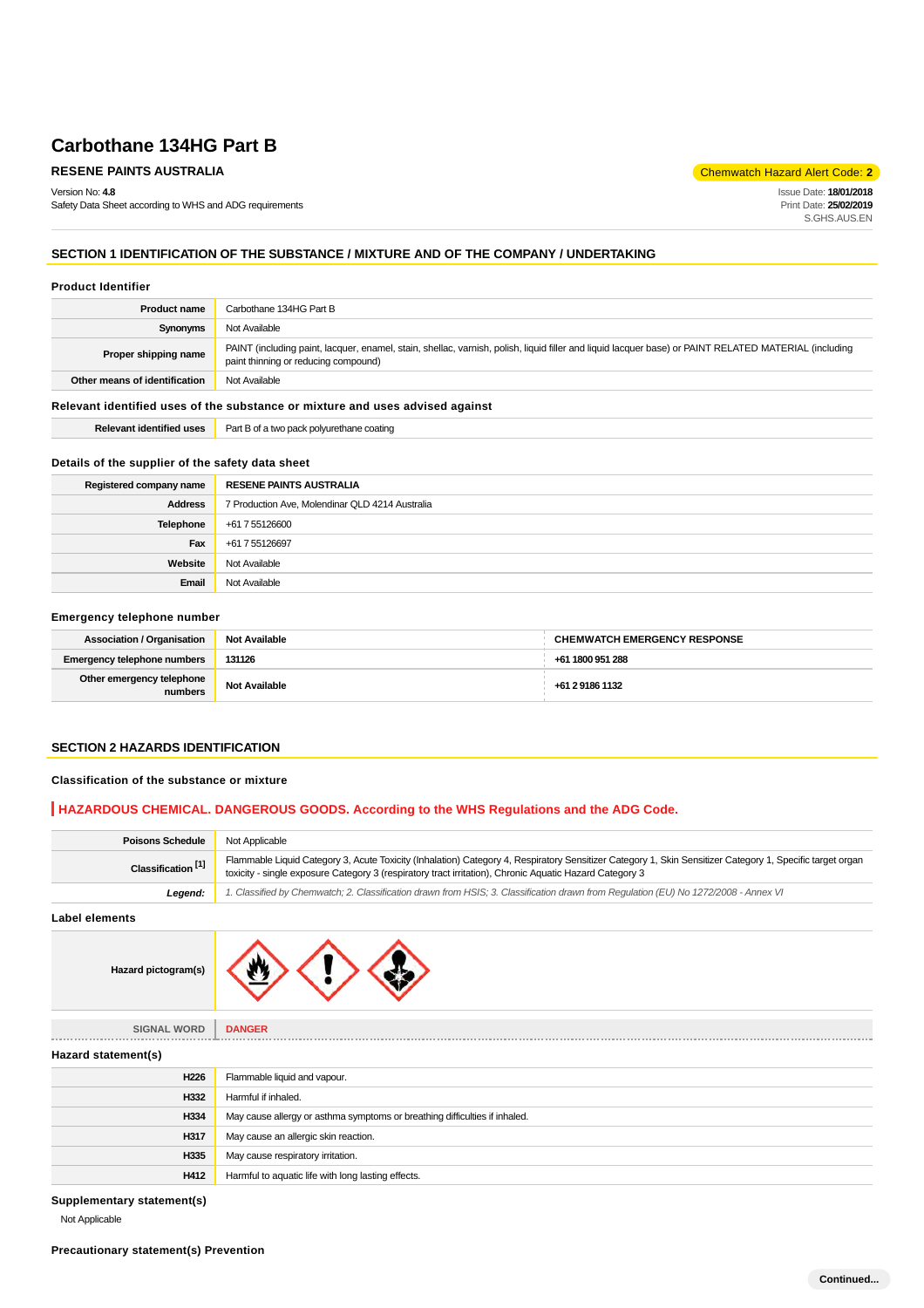| P210             | Keep away from heat/sparks/open flames/hot surfaces. - No smoking.                |
|------------------|-----------------------------------------------------------------------------------|
| P <sub>261</sub> | Avoid breathing mist/vapours/spray.                                               |
| P <sub>271</sub> | Use in a well-ventilated area.                                                    |
| P280             | Wear protective gloves/protective clothing/eye protection/face protection.        |
| P <sub>285</sub> | In case of inadequate ventilation wear respiratory protection.                    |
| P <sub>240</sub> | Ground/bond container and receiving equipment.                                    |
| P <sub>241</sub> | Use explosion-proof electrical/ventilating/lighting/intrinsically safe equipment. |
| P <sub>242</sub> | Use only non-sparking tools.                                                      |
| P <sub>243</sub> | Take precautionary measures against static discharge.                             |
| P273             | Avoid release to the environment.                                                 |
| P272             | Contaminated work clothing should not be allowed out of the workplace.            |

# **Precautionary statement(s) Response**

| P304+P340      | IF INHALED: Remove victim to fresh air and keep at rest in a position comfortable for breathing.           |
|----------------|------------------------------------------------------------------------------------------------------------|
| P342+P311      | If experiencing respiratory symptoms: Call a POISON CENTER or doctor/physician.                            |
| P363           | Wash contaminated clothing before reuse.                                                                   |
| P370+P378      | In case of fire: Use alcohol resistant foam or normal protein foam for extinction.                         |
| P302+P352      | IF ON SKIN: Wash with plenty of soap and water.                                                            |
| P312           | Call a POISON CENTER or doctor/physician if you feel unwell.                                               |
| P333+P313      | If skin irritation or rash occurs: Get medical advice/attention.                                           |
| P303+P361+P353 | IF ON SKIN (or hair): Remove/Take off immediately all contaminated clothing. Rinse skin with water/shower. |

# **Precautionary statement(s) Storage**

| <b>DA02 . D225</b><br>-33  | $^{O+O+}$<br>. Keep cool.<br>well-ventilated place<br>$  -$ |
|----------------------------|-------------------------------------------------------------|
| <b>DANE</b><br>$. -\infty$ |                                                             |

# **Precautionary statement(s) Disposal**

**P501** Dispose of contents/container in accordance with local regulations.

# **SECTION 3 COMPOSITION / INFORMATION ON INGREDIENTS**

# **Substances**

See section below for composition of Mixtures

### **Mixtures**

| <b>CAS No</b> | %[weight]  | Name                                      |
|---------------|------------|-------------------------------------------|
| 28182-81-2    | $>= 80$    | hexamethylene diisocyanate polymer        |
| 64742-95-6.   | $1 - 10$   | naphtha petroleum, light aromatic solvent |
| 822-06-0      | $\leq 0.2$ | hexamethylene diisocyanate                |

### **SECTION 4 FIRST AID MEASURES**

### **Description of first aid measures**

| <b>Eye Contact</b>  | If this product comes in contact with the eyes:<br>• Wash out immediately with fresh running water.<br>Ensure complete irrigation of the eye by keeping eyelids apart and away from eye and moving the eyelids by occasionally lifting the upper and lower lids.<br>► Seek medical attention without delay; if pain persists or recurs seek medical attention.<br>► Removal of contact lenses after an eye injury should only be undertaken by skilled personnel.                                                                                                                                                                                                                                                                                                                                                                          |
|---------------------|--------------------------------------------------------------------------------------------------------------------------------------------------------------------------------------------------------------------------------------------------------------------------------------------------------------------------------------------------------------------------------------------------------------------------------------------------------------------------------------------------------------------------------------------------------------------------------------------------------------------------------------------------------------------------------------------------------------------------------------------------------------------------------------------------------------------------------------------|
| <b>Skin Contact</b> | If skin contact occurs:<br>Inmediately remove all contaminated clothing, including footwear.<br>Flush skin and hair with running water (and soap if available).<br>▶ Seek medical attention in event of irritation.                                                                                                                                                                                                                                                                                                                                                                                                                                                                                                                                                                                                                        |
| Inhalation          | If fumes or combustion products are inhaled remove from contaminated area.<br>Lay patient down. Keep warm and rested.<br>► Prostheses such as false teeth, which may block airway, should be removed, where possible, prior to initiating first aid procedures.<br>▶ Apply artificial respiration if not breathing, preferably with a demand valve resuscitator, bag-valve mask device, or pocket mask as trained. Perform CPR if<br>necessary.<br>Transport to hospital, or doctor, without delay.<br>Following uptake by inhalation, move person to an area free from risk of further exposure. Oxygen or artificial respiration should be administered as needed.<br>Asthmatic-type symptoms may develop and may be immediate or delayed up to several hours. Treatment is essentially symptomatic. A physician should be<br>consulted. |
| Ingestion           | If swallowed do <b>NOT</b> induce vomiting.<br>If vomiting occurs, lean patient forward or place on left side (head-down position, if possible) to maintain open airway and prevent aspiration.<br>$\triangleright$ Observe the patient carefully.<br>► Never give liquid to a person showing signs of being sleepy or with reduced awareness; i.e. becoming unconscious.<br>► Give water to rinse out mouth, then provide liquid slowly and as much as casualty can comfortably drink.<br>$\blacktriangleright$ Seek medical advice.                                                                                                                                                                                                                                                                                                      |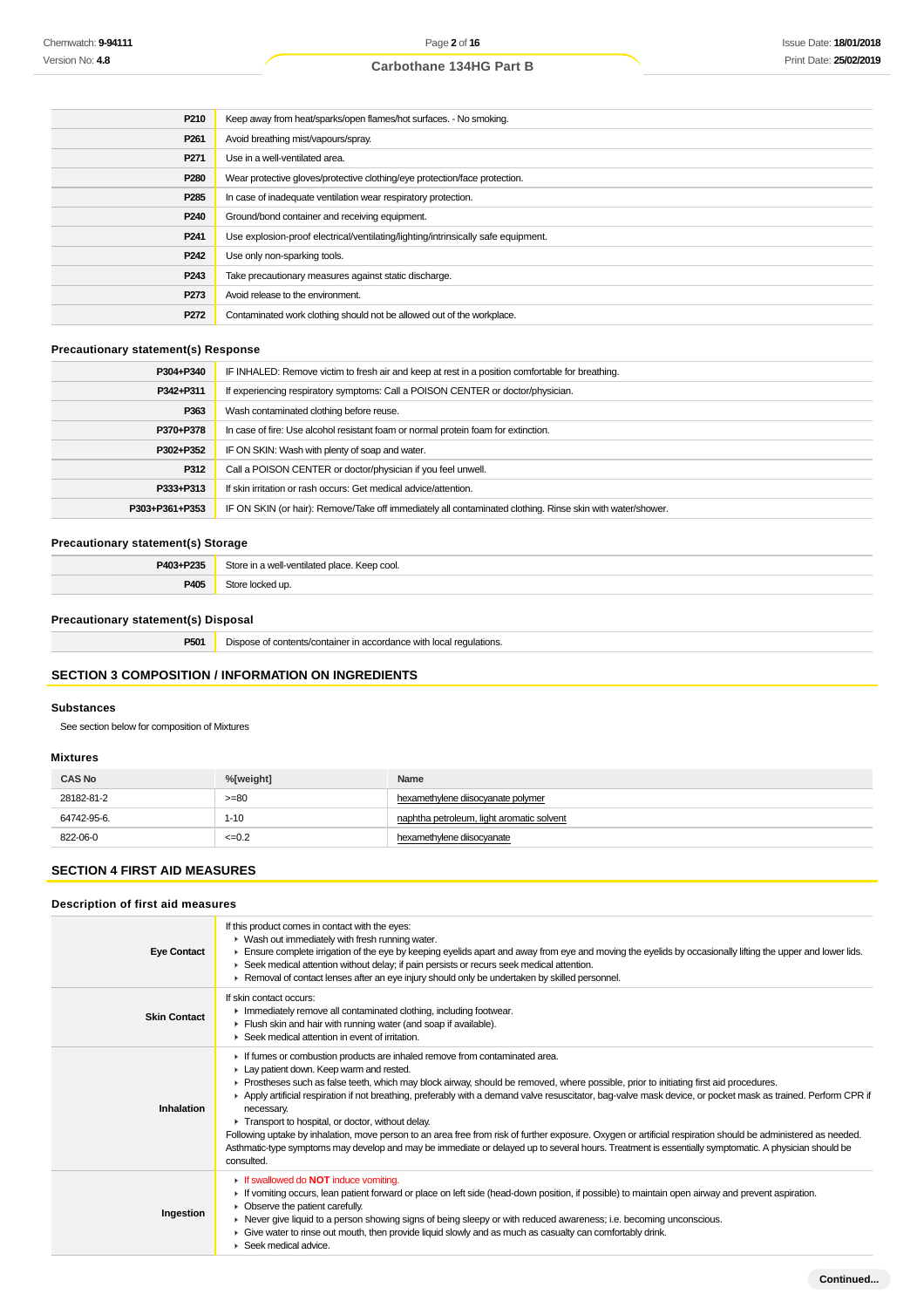### **Indication of any immediate medical attention and special treatment needed**

For sub-chronic and chronic exposures to isocyanates:

- This material may be a potent pulmonary sensitiser which causes bronchospasm even in patients without prior airway hyperreactivity.
- Clinical symptoms of exposure involve mucosal irritation of respiratory and gastrointestinal tracts.
- Conjunctival irritation, skin inflammation (erythema, pain vesiculation) and gastrointestinal disturbances occur soon after exposure.
- Pulmonary symptoms include cough, burning, substernal pain and dyspnoea.
- Some cross-sensitivity occurs between different isocyanates.
- ▶ Noncardiogenic pulmonary oedema and bronchospasm are the most serious consequences of exposure. Markedly symptomatic patients should receive oxygen, ventilatory support and an intravenous line.
- **F** Treatment for asthma includes inhaled sympathomimetics (epinephrine [adrenalin], terbutaline) and steroids.
- Activated charcoal (1  $g/kg$ ) and a cathartic (sorbitol, magnesium citrate) may be useful for ingestion.
- Mydriatics, systemic analgesics and topical antibiotics (Sulamyd) may be used for corneal abrasions.
- $\blacktriangleright$  There is no effective therapy for sensitised workers.

### [Ellenhorn and Barceloux; Medical Toxicology]

**NOTE:** Isocyanates cause airway restriction in naive individuals with the degree of response dependant on the concentration and duration of exposure. They induce smooth muscle contraction which leads to bronchoconstrictive episodes. Acute changes in lung function, such as decreased FEV1, may not represent sensitivity.

[Karol & Jin, Frontiers in Molecular Toxicology, pp 56-61, 1992]

Personnel who work with isocyanates, isocyanate prepolymers or polyisocyanates should have a pre-placement medical examination and periodic examinations thereafter, including a pulmonary function test. Anyone with a medical history of chronic respiratory disease, asthmatic or bronchial attacks, indications of allergic responses, recurrent eczema or sensitisation conditions of the skin should not handle or work with isocyanates. Anyone who develops chronic respiratory distress when working with isocyanates should be removed from exposure and examined by a physician. Further exposure must be avoided if a sensitivity to isocyanates or polyisocyanates has developed.

# **SECTION 5 FIREFIGHTING MEASURES**

#### **Extinguishing media**

- Small quantities of water in contact with hot liquid may react violently with generation of a large volume of rapidly expanding hot sticky semi-solid foam.
- Presents additional hazard when fire fighting in a confined space.
- Cooling with flooding quantities of water reduces this risk.
- ▶ Water spray or fog may cause frothing and should be used in large quantities.
- Foam.
- Dry chemical powder.
- BCF (where regulations permit).
- Carbon dioxide.
- Water spray or fog Large fires only.

#### **Special hazards arising from the substrate or mixture**

| <b>Advice for firefighters</b><br>Alert Fire Brigade and tell them location and nature of hazard.<br>• May be violently or explosively reactive.<br>• Wear breathing apparatus plus protective gloves.<br>▶ Prevent, by any means available, spillage from entering drains or water course.<br>If safe, switch off electrical equipment until vapour fire hazard removed.<br><b>Fire Fighting</b><br>• Use water delivered as a fine spray to control fire and cool adjacent area.<br>Avoid spraying water onto liquid pools.<br>DO NOT approach containers suspected to be hot.<br>• Cool fire exposed containers with water spray from a protected location.<br>If safe to do so, remove containers from path of fire.<br>Liquid and vapour are flammable.<br>• Moderate fire hazard when exposed to heat or flame.<br>▶ Vapour forms an explosive mixture with air.<br>• Moderate explosion hazard when exposed to heat or flame.<br>• Vapour may travel a considerable distance to source of ignition.<br>Heating may cause expansion or decomposition leading to violent rupture of containers.<br>• On combustion, may emit toxic fumes of carbon monoxide (CO).<br>Combustion products include:<br>carbon dioxide (CO2)<br>carbon monoxide (CO)<br><b>Fire/Explosion Hazard</b><br>isocyanates<br>hydrogen cyanide<br>and minor amounts of<br>nitrogen oxides (NOx)<br>other pyrolysis products typical of burning organic material. | <b>Fire Incompatibility</b> | Avoid contamination with oxidising agents i.e. nitrates, oxidising acids, chlorine bleaches, pool chlorine etc. as ignition may result                                                                                         |  |  |  |
|---------------------------------------------------------------------------------------------------------------------------------------------------------------------------------------------------------------------------------------------------------------------------------------------------------------------------------------------------------------------------------------------------------------------------------------------------------------------------------------------------------------------------------------------------------------------------------------------------------------------------------------------------------------------------------------------------------------------------------------------------------------------------------------------------------------------------------------------------------------------------------------------------------------------------------------------------------------------------------------------------------------------------------------------------------------------------------------------------------------------------------------------------------------------------------------------------------------------------------------------------------------------------------------------------------------------------------------------------------------------------------------------------------------------------------------------|-----------------------------|--------------------------------------------------------------------------------------------------------------------------------------------------------------------------------------------------------------------------------|--|--|--|
|                                                                                                                                                                                                                                                                                                                                                                                                                                                                                                                                                                                                                                                                                                                                                                                                                                                                                                                                                                                                                                                                                                                                                                                                                                                                                                                                                                                                                                             |                             |                                                                                                                                                                                                                                |  |  |  |
|                                                                                                                                                                                                                                                                                                                                                                                                                                                                                                                                                                                                                                                                                                                                                                                                                                                                                                                                                                                                                                                                                                                                                                                                                                                                                                                                                                                                                                             |                             |                                                                                                                                                                                                                                |  |  |  |
| $\blacktriangleright$ Burns with acrid black smoke.                                                                                                                                                                                                                                                                                                                                                                                                                                                                                                                                                                                                                                                                                                                                                                                                                                                                                                                                                                                                                                                                                                                                                                                                                                                                                                                                                                                         |                             | When heated at high temperatures many isocyanates decompose rapidly generating a vapour which pressurises containers, possibly to the point of rupture.<br>Release of toxic and/or flammable isocyanate vapours may then occur |  |  |  |
| <b>HAZCHEM</b><br>$-3Y$                                                                                                                                                                                                                                                                                                                                                                                                                                                                                                                                                                                                                                                                                                                                                                                                                                                                                                                                                                                                                                                                                                                                                                                                                                                                                                                                                                                                                     |                             |                                                                                                                                                                                                                                |  |  |  |

# **SECTION 6 ACCIDENTAL RELEASE MEASURES**

### **Personal precautions, protective equipment and emergency procedures**

See section 8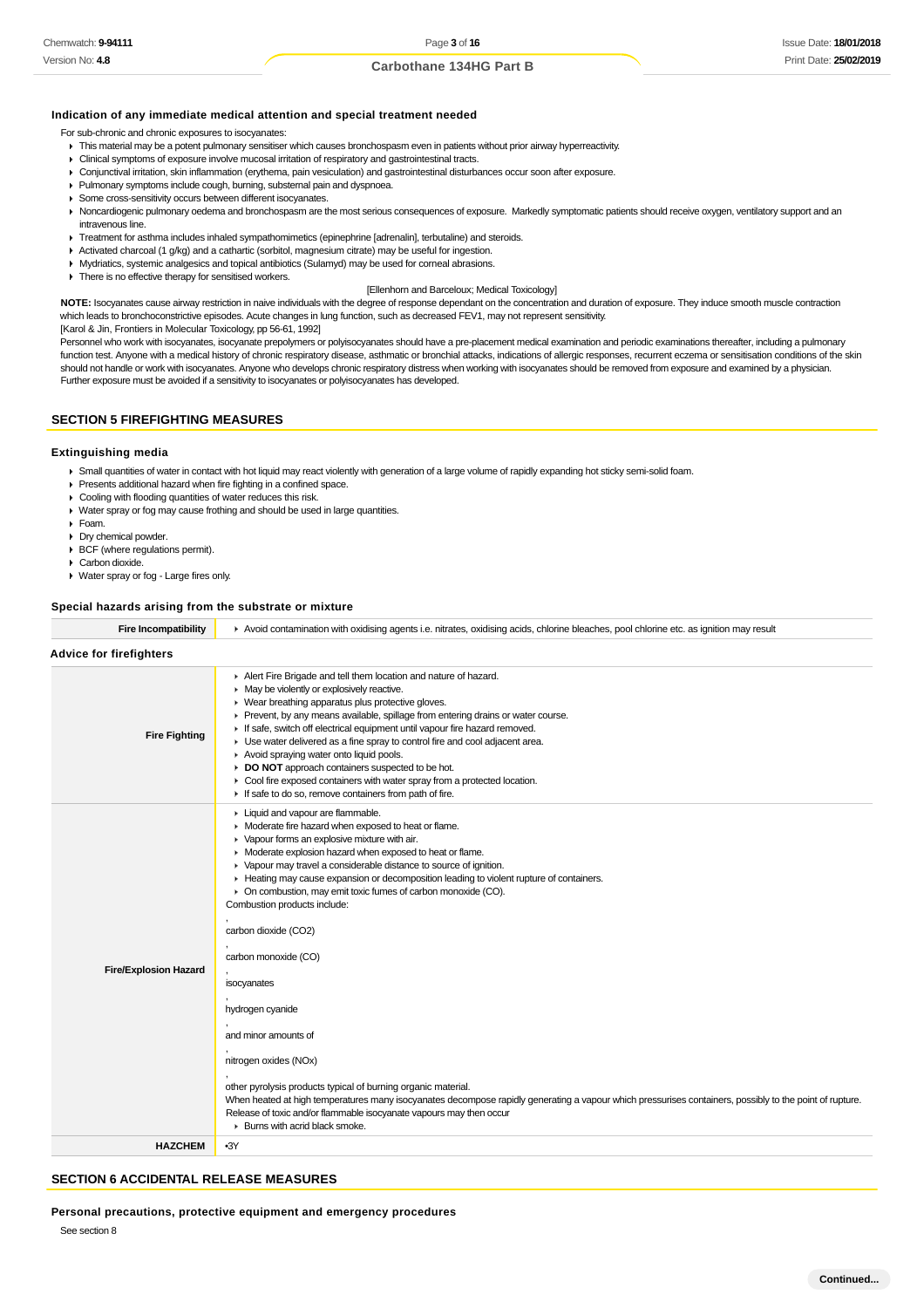# **Environmental precautions**

See section 12

# **Methods and material for containment and cleaning up**

| <b>Minor Spills</b> | ▶ Remove all ignition sources.<br>• Clean up all spills immediately.<br>Avoid breathing vapours and contact with skin and eyes.<br>• Control personal contact with the substance, by using protective equipment.<br>• Contain and absorb small quantities with vermiculite or other absorbent material.<br>$\blacktriangleright$ Wipe up.                                                                                                                                                                                                                                                                                                                                                                                                                                                                                                                                                                                                                                                                                                                                                                                                                                                                                                                                                                                                                                                                                                                                                                                                                                                                                                                                                                                                                                                                                                                                                                                                                                                                                                                                                                                                                                                                                                                                                                                                                                                                                                                                                                                                                                                                                                                                                                                                                                                                                                                                                                                                   |
|---------------------|---------------------------------------------------------------------------------------------------------------------------------------------------------------------------------------------------------------------------------------------------------------------------------------------------------------------------------------------------------------------------------------------------------------------------------------------------------------------------------------------------------------------------------------------------------------------------------------------------------------------------------------------------------------------------------------------------------------------------------------------------------------------------------------------------------------------------------------------------------------------------------------------------------------------------------------------------------------------------------------------------------------------------------------------------------------------------------------------------------------------------------------------------------------------------------------------------------------------------------------------------------------------------------------------------------------------------------------------------------------------------------------------------------------------------------------------------------------------------------------------------------------------------------------------------------------------------------------------------------------------------------------------------------------------------------------------------------------------------------------------------------------------------------------------------------------------------------------------------------------------------------------------------------------------------------------------------------------------------------------------------------------------------------------------------------------------------------------------------------------------------------------------------------------------------------------------------------------------------------------------------------------------------------------------------------------------------------------------------------------------------------------------------------------------------------------------------------------------------------------------------------------------------------------------------------------------------------------------------------------------------------------------------------------------------------------------------------------------------------------------------------------------------------------------------------------------------------------------------------------------------------------------------------------------------------------------|
|                     | • Collect residues in a flammable waste container.                                                                                                                                                                                                                                                                                                                                                                                                                                                                                                                                                                                                                                                                                                                                                                                                                                                                                                                                                                                                                                                                                                                                                                                                                                                                                                                                                                                                                                                                                                                                                                                                                                                                                                                                                                                                                                                                                                                                                                                                                                                                                                                                                                                                                                                                                                                                                                                                                                                                                                                                                                                                                                                                                                                                                                                                                                                                                          |
|                     | ► Liquid Isocyanates and high isocyanate vapour concentrations will penetrate seals on self contained breathing apparatus - SCBA should be used inside<br>encapsulating suit where this exposure may occur.<br>For isocyanate spills of less than 40 litres (2 m2):<br>Evacuate area from everybody not dealing with the emergency, keep them upwind and prevent further access, remove ignition sources and, if inside<br>building, ventilate area as well as possible.<br>• Notify supervision and others as necessary.<br>► Put on personal protective equipment (suitable respiratory protection, face and eye protection, protective suit, gloves and impermeable boots).<br>• Control source of leakage (where applicable).<br>• Dike the spill to prevent spreading and to contain additions of decontaminating solution.<br>▶ Prevent the material from entering drains.<br>Estimate spill pool volume or area.<br>Absorb and decontaminate. - Completely cover the spill with wet sand, wet earth, vermiculite or other similar absorbent. - Add neutraliser (for suitable<br>formulations: see below) to the adsorbent materials (equal to that of estimated spill pool volume). Intensify contact between spill, absorbent and<br>neutraliser by carefully mixing with a rake and allow to react for 15 minutes<br>• Shovel absorbent/decontaminant solution mixture into a steel drum.<br>▶ Decontaminate surface. - Pour an equal amount of neutraliser solution over contaminated surface. - Scrub area with a stiff bristle brush, using moderate<br>pressure. - Completely cover decontaminant with vermiculite or other similar absorbent. - After 5 minutes, shovel absorbent/decontamination solution<br>mixture into the same steel drum used above.<br>• Monitor for residual isocyanate. If surface is decontaminated, proceed to next step. If contamination persists, repeat decontaminate procedure<br>immediately above<br>▶ Place loosely covered drum (release of carbon dioxide) outside for at least 72 hours. Label waste-containing drum appropriately. Remove waste materials<br>for incineration.<br>• Decontaminate and remove personal protective equipment.<br>▶ Return to normal operation.<br>• Conduct accident investigation and consider measures to prevent reoccurrence.<br>Decontamination:<br>Treat isocyanate spills with sufficient amounts of isocyanate decontaminant preparation ("neutralising fluid"). Isocyanates and polyisocyanates are<br>generally not miscible with water. Liquid surfactants are necessary to allow better dispersion of isocyanate and neutralising fluids/ preparations. Alkaline<br>neutralisers react faster than water/surfactant mixtures alone.<br>Typically, such a preparation may consist of:<br>Sawdust: 20 parts by weight Kieselguhr 40 parts by weight plus a mixture of {ammonia (s.g. 0.880) 8% v/v non-ionic surfactant 2% v/v water 90% v/v}. |
|                     | Let stand for 24 hours                                                                                                                                                                                                                                                                                                                                                                                                                                                                                                                                                                                                                                                                                                                                                                                                                                                                                                                                                                                                                                                                                                                                                                                                                                                                                                                                                                                                                                                                                                                                                                                                                                                                                                                                                                                                                                                                                                                                                                                                                                                                                                                                                                                                                                                                                                                                                                                                                                                                                                                                                                                                                                                                                                                                                                                                                                                                                                                      |
|                     | Three commonly used neutralising fluids each exhibit advantages in different situations.<br><b>Formulation A:</b>                                                                                                                                                                                                                                                                                                                                                                                                                                                                                                                                                                                                                                                                                                                                                                                                                                                                                                                                                                                                                                                                                                                                                                                                                                                                                                                                                                                                                                                                                                                                                                                                                                                                                                                                                                                                                                                                                                                                                                                                                                                                                                                                                                                                                                                                                                                                                                                                                                                                                                                                                                                                                                                                                                                                                                                                                           |
| <b>Major Spills</b> | $0.2 - 2%$<br>liquid surfactant<br>5-10%<br>sodium carbonate<br>100%<br>water to<br><b>Formulation B</b><br>$0.2 - 2%$<br>liquid surfactant<br>$3 - 8%$<br>concentrated ammonia<br>water to<br>100%<br><b>Formulation C</b><br>ethanol, isopropanol or butanol 50%<br>concentrated ammonia<br>5%<br>100%<br>water to                                                                                                                                                                                                                                                                                                                                                                                                                                                                                                                                                                                                                                                                                                                                                                                                                                                                                                                                                                                                                                                                                                                                                                                                                                                                                                                                                                                                                                                                                                                                                                                                                                                                                                                                                                                                                                                                                                                                                                                                                                                                                                                                                                                                                                                                                                                                                                                                                                                                                                                                                                                                                        |
|                     | After application of any of these formulae, let stand for 24 hours.                                                                                                                                                                                                                                                                                                                                                                                                                                                                                                                                                                                                                                                                                                                                                                                                                                                                                                                                                                                                                                                                                                                                                                                                                                                                                                                                                                                                                                                                                                                                                                                                                                                                                                                                                                                                                                                                                                                                                                                                                                                                                                                                                                                                                                                                                                                                                                                                                                                                                                                                                                                                                                                                                                                                                                                                                                                                         |
|                     | Formulation B reacts faster than Formulation A. However, ammonia-based neutralisers should be used only under well-ventilated conditions to avoid<br>overexposure to ammonia or if members of the emergency team wear suitable respiratory protection. Formulation C is especially suitable for cleaning of<br>equipment from unreacted isocyanate and neutralizing under freezing conditions. Regard has to be taken to the flammability of the alcoholic solution.<br>Avoid contamination with water, alkalies and detergent solutions.<br>• Material reacts with water and generates gas, pressurises containers with even drum rupture resulting.<br>DO NOT reseal container if contamination is suspected.<br>• Open all containers with care.<br>Clear area of personnel and move upwind.<br>Alert Fire Brigade and tell them location and nature of hazard.<br>• May be violently or explosively reactive.<br>• Wear breathing apparatus plus protective gloves.<br>▶ Prevent, by any means available, spillage from entering drains or water course.<br>• Consider evacuation (or protect in place).<br>▶ No smoking, naked lights or ignition sources.<br>Increase ventilation.<br>$\triangleright$ Stop leak if safe to do so.<br>• Water spray or fog may be used to disperse /absorb vapour.<br>• Contain spill with sand, earth or vermiculite.<br>• Use only spark-free shovels and explosion proof equipment.<br>• Collect recoverable product into labelled containers for recycling.<br>Absorb remaining product with sand, earth or vermiculite.                                                                                                                                                                                                                                                                                                                                                                                                                                                                                                                                                                                                                                                                                                                                                                                                                                                                                                                                                                                                                                                                                                                                                                                                                                                                                                                                                                          |
|                     | Collect solid residues and seal in labelled drums for disposal.                                                                                                                                                                                                                                                                                                                                                                                                                                                                                                                                                                                                                                                                                                                                                                                                                                                                                                                                                                                                                                                                                                                                                                                                                                                                                                                                                                                                                                                                                                                                                                                                                                                                                                                                                                                                                                                                                                                                                                                                                                                                                                                                                                                                                                                                                                                                                                                                                                                                                                                                                                                                                                                                                                                                                                                                                                                                             |

- Wash area and prevent runoff into drains.
- If contamination of drains or waterways occurs, advise emergency services.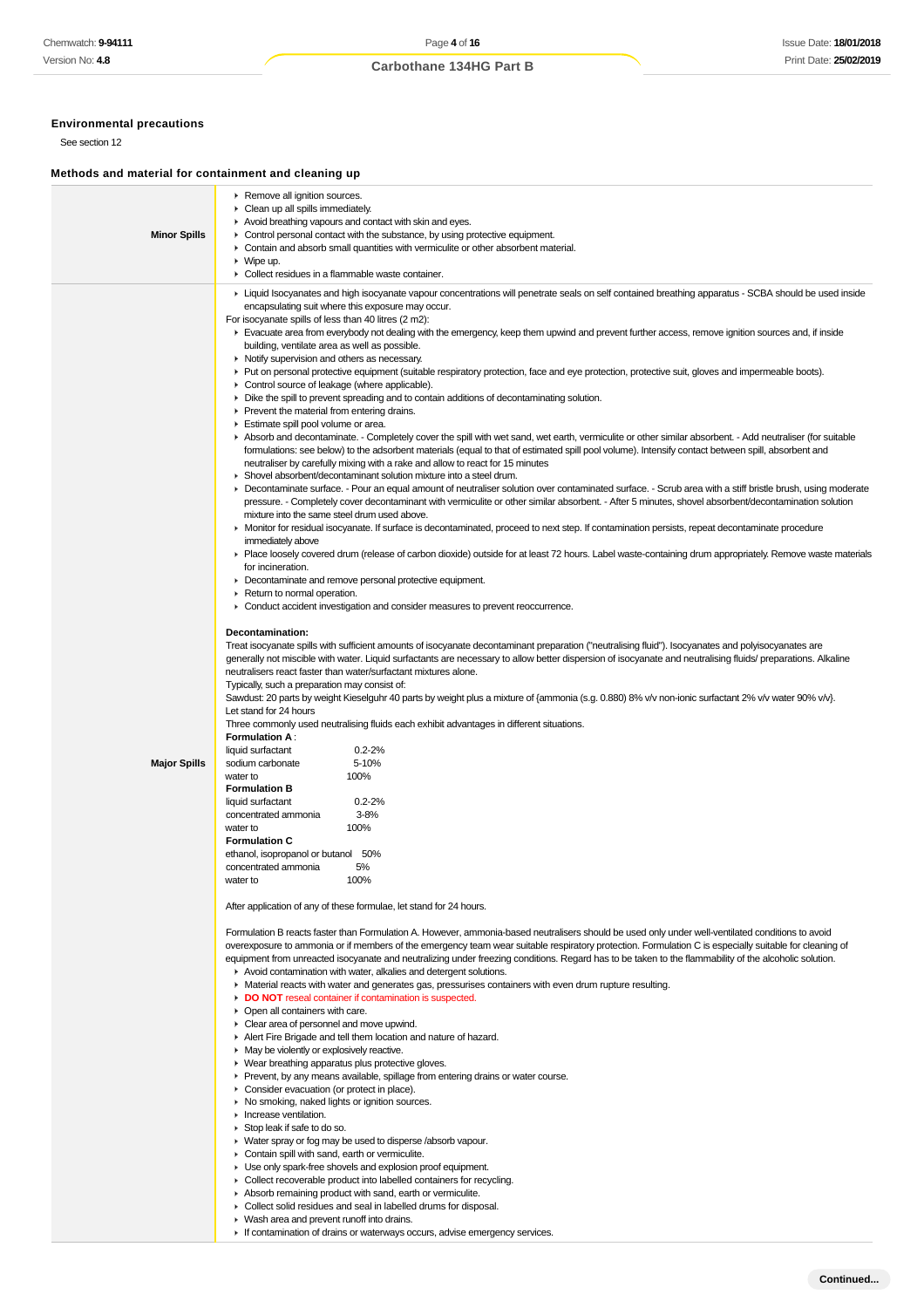Personal Protective Equipment advice is contained in Section 8 of the SDS.

# **SECTION 7 HANDLING AND STORAGE**

| Precautions for safe handling |                                                                                                                                                                                                                                                                                                                                                                                                                                                                                                                                                                                                                                                                                                                                                                                                                                                                                                                                                                                                                                                                                                                                                                                                                                                                                                                                                                                                                                                                                                                                                                                                                                                                                                                                                                                                                                                                                                                                                                                                                                                                                                                                                                                                                                                                                                                                                                                                                                                                                                                                                                                                                                                                                                                                                                                                                                                                                                                                                                                                                                                      |
|-------------------------------|------------------------------------------------------------------------------------------------------------------------------------------------------------------------------------------------------------------------------------------------------------------------------------------------------------------------------------------------------------------------------------------------------------------------------------------------------------------------------------------------------------------------------------------------------------------------------------------------------------------------------------------------------------------------------------------------------------------------------------------------------------------------------------------------------------------------------------------------------------------------------------------------------------------------------------------------------------------------------------------------------------------------------------------------------------------------------------------------------------------------------------------------------------------------------------------------------------------------------------------------------------------------------------------------------------------------------------------------------------------------------------------------------------------------------------------------------------------------------------------------------------------------------------------------------------------------------------------------------------------------------------------------------------------------------------------------------------------------------------------------------------------------------------------------------------------------------------------------------------------------------------------------------------------------------------------------------------------------------------------------------------------------------------------------------------------------------------------------------------------------------------------------------------------------------------------------------------------------------------------------------------------------------------------------------------------------------------------------------------------------------------------------------------------------------------------------------------------------------------------------------------------------------------------------------------------------------------------------------------------------------------------------------------------------------------------------------------------------------------------------------------------------------------------------------------------------------------------------------------------------------------------------------------------------------------------------------------------------------------------------------------------------------------------------------|
| Safe handling                 | • Containers, even those that have been emptied, may contain explosive vapours.<br>► Do NOT cut, drill, grind, weld or perform similar operations on or near containers.<br>Avoid all personal contact, including inhalation.<br>• Wear protective clothing when risk of overexposure occurs.<br>Use in a well-ventilated area.<br>Prevent concentration in hollows and sumps.<br>DO NOT enter confined spaces until atmosphere has been checked.<br>Avoid smoking, naked lights or ignition sources.<br>Avoid generation of static electricity.<br>DO NOT use plastic buckets.<br>Earth all lines and equipment.<br>Use spark-free tools when handling.<br>Avoid contact with incompatible materials.<br>V When handling, DO NOT eat, drink or smoke.<br>▶ Keep containers securely sealed when not in use.<br>Avoid physical damage to containers.<br>Always wash hands with soap and water after handling.<br>• Work clothes should be laundered separately.<br>Use good occupational work practice.<br>• Observe manufacturer's storage and handling recommendations contained within this SDS.<br>Atmosphere should be regularly checked against established exposure standards to ensure safe working conditions.<br>• DO NOT allow clothing wet with material to stay in contact with skin                                                                                                                                                                                                                                                                                                                                                                                                                                                                                                                                                                                                                                                                                                                                                                                                                                                                                                                                                                                                                                                                                                                                                                                                                                                                                                                                                                                                                                                                                                                                                                                                                                                                                                                                                    |
| <b>Other information</b>      | Store in original containers in approved flammable liquid storage area.<br>Store away from incompatible materials in a cool, dry, well-ventilated area.<br>DO NOT store in pits, depressions, basements or areas where vapours may be trapped.<br>• No smoking, naked lights, heat or ignition sources.<br>► Storage areas should be clearly identified, well illuminated, clear of obstruction and accessible only to trained and authorised personnel - adequate<br>security must be provided so that unauthorised personnel do not have access.<br>▶ Store according to applicable regulations for flammable materials for storage tanks, containers, piping, buildings, rooms, cabinets, allowable quantities<br>and minimum storage distances.<br>• Use non-sparking ventilation systems, approved explosion proof equipment and intrinsically safe electrical systems.<br>► Have appropriate extinguishing capability in storage area (e.g. portable fire extinguishers - dry chemical, foam or carbon dioxide) and flammable gas<br>detectors.<br>▶ Keep adsorbents for leaks and spills readily available.<br>▶ Protect containers against physical damage and check regularly for leaks.<br>• Observe manufacturer's storage and handling recommendations contained within this SDS.<br>In addition, for tank storages (where appropriate):<br>► Store in grounded, properly designed and approved vessels and away from incompatible materials.<br>For bulk storages, consider use of floating roof or nitrogen blanketed vessels; where venting to atmosphere is possible, equip storage tank vents with<br>flame arrestors; inspect tank vents during winter conditions for vapour/ ice build-up.<br>Storage tanks should be above ground and diked to hold entire contents.<br>for commercial quantities of isocyanates:<br>In Isocyanates should be stored in adequately bunded areas. Nothing else should be kept within the same bunding. Pre-polymers need not be segregated.<br>Drums of isocyanates should be stored under cover, out of direct sunlight, protected from rain, protected from physical damage and well away from<br>moisture, acids and alkalis.<br>• Where isocyanates are stored at elevated temperatures to prevent solidifying, adequate controls should be installed to prevent the high temperatures and<br>precautions against fire should be taken.<br>• Where stored in tanks, the more reactive isocyanates should be blanketed with a non-reactive gas such as nitrogen and equipped with absorptive type<br>breather valve (to prevent vapour emissions)<br>F Transfer systems for isocyanates in bulk storage should be fully enclosed and use pump or vacuum systems. Warning signs, in appropriate languages,<br>should be posted where necessary.<br>▶ Areas in which polyurethane foam products are stored should be supplied with good general ventilation. Residual amounts of unreacted isocyanate may<br>be present in the finished foam, resulting in hazardous atmospheric concentrations. |

# **Conditions for safe storage, including any incompatibilities**

| Suitable container      | ▶ Packing as supplied by manufacturer.<br>• Plastic containers may only be used if approved for flammable liquid.<br>• Check that containers are clearly labelled and free from leaks.<br>For low viscosity materials (i) : Drums and jerry cans must be of the non-removable head type. (ii) : Where a can is to be used as an inner package, the<br>can must have a screwed enclosure.<br>For materials with a viscosity of at least 2680 cSt. (23 deg. C)<br>For manufactured product having a viscosity of at least 250 cSt. (23 deg. C)<br>▶ Manufactured product that requires stirring before use and having a viscosity of at least 20 cSt (25 deg. C): (i) Removable head packaging; (ii) Cans<br>with friction closures and (iii) low pressure tubes and cartridges may be used.<br>• Where combination packages are used, and the inner packages are of glass, there must be sufficient inert cushioning material in contact with inner and<br>outer packages<br>In addition, where inner packagings are glass and contain liquids of packing group I there must be sufficient inert absorbent to absorb any spillage,<br>unless the outer packaging is a close fitting moulded plastic box and the substances are not incompatible with the plastic. |
|-------------------------|------------------------------------------------------------------------------------------------------------------------------------------------------------------------------------------------------------------------------------------------------------------------------------------------------------------------------------------------------------------------------------------------------------------------------------------------------------------------------------------------------------------------------------------------------------------------------------------------------------------------------------------------------------------------------------------------------------------------------------------------------------------------------------------------------------------------------------------------------------------------------------------------------------------------------------------------------------------------------------------------------------------------------------------------------------------------------------------------------------------------------------------------------------------------------------------------------------------------------------------------------------------|
| Storage incompatibility | Avoid cross contamination between the two liquid parts of product (kit).<br>If two part products are mixed or allowed to mix in proportions other than manufacturer's recommendation, polymerisation with gelation and evolution of<br>heat (exotherm) may occur.<br>This excess heat may generate toxic vapour<br>For alkyl aromatics:<br>The alkyl side chain of aromatic rings can undergo oxidation by several mechanisms. The most common and dominant one is the attack by oxidation at<br>benzylic carbon as the intermediate formed is stabilised by resonance structure of the ring.<br>Following reaction with oxygen and under the influence of sunlight, a hydroperoxide at the alpha-position to the aromatic ring, is the primary oxidation<br>product formed (provided a hydrogen atom is initially available at this position) - this product is often short-lived but may be stable dependent on the<br>nature of the aromatic substitution; a secondary C-H bond is more easily attacked than a primary C-H bond whilst a tertiary C-H bond is even more                                                                                                                                                                                       |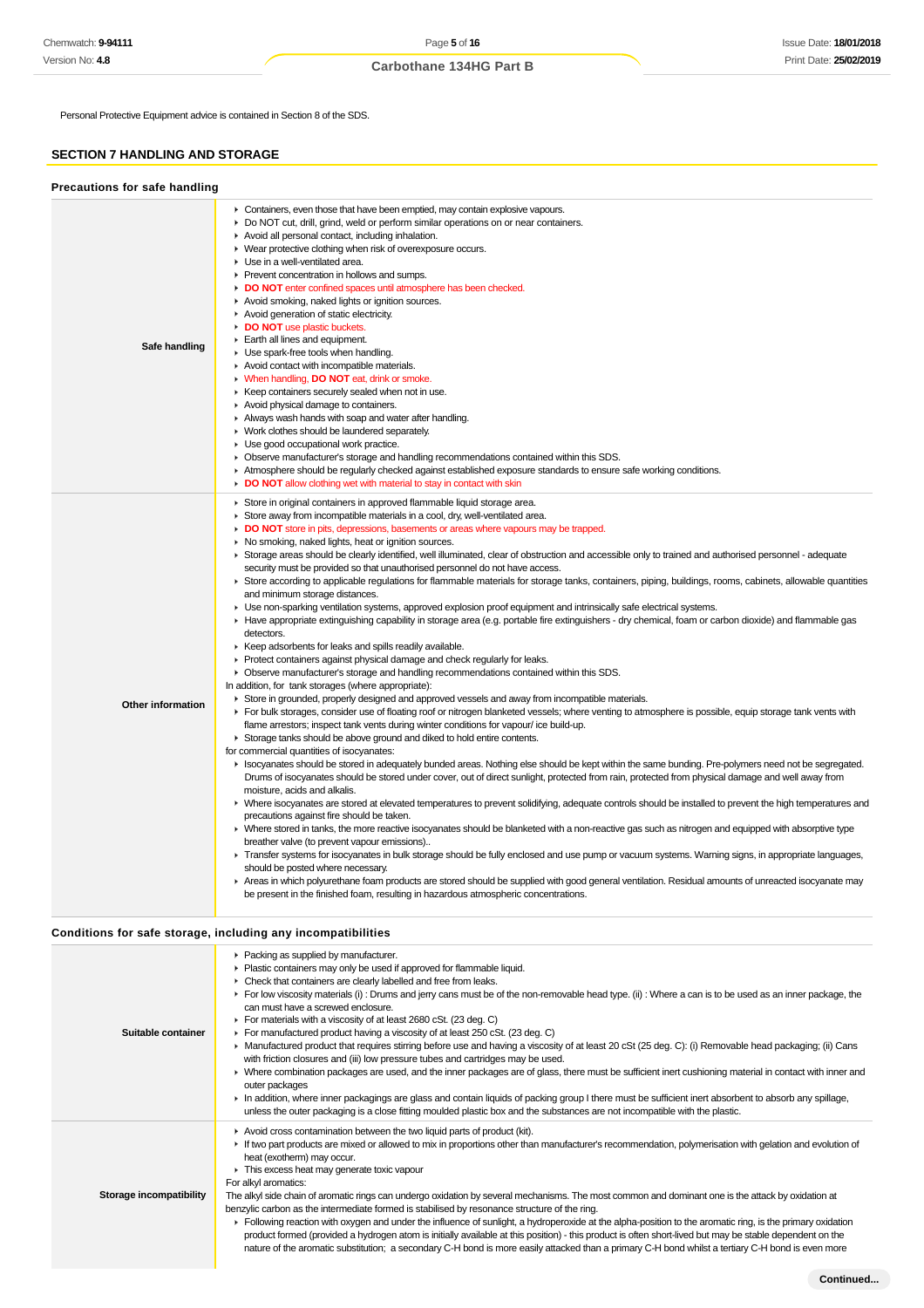- **E** susceptible to attack by oxygen
- Monoalkylbenzenes may subsequently form monocarboxylic acids; alkyl naphthalenes mainly produce the corresponding naphthalene carboxylic acids.
- Oxidation in the presence of transition metal salts not only accelerates but also selectively decomposes the hydroperoxides.
- Hock-rearrangement by the influence of strong acids converts the hydroperoxides to hemiacetals. Peresters formed from the hydroperoxides undergo Criegee rearrangement easily.
	- Alkali metals accelerate the oxidation while CO2 as co-oxidant enhances the selectivity.
	- **Microwave conditions give improved yields of the oxidation products.**
	- Photo-oxidation products may occur following reaction with hydroxyl radicals and NOx these may be components of photochemical smogs.
	- Oxidation of Alkylaromatics: T.S.S Rao and Shubhra Awasthi: E-Journal of Chemistry Vol 4, No. 1, pp 1-13 January 2007
- Vigorous reactions, sometimes amounting to explosions, can result from the contact between aromatic rings and strong oxidising agents. Aromatics can react exothermically with bases and with diazo compounds.
	- · Avoid reaction with water, alcohols and detergent solutions. Isocyanates are electrophiles, and as such they are reactive toward a variety of nucleophiles including alcohols, amines, and even water. Upon treatment with an alcohol, an isocyanate forms a urethane linkage. If a di-isocyanate is treated with a compound containing two or more hydroxyl groups, such as a diol or a polyol, polymer chains are formed, which are known as polyurethanes. Reaction between a di-isocyanate and a compound containing two or more amine groups, produces long polymer chains known as polyureas.
	- · Isocyanates and thioisocyanates are incompatible with many classes of compounds, reacting exothermically to release toxic gases. Reactions with amines, strong bases, aldehydes, alcohols, alkali metals, ketones, mercaptans, strong oxidisers, hydrides, phenols, and peroxides can cause vigorous releases of heat. Acids and bases initiate polymerisation reactions in these materials.
	- · Isocyanates also can react with themselves. Aliphatic di-isocyanates can form trimers, which are structurally related to cyanuric acid. Isocyanates participate in Diels-Alder reactions, functioning as dienophiles
	- · Isocyanates easily form adducts with carbodiimides, isothiocyanates, ketenes, or with substrates containing activated CC or CN bonds. Some isocyanates react with water to form amines and liberate carbon dioxide. This reaction may also generate large volumes of foam and
	- heat. Foaming spaces may produce pressure in confined spaces or containers. Gas generation may pressurise drums to the point of rupture. Do NOT reseal container if contamination is expected
	- · Open all containers with care
	-
	- Base-catalysed reactions of isocyanates with alcohols should be carried out in inert solvents. Such reactions in the absence of solvents often occur with explosive violence,
		- · Isocyanates will attack and embrittle some plastics and rubbers.
	- The isocyanate anion is a pseudohalide (syn pseudohalogen) whose chemistry, resembling that of the true halogens, allows it to substitute for halogens in several classes of chemical compounds.. The behavior and chemical properties of the several pseudohalides are identical to that of the true halide ions.
	- A range of exothermic decomposition energies for isocyanates is given as 20-30 kJ/mol.
	- The relationship between energy of decomposition and processing hazards has been the subject of discussion; it is suggested that values of energy released per unit of mass, rather than on a molar basis (J/g) be used in the assessment.
- For example, in "open vessel processes" (with man-hole size openings, in an industrial setting), substances with exothermic decomposition energies below 500 J/g are unlikely to present a danger, whilst those in "closed vessel processes" (opening is a safety valve or bursting disk) present some danger where the decomposition energy exceeds 150 J/g.
- BRETHERICK: Handbook of Reactive Chemical Hazards, 4th Edition



**X** — Must not be stored together

**0** — May be stored together with specific preventions

 $-$  May be stored together

### **SECTION 8 EXPOSURE CONTROLS / PERSONAL PROTECTION**

#### **Control parameters**

### **OCCUPATIONAL EXPOSURE LIMITS (OEL)**

#### **INGREDIENT DATA**

| Source                       | Ingredient                         | <b>Material name</b>       | <b>TWA</b>              | <b>STEL</b>           | Peak          | <b>Notes</b>  |
|------------------------------|------------------------------------|----------------------------|-------------------------|-----------------------|---------------|---------------|
| Australia Exposure Standards | hexamethylene diisocyanate polymer | Isocyanates, all (as-NCO)  | $0.02 \,\mathrm{ma/m3}$ | $0.07 \text{ ma/m}$ 3 | Not Available | Not Available |
| Australia Exposure Standards | hexamethylene diisocyanate         | Hexamethylene diisocyanate | Not Available           | Not Available         | Not Available | Not Available |

**EMERGENCY LIMITS**

| Ingredient                                   | <b>Material name</b>                                 |               | TEEL-1             | TEEL-2    | TEEL-3                |
|----------------------------------------------|------------------------------------------------------|---------------|--------------------|-----------|-----------------------|
| hexamethylene diisocyanate<br>polymer        | Hexamethylene diisocyanate polymer                   |               | $7.8 \text{ mg/m}$ | 86 mg/m3  | $510 \,\mathrm{mg/m}$ |
| hexamethylene diisocyanate                   | Hexamethylene diisocyanate; (1,6-Diisocyanatohexane) |               | $0.018$ ppm        | $0.2$ ppm | 3 ppm                 |
|                                              |                                                      |               |                    |           |                       |
| Ingredient                                   | <b>Original IDLH</b><br><b>Revised IDLH</b>          |               |                    |           |                       |
| hexamethylene diisocyanate<br>polymer        | Not Available<br>Not Available                       |               |                    |           |                       |
| naphtha petroleum, light aromatic<br>solvent | Not Available                                        | Not Available |                    |           |                       |
| hexamethylene diisocyanate                   | Not Available                                        | Not Available |                    |           |                       |

#### **Exposure controls**

**Appropriate engineering controls** Engineering controls are used to remove a hazard or place a barrier between the worker and the hazard. Well-designed engineering controls can be highly effective in protecting workers and will typically be independent of worker interactions to provide this high level of protection. The basic types of engineering controls are: Process controls which involve changing the way a job activity or process is done to reduce the risk.

Enclosure and/or isolation of emission source which keeps a selected hazard "physically" away from the worker and ventilation that strategically "adds" and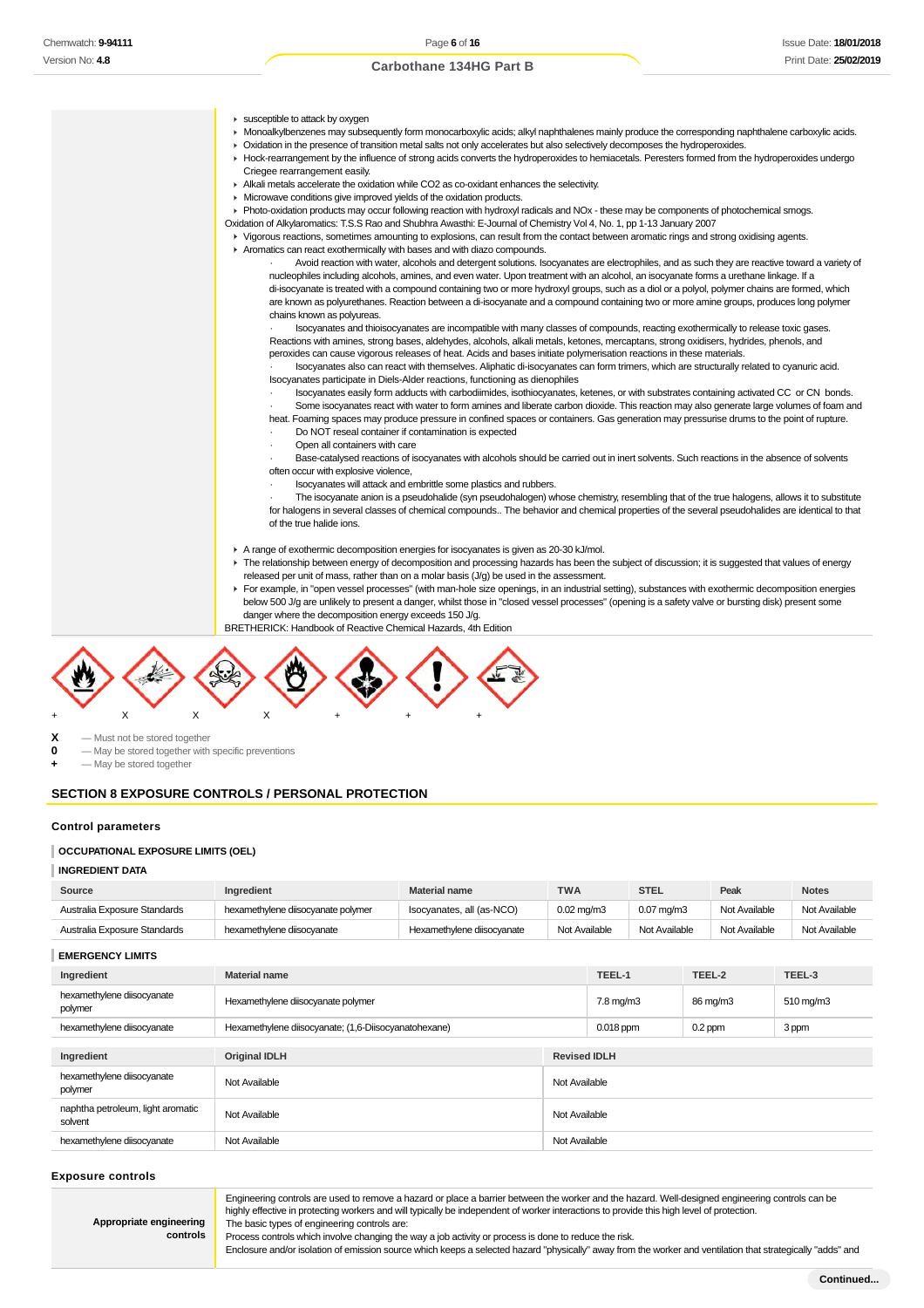|                            | "removes" air in the work environment. Ventilation can remove or dilute an air contaminant if designed properly. The design of a ventilation system must<br>match the particular process and chemical or contaminant in use.<br>Employers may need to use multiple types of controls to prevent employee overexposure.<br>For flammable liquids and flammable gases, local exhaust ventilation or a process enclosure ventilation system may be required. Ventilation equipment<br>should be explosion-resistant.<br>Spraying of material or material in admixture with other components must be carried out in conditions conforming to local state regulations. Local exhaust<br>ventilation with full face air supplied breathing apparatus (hood or helmet type) is normally required. Unprotected personnel must vacate spraying area.<br>NOTE: Isocyanate vapours will not be adequately absorbed by organic vapour respirators. Air contaminants generated in the workplace possess varying<br>"escape" velocities which, in turn, determine the "capture velocities" of fresh circulating air required to effectively remove the contaminant.<br>Type of Contaminant:<br>direct spray, spray painting in shallow booths, drum filling, conveyer loading, crusher dusts, gas discharge (active generation                                                                                                                                                                                                                                                                                                                                                        |                                  | Air Speed:<br>1-2.5 m/s (200-500 |
|----------------------------|-------------------------------------------------------------------------------------------------------------------------------------------------------------------------------------------------------------------------------------------------------------------------------------------------------------------------------------------------------------------------------------------------------------------------------------------------------------------------------------------------------------------------------------------------------------------------------------------------------------------------------------------------------------------------------------------------------------------------------------------------------------------------------------------------------------------------------------------------------------------------------------------------------------------------------------------------------------------------------------------------------------------------------------------------------------------------------------------------------------------------------------------------------------------------------------------------------------------------------------------------------------------------------------------------------------------------------------------------------------------------------------------------------------------------------------------------------------------------------------------------------------------------------------------------------------------------------------------------------------------------------------------------------------------------|----------------------------------|----------------------------------|
|                            | into zone of rapid air motion)                                                                                                                                                                                                                                                                                                                                                                                                                                                                                                                                                                                                                                                                                                                                                                                                                                                                                                                                                                                                                                                                                                                                                                                                                                                                                                                                                                                                                                                                                                                                                                                                                                          |                                  | $f/min.$ )                       |
|                            | Within each range the appropriate value depends on:                                                                                                                                                                                                                                                                                                                                                                                                                                                                                                                                                                                                                                                                                                                                                                                                                                                                                                                                                                                                                                                                                                                                                                                                                                                                                                                                                                                                                                                                                                                                                                                                                     |                                  |                                  |
|                            | Lower end of the range                                                                                                                                                                                                                                                                                                                                                                                                                                                                                                                                                                                                                                                                                                                                                                                                                                                                                                                                                                                                                                                                                                                                                                                                                                                                                                                                                                                                                                                                                                                                                                                                                                                  | Upper end of the range           |                                  |
|                            | 1: Room air currents minimal or favourable to capture                                                                                                                                                                                                                                                                                                                                                                                                                                                                                                                                                                                                                                                                                                                                                                                                                                                                                                                                                                                                                                                                                                                                                                                                                                                                                                                                                                                                                                                                                                                                                                                                                   | 1: Disturbing room air currents  |                                  |
|                            | 2: Contaminants of low toxicity or of nuisance value only                                                                                                                                                                                                                                                                                                                                                                                                                                                                                                                                                                                                                                                                                                                                                                                                                                                                                                                                                                                                                                                                                                                                                                                                                                                                                                                                                                                                                                                                                                                                                                                                               | 2: Contaminants of high toxicity |                                  |
|                            | 3: Intermittent, low production.                                                                                                                                                                                                                                                                                                                                                                                                                                                                                                                                                                                                                                                                                                                                                                                                                                                                                                                                                                                                                                                                                                                                                                                                                                                                                                                                                                                                                                                                                                                                                                                                                                        | 3: High production, heavy use    |                                  |
|                            | 4: Large hood or large air mass in motion                                                                                                                                                                                                                                                                                                                                                                                                                                                                                                                                                                                                                                                                                                                                                                                                                                                                                                                                                                                                                                                                                                                                                                                                                                                                                                                                                                                                                                                                                                                                                                                                                               | 4: Small hood-local control only |                                  |
|                            | Simple theory shows that air velocity falls rapidly with distance away from the opening of a simple extraction pipe. Velocity generally decreases with the<br>square of distance from the extraction point should be adjusted, accordingly, after reference to distance from the contaminating source. The air velocity at<br>the extraction fan, for example, should be a minimum of 4-10 m/s (800-2000 f/min.) for extraction of solvents generated by spraying at a point 2 meters<br>distant from the extraction point. Other mechanical considerations, producing performance deficits within the extraction apparatus, make it essential that<br>theoretical air velocities are multiplied by factors of 10 or more when extraction systems are installed or used.<br>All processes in which isocyanates are used should be enclosed wherever possible.<br>► Total enclosure, accompanied by good general ventilation, should be used to keep atmospheric concentrations below the relevant exposure standards.<br>If total enclosure of the process is not feasible, local exhaust ventilation may be necessary. Local exhaust ventilation is essential where lower molecular<br>weight isocyanates (such as TDI or HDI) is used or where isocyanate or polyurethane is sprayed.<br>▶ Where other isocyanates or pre-polymers are used and aerosol formation cannot occur, local exhaust ventilation may not be necessary if the atmospheric<br>concentration can be kept below the relevant exposure standards.<br>• Where local exhaust ventilation is installed, exhaust vapours should not be vented to the exterior in such a manner as to create a hazard. |                                  |                                  |
| <b>Personal protection</b> |                                                                                                                                                                                                                                                                                                                                                                                                                                                                                                                                                                                                                                                                                                                                                                                                                                                                                                                                                                                                                                                                                                                                                                                                                                                                                                                                                                                                                                                                                                                                                                                                                                                                         |                                  |                                  |
| Eye and face protection    | Safety glasses with side shields.<br>Chemical goggles.<br>▶ Contact lenses may pose a special hazard; soft contact lenses may absorb and concentrate irritants. A written policy document, describing the wearing<br>of lenses or restrictions on use, should be created for each workplace or task. This should include a review of lens absorption and adsorption for the<br>class of chemicals in use and an account of injury experience. Medical and first-aid personnel should be trained in their removal and suitable equipment<br>should be readily available. In the event of chemical exposure, begin eye irrigation immediately and remove contact lens as soon as practicable. Lens<br>should be removed at the first signs of eye redness or irritation - lens should be removed in a clean environment only after workers have washed hands<br>thoroughly. [CDC NIOSH Current Intelligence Bulletin 59], [AS/NZS 1336 or national equivalent]                                                                                                                                                                                                                                                                                                                                                                                                                                                                                                                                                                                                                                                                                                            |                                  |                                  |
| <b>Skin protection</b>     | See Hand protection below                                                                                                                                                                                                                                                                                                                                                                                                                                                                                                                                                                                                                                                                                                                                                                                                                                                                                                                                                                                                                                                                                                                                                                                                                                                                                                                                                                                                                                                                                                                                                                                                                                               |                                  |                                  |
|                            | NOTE:<br>The material may produce skin sensitisation in predisposed individuals. Care must be taken, when removing gloves and other protective equipment, to<br>avoid all possible skin contact.<br>► Contaminated leather items, such as shoes, belts and watch-bands should be removed and destroyed.<br>The selection of suitable gloves does not only depend on the material, but also on further marks of quality which vary from manufacturer to manufacturer.<br>Where the chemical is a preparation of several substances, the resistance of the glove material can not be calculated in advance and has therefore to be<br>checked prior to the application.<br>The exact break through time for substances has to be obtained from the manufacturer of the protective gloves and has to be observed when making a final<br>choice.                                                                                                                                                                                                                                                                                                                                                                                                                                                                                                                                                                                                                                                                                                                                                                                                                            |                                  |                                  |
|                            | Personal hygiene is a key element of effective hand care. Gloves must only be worn on clean hands. After using gloves, hands should be washed and dried<br>thoroughly. Application of a non-perfumed moisturiser is recommended.<br>Suitability and durability of glove type is dependent on usage. Important factors in the selection of gloves include:<br>frequency and duration of contact,<br>chemical resistance of glove material,<br>glove thickness and<br>dexterity<br>Select gloves tested to a relevant standard (e.g. Europe EN 374, US F739, AS/NZS 2161.1 or national equivalent).                                                                                                                                                                                                                                                                                                                                                                                                                                                                                                                                                                                                                                                                                                                                                                                                                                                                                                                                                                                                                                                                       |                                  |                                  |
| Hands/feet protection      | When prolonged or frequently repeated contact may occur, a glove with a protection class of 5 or higher (breakthrough time greater than<br>240 minutes according to EN 374, AS/NZS 2161.10.1 or national equivalent) is recommended.<br>When only brief contact is expected, a glove with a protection class of 3 or higher (breakthrough time greater than 60 minutes according<br>to EN 374, AS/NZS 2161.10.1 or national equivalent) is recommended.<br>Some glove polymer types are less affected by movement and this should be taken into account when considering gloves for long-term<br>$\cdot$<br>use.<br>Contaminated gloves should be replaced.<br>As defined in ASTM F-739-96 in any application, gloves are rated as:<br>Excellent when breakthrough time > 480 min                                                                                                                                                                                                                                                                                                                                                                                                                                                                                                                                                                                                                                                                                                                                                                                                                                                                                       |                                  |                                  |
|                            | Good when breakthrough time > 20 min<br>Fair when breakthrough time < 20 min                                                                                                                                                                                                                                                                                                                                                                                                                                                                                                                                                                                                                                                                                                                                                                                                                                                                                                                                                                                                                                                                                                                                                                                                                                                                                                                                                                                                                                                                                                                                                                                            |                                  |                                  |

Poor when glove material degrades

For general applications, gloves with a thickness typically greater than 0.35 mm, are recommended.

It should be emphasised that glove thickness is not necessarily a good predictor of glove resistance to a specific chemical, as the permeation efficiency of the glove will be dependent on the exact composition of the glove material. Therefore, glove selection should also be based on consideration of the task requirements and knowledge of breakthrough times.

Glove thickness may also vary depending on the glove manufacturer, the glove type and the glove model. Therefore, the manufacturers' technical data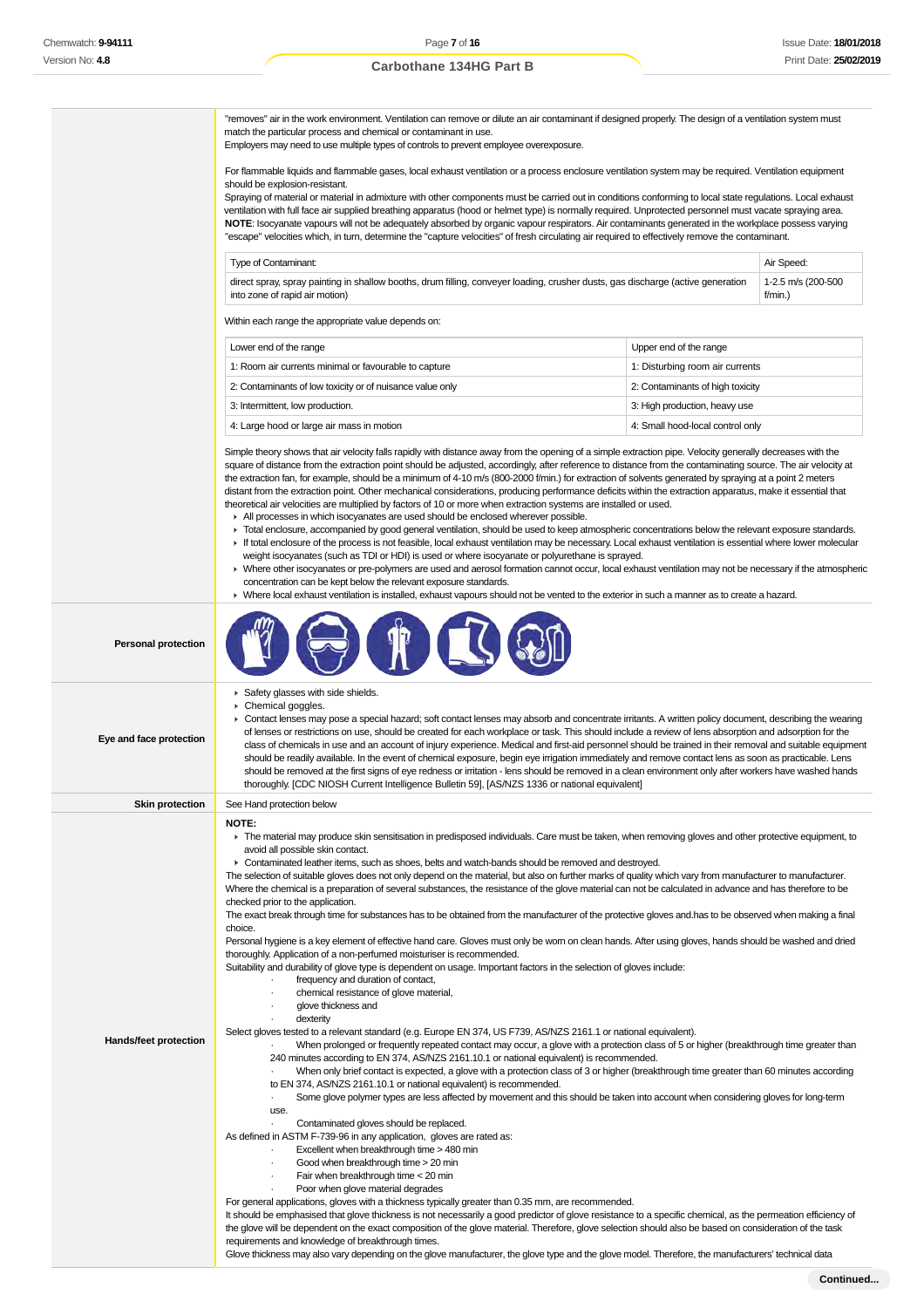|                        | should always be taken into account to ensure selection of the most appropriate glove for the task.<br>Note: Depending on the activity being conducted, gloves of varying thickness may be required for specific tasks. For example:<br>Thinner gloves (down to 0.1 mm or less) may be required where a high degree of manual dexterity is needed. However, these gloves are<br>only likely to give short duration protection and would normally be just for single use applications, then disposed of.<br>Thicker gloves (up to 3 mm or more) may be required where there is a mechanical (as well as a chemical) risk i.e. where there is abrasion<br>or puncture potential<br>Gloves must only be worn on clean hands. After using gloves, hands should be washed and dried thoroughly. Application of a non-perfumed moisturiser is<br>recommended.<br>Do NOT wear natural rubber (latex gloves).<br>In Isocyanate resistant materials include Teflon, Viton, nitrile rubber and some PVA gloves.<br>▶ Protective gloves and overalls should be worn as specified in the appropriate national standard.<br>► Contaminated garments should be removed promptly and should not be re-used until they have been decontaminated.<br>▶ NOTE: Natural rubber, neoprene, PVC can be affected by isocyanates<br>DO NOT use skin cream unless necessary and then use only minimum amount.                                                                                                                                                                                                                                                                                                                                                                                                                                                                                                                                                                                                                          |
|------------------------|---------------------------------------------------------------------------------------------------------------------------------------------------------------------------------------------------------------------------------------------------------------------------------------------------------------------------------------------------------------------------------------------------------------------------------------------------------------------------------------------------------------------------------------------------------------------------------------------------------------------------------------------------------------------------------------------------------------------------------------------------------------------------------------------------------------------------------------------------------------------------------------------------------------------------------------------------------------------------------------------------------------------------------------------------------------------------------------------------------------------------------------------------------------------------------------------------------------------------------------------------------------------------------------------------------------------------------------------------------------------------------------------------------------------------------------------------------------------------------------------------------------------------------------------------------------------------------------------------------------------------------------------------------------------------------------------------------------------------------------------------------------------------------------------------------------------------------------------------------------------------------------------------------------------------------------------------------------------------------------------------------------|
| <b>Body protection</b> | In Isocyanate vapour may be absorbed into skin cream and this increases hazard.<br>See Other protection below                                                                                                                                                                                                                                                                                                                                                                                                                                                                                                                                                                                                                                                                                                                                                                                                                                                                                                                                                                                                                                                                                                                                                                                                                                                                                                                                                                                                                                                                                                                                                                                                                                                                                                                                                                                                                                                                                                 |
|                        | All employees working with isocyanates must be informed of the hazards from exposure to the contaminant and the precautions necessary to prevent                                                                                                                                                                                                                                                                                                                                                                                                                                                                                                                                                                                                                                                                                                                                                                                                                                                                                                                                                                                                                                                                                                                                                                                                                                                                                                                                                                                                                                                                                                                                                                                                                                                                                                                                                                                                                                                              |
| Other protection       | damage to their health. They should be made aware of the need to carry out their work so that as little contamination as possible is produced, and of the<br>importance of the proper use of all safeguards against exposure to themselves and their fellow workers. Adequate training, both in the proper execution of<br>the task and in the use of all associated engineering controls, as well as of any personal protective equipment, is essential.<br>Employees exposed to contamination hazards should be educated in the need for, and proper use of, facilities, clothing and equipment and thereby maintain<br>a high standard of personal cleanliness. Special attention should be given to ensuring that all personnel understand instructions, especially newly recruited<br>employees and those with local-language difficulties, where they are known.<br>• Overalls.<br>PVC Apron.<br>PVC protective suit may be required if exposure severe.<br>Eyewash unit.<br>$\blacktriangleright$ Ensure there is ready access to a safety shower.<br>► Some plastic personal protective equipment (PPE) (e.g. gloves, aprons, overshoes) are not recommended as they may produce static electricity.<br>For large scale or continuous use wear tight-weave non-static clothing (no metallic fasteners, cuffs or pockets).<br>• Non sparking safety or conductive footwear should be considered. Conductive footwear describes a boot or shoe with a sole made from a conductive<br>compound chemically bound to the bottom components, for permanent control to electrically ground the foot an shall dissipate static electricity from the<br>body to reduce the possibility of ignition of volatile compounds. Electrical resistance must range between 0 to 500,000 ohms. Conductive shoes should be<br>stored in lockers close to the room in which they are worn. Personnel who have been issued conductive footwear should not wear them from their place of<br>work to their homes and return. |

### **Recommended material(s)**

#### **GLOVE SELECTION INDEX**

Glove selection is based on a modified presentation of the:

### **"Forsberg Clothing Performance Index".**

 The effect(s) of the following substance(s) are taken into account in the **computergenerated** selection:

Carbothane 134HG Part B

| <b>Material</b>       | CPI |
|-----------------------|-----|
| <b>BUTYL</b>          | C   |
| <b>BUTYL/NEOPRENE</b> | C   |
| <b>HYPALON</b>        | C   |
| NATURAL RUBBER        | C   |
| <b>NEOPRENE</b>       | C   |
| NEOPRENE/NATURAL      | С   |
| <b>NITRILE</b>        | C   |
| NITRILE+PVC           | C   |
| <b>PE</b>             | C   |
| PE/EVAL/PE            | C   |
| <b>PVA</b>            | C   |
| <b>PVC</b>            | C   |
| SARANEX-23            | C   |
| <b>TEFLON</b>         | C   |
| VITON/BUTYL           | C   |

\* CPI - Chemwatch Performance Index

A: Best Selection

B: Satisfactory; may degrade after 4 hours continuous immersion

C: Poor to Dangerous Choice for other than short term immersion

**NOTE**: As a series of factors will influence the actual performance of the glove, a final selection must be based on detailed observation. -

\* Where the glove is to be used on a short term, casual or infrequent basis, factors such as "feel" or convenience (e.g. disposability), may dictate a choice of gloves which might otherwise be unsuitable following long-term or frequent use. A qualified practitioner should be consulted.

# **SECTION 9 PHYSICAL AND CHEMICAL PROPERTIES**

#### **Information on basic physical and chemical properties**

| Appearance | Clear Colour with Characteristic Odour |
|------------|----------------------------------------|
|            |                                        |

### **Respiratory protection**

Full face respirator with supplied air.

- Cartridge respirators should never be used for emergency ingress or in areas of unknown vapour concentrations or oxygen content.
- The wearer must be warned to leave the contaminated area immediately on detecting any odours through the respirator. The odour may indicate that the mask is not functioning properly, that the vapour concentration is too high, or that the mask is not properly fitted. Because of these limitations, only restricted use of cartridge respirators is considered appropriate.
- Cartridge performance is affected by humidity. Cartridges should be changed after 2 hr of continuous use unless it is determined that the humidity is less than 75%, in which case, cartridges can be used for 4 hr. Used cartridges should be discarded daily, regardless of the length of time used

For spraying or operations which might generate aerosols:

Full face respirator with supplied air.

- In certain circumstances, personal protection of the individual employee is necessary. Personal protective devices should be regarded as being supplementary to substitution and engineering control and should not be used in preference to them as they do nothing to eliminate the hazard.
- However, in some situations, minimising exposure to isocyanates by enclosure and ventilation is not possible, and occupational exposure standards may be exceeded, particularly during on-site mixing of paints, spray-painting, foaming and maintenance of machine and ventilation systems. In these situations, air-line respirators or self-contained breathing apparatus complying with the appropriate nationals standard must be used.
- **Organic vapour respirators with particulate pre- filters and powered, air-purifying respirators** are NOT suitable.
- **Personal protective equipment must be appropriately selected, individually fitted and workers** trained in their correct use and maintenance. Personal protective equipment must be regularly checked and maintained to ensure that the worker is being protected.
- ▶ Air- line respirators or self-contained breathing apparatus complying with the appropriate national standard should be used during the clean-up of spills and the repair or clean-up of contaminated equipment and similar situations which cause emergency exposures to hazardous atmospheric concentrations of isocyanate.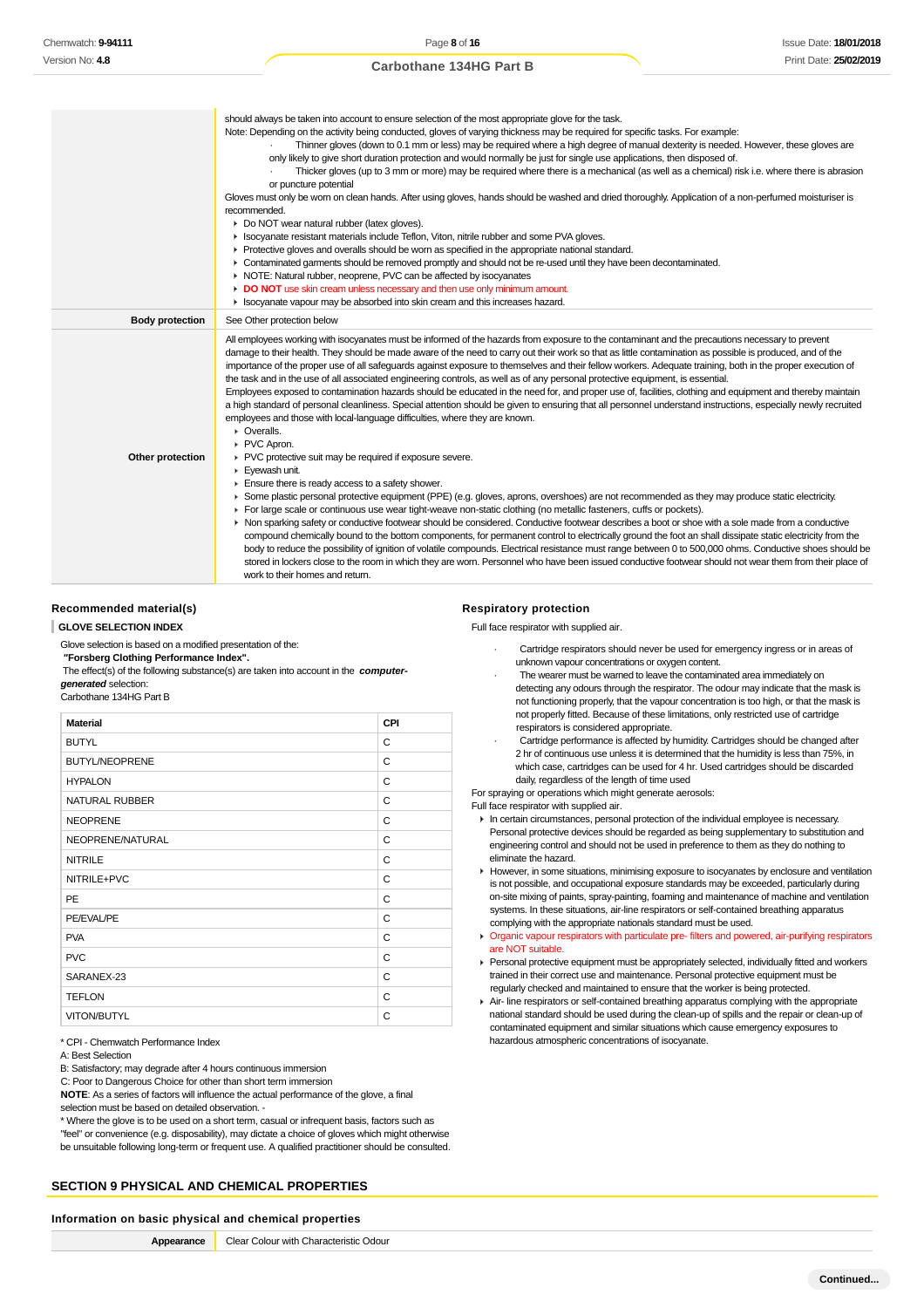| <b>Physical state</b>                             | Liquid         | Relative density (Water = 1)               | 1.00          |
|---------------------------------------------------|----------------|--------------------------------------------|---------------|
| Odour                                             | Not Available  | Partition coefficient n-octanol /<br>water | Not Available |
| <b>Odour threshold</b>                            | Not Available  | Auto-ignition temperature (°C)             | 444           |
| pH (as supplied)                                  | Not Available  | <b>Decomposition temperature</b>           | Not Available |
| Melting point / freezing point<br>(°C)            | Not Available  | Viscosity (cSt)                            | Not Available |
| Initial boiling point and boiling<br>range $(°C)$ | 137            | Molecular weight (g/mol)                   | Not Available |
| Flash point (°C)                                  | 32             | <b>Taste</b>                               | Not Available |
| <b>Evaporation rate</b>                           | $0.9$ BuAC = 1 | <b>Explosive properties</b>                | Not Available |
| Flammability                                      | Flammable.     | <b>Oxidising properties</b>                | Not Available |
| Upper Explosive Limit (%)                         | 7.3            | Surface Tension (dyn/cm or<br>$mN/m$ )     | Not Available |
| Lower Explosive Limit (%)                         | 1.2            | <b>Volatile Component (%vol)</b>           | 10            |
| Vapour pressure (kPa)                             | 1.3            | Gas group                                  | Not Available |
| Solubility in water                               | Immiscible     | pH as a solution (1%)                      | Not Available |
| Vapour density $(Air = 1)$                        | 4.0            | VOC g/L                                    | 1114.43       |

# **SECTION 10 STABILITY AND REACTIVITY**

| Reactivity                                 | See section 7                                                                                                                        |
|--------------------------------------------|--------------------------------------------------------------------------------------------------------------------------------------|
| <b>Chemical stability</b>                  | • Unstable in the presence of incompatible materials.<br>▶ Product is considered stable.<br>Hazardous polymerisation will not occur. |
| Possibility of hazardous<br>reactions      | See section 7                                                                                                                        |
| <b>Conditions to avoid</b>                 | See section 7                                                                                                                        |
| Incompatible materials                     | See section 7                                                                                                                        |
| <b>Hazardous decomposition</b><br>products | See section 5                                                                                                                        |

# **SECTION 11 TOXICOLOGICAL INFORMATION**

# **Information on toxicological effects**

| <b>Inhaled</b>      | Inhalation of vapours or aerosols (mists, fumes), generated by the material during the course of normal handling, may be harmful.<br>The material can cause respiratory irritation in some persons. The body's response to such irritation can cause further lung damage.<br>The acute toxicity of inhaled alkylbenzene is best described by central nervous system depression. These compounds may also act as general anaesthetics.<br>Whole body symptoms of poisoning include light-headedness, nervousness, apprehension, a feeling of well-being, confusion, dizziness, drowsiness,<br>ringing in the ears, blurred or double vision, vomiting and sensations of heat, cold or numbness, twitching, tremors, convulsions, unconsciousness,<br>depression of breathing, and arrest. Heart stoppage may result from cardiovascular collapse. A slow heart rate and low blood pressure may also occur.<br>Alkylbenzenes are not generally toxic except at high levels of exposure. Their breakdown products have low toxicity and are easily eliminated from the body.<br>On exposure to mixed trimethylbenzenes, some people may become nervous, tensed, anxious and have difficult breathing. There may be a reduction red<br>blood cells and bleeding abnormalities. There may also be drowsiness.<br>The vapour/mist may be highly irritating to the upper respiratory tract and lungs; the response may be severe enough to produce bronchitis and pulmonary<br>oedema. Possible neurological symptoms arising from isocyanate exposure include headache, insomnia, euphoria, ataxia, anxiety neurosis, depression and<br>paranoia. Gastrointestinal disturbances are characterised by nausea and vomiting. Pulmonary sensitisation may produce asthmatic reactions ranging from<br>minor breathing difficulties to severe allergic attacks; this may occur following a single acute exposure or may develop without warning for several hours<br>after exposure. Sensitized people can react to very low doses, and should not be allowed to work in situations allowing exposure to this material. Continued<br>exposure of sensitised persons may lead to possible long term respiratory impairment.<br>Inhalation hazard is increased at higher temperatures. |
|---------------------|---------------------------------------------------------------------------------------------------------------------------------------------------------------------------------------------------------------------------------------------------------------------------------------------------------------------------------------------------------------------------------------------------------------------------------------------------------------------------------------------------------------------------------------------------------------------------------------------------------------------------------------------------------------------------------------------------------------------------------------------------------------------------------------------------------------------------------------------------------------------------------------------------------------------------------------------------------------------------------------------------------------------------------------------------------------------------------------------------------------------------------------------------------------------------------------------------------------------------------------------------------------------------------------------------------------------------------------------------------------------------------------------------------------------------------------------------------------------------------------------------------------------------------------------------------------------------------------------------------------------------------------------------------------------------------------------------------------------------------------------------------------------------------------------------------------------------------------------------------------------------------------------------------------------------------------------------------------------------------------------------------------------------------------------------------------------------------------------------------------------------------------------------------------------------------------------------------------------------------------------------------------------------|
| Ingestion           | Accidental ingestion of the material may be harmful; animal experiments indicate that ingestion of less than 150 gram may be fatal or may produce serious<br>damage to the health of the individual.                                                                                                                                                                                                                                                                                                                                                                                                                                                                                                                                                                                                                                                                                                                                                                                                                                                                                                                                                                                                                                                                                                                                                                                                                                                                                                                                                                                                                                                                                                                                                                                                                                                                                                                                                                                                                                                                                                                                                                                                                                                                      |
| <b>Skin Contact</b> | Skin contact with the material may damage the health of the individual; systemic effects may result following absorption.<br>Open cuts, abraded or irritated skin should not be exposed to this material<br>Entry into the blood-stream, through, for example, cuts, abrasions or lesions, may produce systemic injury with harmful effects. Examine the skin prior to the<br>use of the material and ensure that any external damage is suitably protected.<br>The material may cause moderate inflammation of the skin either following direct contact or after a delay of some time. Repeated exposure can cause<br>contact dermatitis which is characterised by redness, swelling and blistering.                                                                                                                                                                                                                                                                                                                                                                                                                                                                                                                                                                                                                                                                                                                                                                                                                                                                                                                                                                                                                                                                                                                                                                                                                                                                                                                                                                                                                                                                                                                                                                     |
| Eye                 | This material may produce eye irritation in some persons and produce eye damage 24 hours or more after instillation. Moderate inflammation may be<br>expected with redness; conjunctivitis may occur with prolonged exposure.                                                                                                                                                                                                                                                                                                                                                                                                                                                                                                                                                                                                                                                                                                                                                                                                                                                                                                                                                                                                                                                                                                                                                                                                                                                                                                                                                                                                                                                                                                                                                                                                                                                                                                                                                                                                                                                                                                                                                                                                                                             |
| <b>Chronic</b>      | Long-term exposure to respiratory irritants may result in airways disease, involving difficulty breathing and related whole-body problems.<br>Inhaling this product is more likely to cause a sensitisation reaction in some persons compared to the general population.<br>Skin contact with the material is more likely to cause a sensitisation reaction in some persons compared to the general population.<br>Substance accumulation, in the human body, may occur and may cause some concern following repeated or long-term occupational exposure.<br>Persons with a history of asthma or other respiratory problems or are known to be sensitised, should not be engaged in any work involving the handling of<br>isocyanates. [CCTRADE-Bayer, APMF]<br>Animal testing shows that polymeric MDI can damage the nasal cavities and lungs, causing inflammation and increased cell growth.<br>This product contains a polymer with a functional group considered to be of high concern. Isothiocyanates may cause hypersensitivity of the skin and<br>airways.<br><b>CONTAINS</b> free organic isocyanate. Mixing and application requires special precautions and use of personal protective gear [APMF]                                                                                                                                                                                                                                                                                                                                                                                                                                                                                                                                                                                                                                                                                                                                                                                                                                                                                                                                                                                                                                                           |
|                     |                                                                                                                                                                                                                                                                                                                                                                                                                                                                                                                                                                                                                                                                                                                                                                                                                                                                                                                                                                                                                                                                                                                                                                                                                                                                                                                                                                                                                                                                                                                                                                                                                                                                                                                                                                                                                                                                                                                                                                                                                                                                                                                                                                                                                                                                           |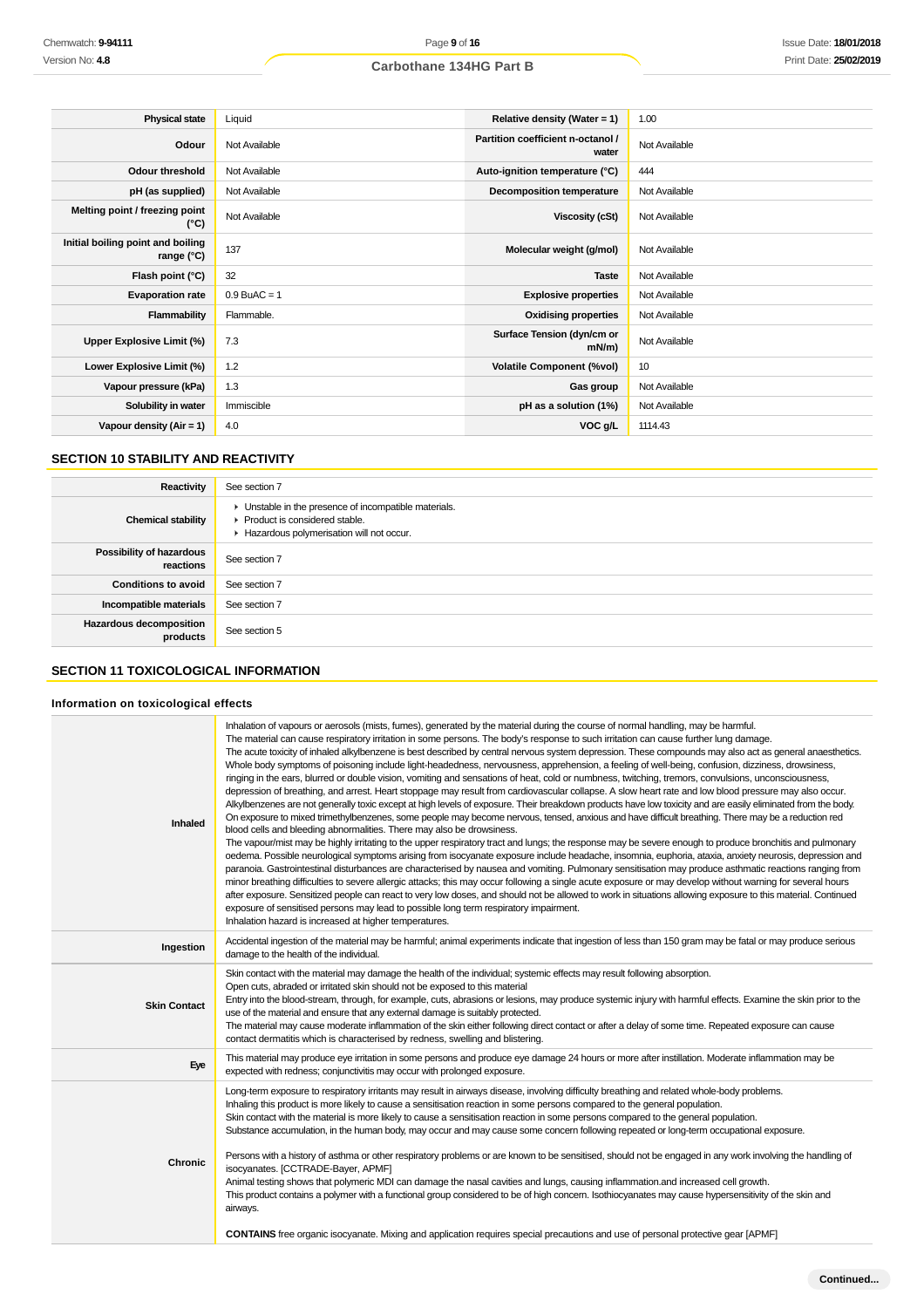| Carbothane 134HG Part B                             | <b>TOXICITY</b>                                                             | <b>IRRITATION</b>                                                                                                                                                                                                                                                                                               |
|-----------------------------------------------------|-----------------------------------------------------------------------------|-----------------------------------------------------------------------------------------------------------------------------------------------------------------------------------------------------------------------------------------------------------------------------------------------------------------|
|                                                     |                                                                             |                                                                                                                                                                                                                                                                                                                 |
|                                                     | Not Available                                                               | Not Available                                                                                                                                                                                                                                                                                                   |
|                                                     | <b>TOXICITY</b>                                                             | <b>IRRITATION</b>                                                                                                                                                                                                                                                                                               |
| hexamethylene diisocyanate                          | dermal (rat) LD50: >2000 mg/kg <sup>[1]</sup>                               | Skin (rabbit): 500 mg - moderate                                                                                                                                                                                                                                                                                |
| polymer                                             | Inhalation (rat) LC50: 4.625 mg/l/1 he <sup>[2]</sup>                       |                                                                                                                                                                                                                                                                                                                 |
|                                                     | Oral (rat) LD50: approximately2000 mg/kg <sup>[1]</sup>                     |                                                                                                                                                                                                                                                                                                                 |
|                                                     | <b>TOXICITY</b>                                                             | <b>IRRITATION</b>                                                                                                                                                                                                                                                                                               |
|                                                     | Dermal (rabbit) LD50: >1900 mg/kg <sup>[1]</sup>                            | Not Available                                                                                                                                                                                                                                                                                                   |
| naphtha petroleum, light<br>aromatic solvent        | Inhalation (rat) LC50: >7331.62506 mg/l/8h <sup>*[2]</sup>                  |                                                                                                                                                                                                                                                                                                                 |
|                                                     | Oral (rat) LD50: >4500 mg/kg <sup>[1]</sup>                                 |                                                                                                                                                                                                                                                                                                                 |
|                                                     | <b>TOXICITY</b>                                                             | <b>IRRITATION</b>                                                                                                                                                                                                                                                                                               |
|                                                     | Dermal (rabbit) LD50: =570 mg/kg <sup>[2]</sup>                             | Not Available                                                                                                                                                                                                                                                                                                   |
| hexamethylene diisocyanate                          | Inhalation (rat) LC50: 0.06 mg/l/4h <sup>[2]</sup>                          |                                                                                                                                                                                                                                                                                                                 |
|                                                     | Oral (rat) LD50: =710 mg/kg <sup>[2]</sup>                                  |                                                                                                                                                                                                                                                                                                                 |
|                                                     |                                                                             |                                                                                                                                                                                                                                                                                                                 |
| Legend:                                             | data extracted from RTECS - Register of Toxic Effect of chemical Substances | 1. Value obtained from Europe ECHA Registered Substances - Acute toxicity 2.* Value obtained from manufacturer's SDS. Unless otherwise specified                                                                                                                                                                |
|                                                     |                                                                             |                                                                                                                                                                                                                                                                                                                 |
| <b>HEXAMETHYLENE</b><br><b>DIISOCYANATE POLYMER</b> | scaling and thickening of the skin.<br>* Bayer SDS ** Ardex SDS             | The material may produce moderate eye irritation leading to inflammation. Repeated or prolonged exposure to irritants may produce conjunctivitis.<br>The material may cause skin irritation after prolonged or repeated exposure and may produce on contact skin redness, swelling, the production of vesicles, |
|                                                     | have higher primary skin irritation indices.<br>Sensitisation:              | Most LBPNs are mild to moderate eye and skin irritants in rabbits, with the exception of heavy catalytic cracked and heavy catalytic reformed naphthas, which                                                                                                                                                   |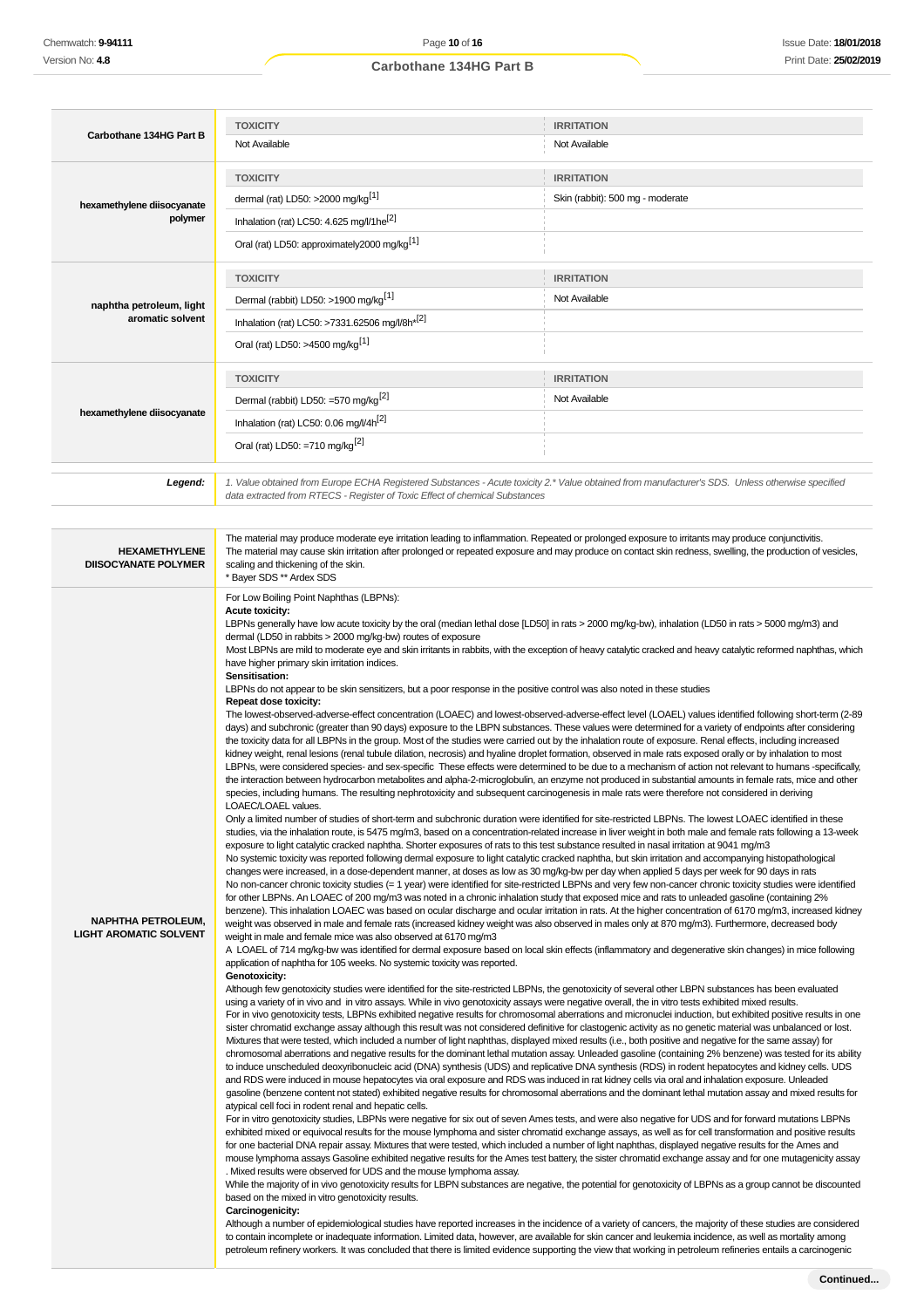risk (Group 2A carcinogen). IARC (1989a) also classified gasoline as a Group 2B carcinogen; it considered the evidence for carcinogenicity in humans from gasoline to be inadequate and noted that published epidemiological studies had several limitations, including a lack of exposure data and the fact that it was not possible to separate the effects of combustion products from those of gasoline itself. Similar conclusions were drawn from other reviews of epidemiological studies for gasoline (US EPA 1987a, 1987b). Thus, the evidence gathered from these epidemiological studies is considered to be inadequate to conclude on the effect

s of human exposure to LBPN substances.

No inhalation studies assessing the carcinogenicity of the site-restricted LBPNs were identified. Only unleaded gasoline has been examined for its carcinogenic potential, in several inhalation studies. In one study, rats and mice were exposed to 0, 200, 870 or 6170 mg/m3 of a 2% benzene formulation of the test substance, via inhalation, for approximately 2 years. A statistically significant increase in hepatocellular adenomas and carcinomas, as well as a non-statistical increase in renal tumours, were observed at the highest dose in female mice. A dose-dependent increase in the incidence of primary renal neoplasms was also detected in male rats, but this was not considered to be relevant to humans, as discussed previously.Carcinogenicity was also assessed for unleaded gasoline, via inhalation, as part of initiation/promotion studies. In these studies, unleaded gasoline did not appear to initiate tumour formation, but did show renal cell and hepatic tumour promotion ability, when rats and mice were exposed, via inhalation, for durations ranging from 13 weeks to approximately 1 year using an initiation/promotion protocol However, further examination of data relevant to the composition of unleaded gasoline demonstrated that this is a highly-regulated substance; it is expected to contain a lower percentage of benzene and has a discrete component profile when compared to other substances in the LBPN group.

Both the European Commission and the International Agency for Research on Cancer (IARC) have classified LBPN substances as carcinogenic. All of these substances were classified by the European Commission (2008) as Category 2 (R45: may cause cancer) (benzene content = 0.1% by weight). IARC has classified gasoline, an LBPN, as a Group 2B carcinogen (possibly carcinogenic to humans) and "occupational exposures in petroleum refining" as Group 2A carcinogens (probably carcinogenic to humans).

Several studies were conducted on experimental animals to investigate the dermal carcinogenicity of LBPNs. The majority of these studies were conducted through exposure of mice to doses ranging from 694-1351 mg/kg-bw, for durations ranging from 1 year to the animals' lifetime or until a tumour persisted for 2 weeks. Given the route of exposure, the studies specifically examined the formation of skin tumours. Results for carcinogenicity via dermal exposure are mixed. Both malignant and benign skin tumours were induced with heavy catalytic cracked naphtha, light catalytic cracked naphtha, light straight-run naphtha and naphtha Significant increases in squamous cell carcinomas were also observed when mice were dermally treated with Stoddard solvent, but the latter was administered as a mixture (90% test substance), and the details of the study were not available. In contrast, insignificant increases in tumour formation or no tumours were observed when light alkylate naphtha, heavy catalytic reformed naphtha, sweetened naphtha, light catalytically cracked naphtha

or unleaded gasoline was dermally applied to mice. Negative results for skin tumours were also observed in male mice dermally exposed to sweetened naphtha using an initiation/promotion protocol.

Reproductive/ Developmental toxicity:

No reproductive or developmental toxicity was observed for the majority of LBPN substances evaluated. Most of these studies were carried out by inhalation exposure in rodents.

NOAEC values for reproductive toxicity following inhalation exposure ranged from 1701 mg/m3 (CAS RN 8052-41-3) to 27 687 mg/m3 (CAS RN 64741-63-5) for the LBPNs group evaluated, and from 7690 mg/m3 to 27 059 mg/m3 for the site-restricted light catalytic cracked and full-range catalytic reformed naphthas. However, a decreased number of pups per litter and higher frequency of post-implantation loss were observed following inhalation exposure of female rats to hydrotreated heavy naphtha (CAS RN 64742-48-9) at a concentration of 4679 mg/m3, 6 hours per day, from gestational days 7-20. For dermal exposures, NOAEL values of 714 mg/kg-bw (CAS RN 8030-30-6) and 1000 mg/kg-bw per day (CAS RN 68513-02-0) were noted . For oral exposures, no adverse effects on reproductive parameters were reported when rats were given site-restricted light catalytic cracked naphtha at 2000 mg/kg on gestational day 13 .

For most LBPNs, no treatment-related developmental effects were observed by the different routes of exposure However, developmental toxicity was observed for a few naphthas. Decreased foetal body weight and an increased incidence of ossification variations were observed when rat dams were exposed to light aromatized solvent naphtha, by gavage, at 1250 mg/kg-bw per day. In addition, pregnant rats exposed by inhalation to hydrotreated heavy naphtha at 4679 mg/m3 delivered pups with higher birth weights. Cognitive and memory impairments were also observed in the offspring. Low Boiling Point Naphthas [Site-Restricted]

Animal studies indicate that normal, branched and cyclic paraffins are absorbed from the gastrointestinal tract and that the absorption of n-paraffins is inversely proportional to the carbon chain length, with little absorption above C30. With respect to the carbon chain lengths likely to be present in mineral oil, n-paraffins may be absorbed to a greater extent than iso- or cyclo-paraffins.

The major classes of hydrocarbons are well absorbed into the gastrointestinal tract in various species. In many cases, the hydrophobic hydrocarbons are ingested in association with fats in the diet. Some hydrocarbons may appear unchanged as in the lipoprotein particles in the gut lymph, but most hydrocarbons partly separate from fats and undergo metabolism in the gut cell. The gut cell may play a major role in determining the proportion of hydrocarbon that becomes available to be deposited unchanged in peripheral tissues such as in the body fat stores or the liver. For C9 aromatics (typically trimethylbenzenes – TMBs)

Acute toxicity: Animal testing shows that semi-lethal concentrations and doses vary amongst this group. The semilethal concentrations for inhalation range from 6000 to 10000 mg/cubic metre for C9 aromatic naphtha and 18000-24000 mg/cubic metre for 1,2,4- and 1,3,5-TMB, respectively.

Irritation and sensitization: Results from animal testing indicate that C9 aromatic hydrocarbon solvents are mildly to moderately irritating to the skin, minimally irritating to the eye, and have the potential to irritate the airway and cause depression of breathing rate. There is no evidence that it sensitizes skin.

Repeated dose toxicity: Animal studies show that chronic inhalation toxicity for C9 aromatic hydrocarbon solvents is slight. Similarly, oral exposure does not appear to pose a high toxicity hazard for pure trimethylbenzene isomers.

Mutation-causing ability: No evidence of mutation-causing ability and genetic toxicity was found in animal and laboratory testing.

Reproductive and developmental toxicity: No definitive effects on reproduction were seen, although reduction in weight in developing animals may been seen at concentrations that are toxic to the mother.

For petroleum: This product contains benzene, which can cause acute myeloid leukaemia, and n-hexane, which can be metabolized to compounds which are toxic to the nervous system. This product contains toluene, and animal studies suggest high concentrations of toluene lead to hearing loss. This product contains ethyl benzene and naphthalene, from which animal testing shows evidence of tumour formation.

Cancer-causing potential: Animal testing shows inhaling petroleum causes tumours of the liver and kidney; these are however not considered to be relevant in humans.

Mutation-causing potential: Most studies involving gasoline have returned negative results regarding the potential to cause mutations, including all recent studies in living human subjects (such as in petrol service station attendants).

Reproductive toxicity: Animal studies show that high concentrations of toluene (>0.1%) can cause developmental effects such as lower birth weight and developmental toxicity to the nervous system of the foetus. Other studies show no adverse effects on the foetus.

Human effects: Prolonged or repeated contact may cause defatting of the skin which can lead to skin inflammation and may make the skin more susceptible to irritation and penetration by other materials.

Animal testing shows that exposure to gasoline over a lifetime can cause kidney cancer, but the relevance in humans is questionable. Inhalation (rat) TCLo: 1320 ppm/6h/90D-I \* [Devoe]

No significant acute toxicological data identified in literature search.

For 1,6-hexamethylene diisocyanate (HDI):

**HEXAMETHYLENE DIISOCYANATE** Exposures to HDI are often associated with exposures to its prepolymers, one of which is widely used as a hardener in automobile and airplane paints. Both the prepolymers and the native substance may cause asthma. HDI is corrosive to the skin and eye, and will sensitise the skin and airway. Most of the toxicity is in the upper airway (nose), although animal testing did not show that HDI caused cancer. In animal tests, HDI did not cause mutations, genetic damage, reduce fertility, or cause developmental toxicity.

Aromatic and aliphatic diisocyanates may cause airway toxicity and skin sensitization. Monomers and prepolymers exhibit similar respiratory effect. Of the several members of diisocyanates tested on experimental animals by inhalation and oral exposure, some caused cancer while others produced a harmless outcome. This group of compounds has therefore been classified as cancer-causing.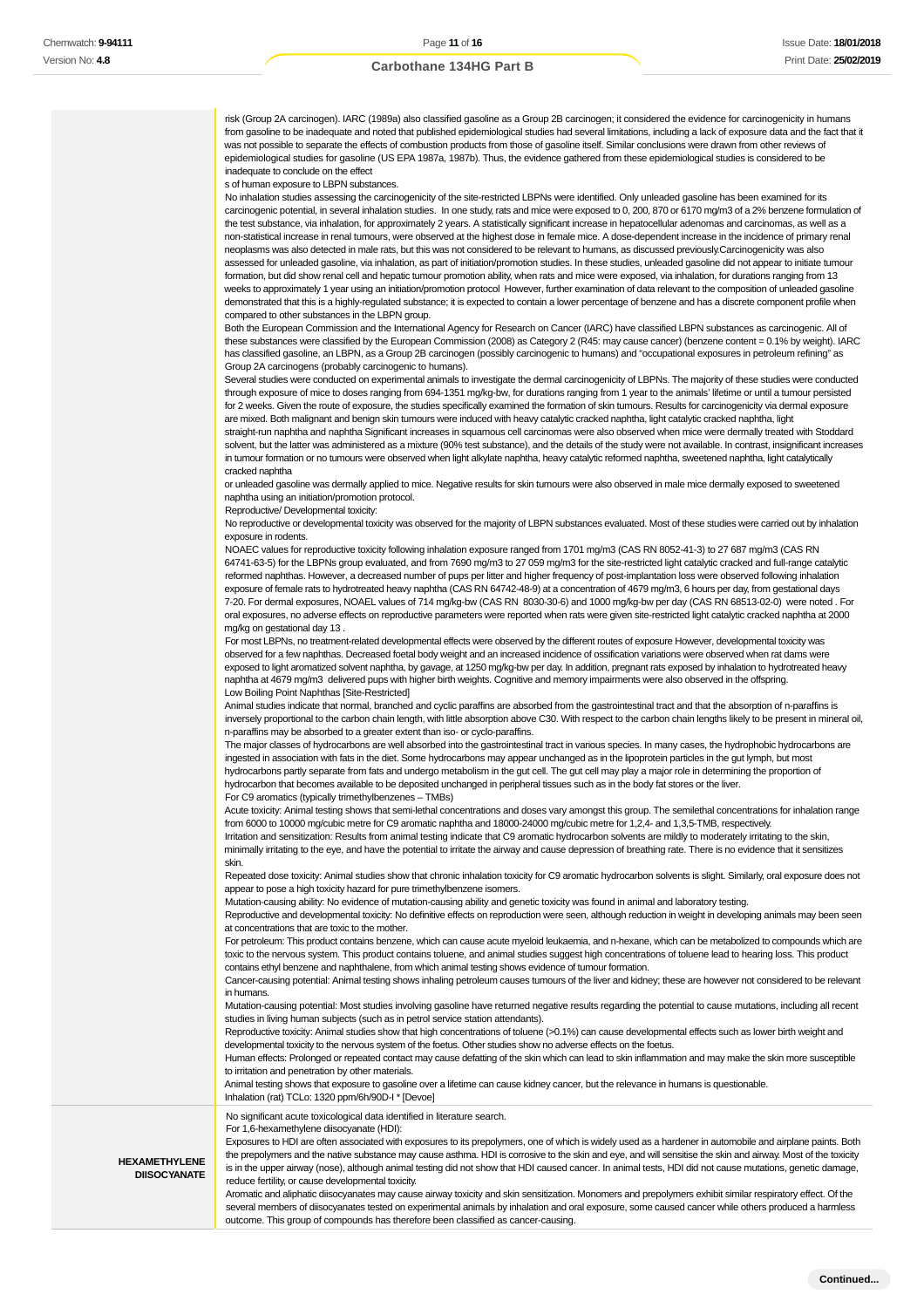| Carbothane 134HG Part B &<br><b>HEXAMETHYLENE</b><br><b>DIISOCYANATE</b>                                                              | Asthma-like symptoms may continue for months or even years after exposure to the material ends. This may be due to a non-allergic condition known as<br>reactive airways dysfunction syndrome (RADS) which can occur after exposure to high levels of highly irritating compound. Main criteria for diagnosing<br>RADS include the absence of previous airways disease in a non-atopic individual, with sudden onset of persistent asthma-like symptoms within minutes to<br>hours of a documented exposure to the irritant. Other criteria for diagnosis of RADS include a reversible airflow pattern on lung function tests, moderate to<br>severe bronchial hyperreactivity on methacholine challenge testing, and the lack of minimal lymphocytic inflammation, without eosinophilia. RADS (or<br>asthma) following an irritating inhalation is an infrequent disorder with rates related to the concentration of and duration of exposure to the irritating<br>substance. On the other hand, industrial bronchitis is a disorder that occurs as a result of exposure due to high concentrations of irritating substance (often<br>particles) and is completely reversible after exposure ceases. The disorder is characterized by difficulty breathing, cough and mucus production.                                                                                                                                                                                                                                                                                                                                                                                                                                                                                                                                                                                                                                                                                                                                                                                                                                                                                                       |                                 |   |  |
|---------------------------------------------------------------------------------------------------------------------------------------|------------------------------------------------------------------------------------------------------------------------------------------------------------------------------------------------------------------------------------------------------------------------------------------------------------------------------------------------------------------------------------------------------------------------------------------------------------------------------------------------------------------------------------------------------------------------------------------------------------------------------------------------------------------------------------------------------------------------------------------------------------------------------------------------------------------------------------------------------------------------------------------------------------------------------------------------------------------------------------------------------------------------------------------------------------------------------------------------------------------------------------------------------------------------------------------------------------------------------------------------------------------------------------------------------------------------------------------------------------------------------------------------------------------------------------------------------------------------------------------------------------------------------------------------------------------------------------------------------------------------------------------------------------------------------------------------------------------------------------------------------------------------------------------------------------------------------------------------------------------------------------------------------------------------------------------------------------------------------------------------------------------------------------------------------------------------------------------------------------------------------------------------------------------------------------------------|---------------------------------|---|--|
| Carbothane 134HG Part B &<br><b>HEXAMETHYLENE</b><br><b>DIISOCYANATE POLYMER &amp;</b><br><b>HEXAMETHYLENE</b><br><b>DIISOCYANATE</b> | Allergic reactions involving the respiratory tract are usually due to interactions between IgE antibodies and allergens and occur rapidly. Allergic potential of<br>the allergen and period of exposure often determine the severity of symptoms. Some people may be genetically more prone than others, and exposure to<br>other irritants may aggravate symptoms. Allergy causing activity is due to interactions with proteins.<br>Attention should be paid to atopic diathesis, characterised by increased susceptibility to nasal inflammation, asthma and eczema.<br>Exogenous allergic alveolitis is induced essentially by allergen specific immune-complexes of the IgG type; cell-mediated reactions (T lymphocytes) may<br>be involved. Such allergy is of the delayed type with onset up to four hours following exposure.<br>The following information refers to contact allergens as a group and may not be specific to this product.<br>Contact allergies quickly manifest themselves as contact eczema, more rarely as urticaria or Quincke's oedema. The pathogenesis of contact eczema<br>involves a cell-mediated (T lymphocytes) immune reaction of the delayed type. Other allergic skin reactions, e.g. contact urticaria, involve antibody-mediated<br>immune reactions. The significance of the contact allergen is not simply determined by its sensitisation potential: the distribution of the substance and the<br>opportunities for contact with it are equally important. A weakly sensitising substance which is widely distributed can be a more important allergen than one<br>with stronger sensitising potential with which few individuals come into contact. From a clinical point of view, substances are noteworthy if they produce an<br>allergic test reaction in more than 1% of the persons tested.<br>Isocyanate vapours are irritating to the airways and can cause their inflammation, with wheezing, gasping, severe distress, even loss of consciousness and<br>fluid in the lungs. Nervous system symptoms that may occur include headache, sleep disturbance, euphoria, inco-ordination, anxiety, depression and<br>paranoia.                |                                 |   |  |
| Carbothane 134HG Part B &<br><b>NAPHTHA PETROLEUM.</b><br><b>LIGHT AROMATIC SOLVENT</b>                                               | For trimethylbenzenes:<br>Absorption of 1,2,4-trimethylbenzene occurs after exposure by swallowing, inhalation, or skin contact. In the workplace, inhalation and skin contact are the<br>most important routes of absorption; whole-body toxic effects from skin absorption are unlikely to occur as the skin irritation caused by the chemical<br>generally leads to quick removal. The substance is fat-soluble and may accumulate in fatty tissues. It is also bound to red blood cells in the bloodstream. It<br>is excreted from the body both by exhalation and in the urine.<br>Acute toxicity: Direct contact with liquid 1,2,4-trimethylbenzene is irritating to the skin, and breathing the vapour is irritating to the airway, causing lung<br>inflammation. Breathing high concentrations of the chemical vapour causes headache, fatigue and drowsiness. In humans, liquid 1,2,4-trimethylbenzene is<br>irritating to the skin and inhalation of the vapour causes chemical pneumonitis. Direct skin contact causes dilation of blood vessels, redness and irritation.<br>Nervous system toxicity: 1,2,4-trimethylbenzene depresses the central nervous system. Exposure to solvent mixtures in the workplace containing the<br>chemical causes headache, fatique, nervousness and drowsiness.<br>Subacute/chronic toxicity: Long-term exposure to solvents containing 1,2,4-trimethylbenzene may cause nervousness, tension and inflammation of the<br>bronchi. Painters that worked for several years with a solvent containing 50% 1,2,4-trimethylbenzene and 30% 1,3,5-trimethylbenzene showed nervousness,<br>tension and anxiety, asthmatic bronchitis, anaemia and changes in blood clotting; blood effects may have been due to trace amounts of benzene. Animal<br>testing showed that inhaling trimethylbenzene may alter blood counts, with reduction in lymphocytes and an increase in neutrophils.<br>Genetic toxicity: Animal testing does not show that the C9 fraction causes mutations or chromosomal aberrations.<br>Developmental / reproductive toxicity: Animal testing showed that the C9 fraction of 1,2,4-trimethylbenzene caused reproductive toxicity. |                                 |   |  |
| <b>Acute Toxicity</b>                                                                                                                 | ✔                                                                                                                                                                                                                                                                                                                                                                                                                                                                                                                                                                                                                                                                                                                                                                                                                                                                                                                                                                                                                                                                                                                                                                                                                                                                                                                                                                                                                                                                                                                                                                                                                                                                                                                                                                                                                                                                                                                                                                                                                                                                                                                                                                                              | Carcinogenicity                 | × |  |
| <b>Skin Irritation/Corrosion</b>                                                                                                      | ×                                                                                                                                                                                                                                                                                                                                                                                                                                                                                                                                                                                                                                                                                                                                                                                                                                                                                                                                                                                                                                                                                                                                                                                                                                                                                                                                                                                                                                                                                                                                                                                                                                                                                                                                                                                                                                                                                                                                                                                                                                                                                                                                                                                              | Reproductivity                  | × |  |
| Serious Eye Damage/Irritation                                                                                                         | ×                                                                                                                                                                                                                                                                                                                                                                                                                                                                                                                                                                                                                                                                                                                                                                                                                                                                                                                                                                                                                                                                                                                                                                                                                                                                                                                                                                                                                                                                                                                                                                                                                                                                                                                                                                                                                                                                                                                                                                                                                                                                                                                                                                                              | <b>STOT - Single Exposure</b>   | ✔ |  |
| <b>Respiratory or Skin</b><br>sensitisation                                                                                           | ✔                                                                                                                                                                                                                                                                                                                                                                                                                                                                                                                                                                                                                                                                                                                                                                                                                                                                                                                                                                                                                                                                                                                                                                                                                                                                                                                                                                                                                                                                                                                                                                                                                                                                                                                                                                                                                                                                                                                                                                                                                                                                                                                                                                                              | <b>STOT - Repeated Exposure</b> | × |  |
| Mutagenicity                                                                                                                          | ×                                                                                                                                                                                                                                                                                                                                                                                                                                                                                                                                                                                                                                                                                                                                                                                                                                                                                                                                                                                                                                                                                                                                                                                                                                                                                                                                                                                                                                                                                                                                                                                                                                                                                                                                                                                                                                                                                                                                                                                                                                                                                                                                                                                              | <b>Aspiration Hazard</b>        | × |  |
|                                                                                                                                       |                                                                                                                                                                                                                                                                                                                                                                                                                                                                                                                                                                                                                                                                                                                                                                                                                                                                                                                                                                                                                                                                                                                                                                                                                                                                                                                                                                                                                                                                                                                                                                                                                                                                                                                                                                                                                                                                                                                                                                                                                                                                                                                                                                                                |                                 |   |  |

**Legend:** – Data either not available or does not fill the criteria for classification – Data available to make classification

# **SECTION 12 ECOLOGICAL INFORMATION**

# **Toxicity**

| Carbothane 134HG Part B               | <b>ENDPOINT</b>  | <b>TEST DURATION (HR)</b> | <b>SPECIES</b>                | VALUE            | <b>SOURCE</b>    |
|---------------------------------------|------------------|---------------------------|-------------------------------|------------------|------------------|
|                                       | Not<br>Available | Not Available             | Not Available                 | Not<br>Available | Not<br>Available |
|                                       | <b>ENDPOINT</b>  | <b>TEST DURATION (HR)</b> | <b>SPECIES</b>                | <b>VALUE</b>     | <b>SOURCE</b>    |
|                                       | <b>LC50</b>      | 96                        | Fish                          | 8.9mg/L          | $\overline{2}$   |
| hexamethylene diisocyanate<br>polymer | EC50             | 48                        | Crustacea                     | 127mg/L          | $\overline{2}$   |
|                                       | EC50             | 72                        | Algae or other aquatic plants | $>1$ -mg/L       | $\overline{2}$   |
|                                       | EC <sub>0</sub>  | 24                        | Crustacea                     | $>=1-mg/L$       | $\overline{2}$   |
|                                       | <b>ENDPOINT</b>  | <b>TEST DURATION (HR)</b> | <b>SPECIES</b>                | <b>VALUE</b>     | <b>SOURCE</b>    |
|                                       | <b>LC50</b>      | 96                        | Fish                          | 4.1mg/L          | $\overline{2}$   |
| naphtha petroleum, light              | EC50             | 48                        | Crustacea                     | 3.2mg/L          | $\overline{2}$   |
| aromatic solvent                      | EC50             | 72                        | Algae or other aquatic plants | $>1$ -mg/L       | $\overline{2}$   |
|                                       | <b>NOEC</b>      | 72                        | Algae or other aquatic plants | $=1$ mg/L        | i 1              |
|                                       | <b>ENDPOINT</b>  | <b>TEST DURATION (HR)</b> | <b>SPECIES</b>                | <b>VALUE</b>     | <b>SOURCE</b>    |
|                                       | <b>LC50</b>      | 96                        | Fish                          | 22mg/L           | -1               |
| hexamethylene diisocyanate            |                  |                           |                               |                  |                  |
|                                       | <b>EC50</b>      | 72                        | Algae or other aquatic plants | >77.4mg/L        | $\overline{2}$   |
|                                       | <b>NOEC</b>      | 72                        | Algae or other aquatic plants | 4.9mg/L          | $\overline{2}$   |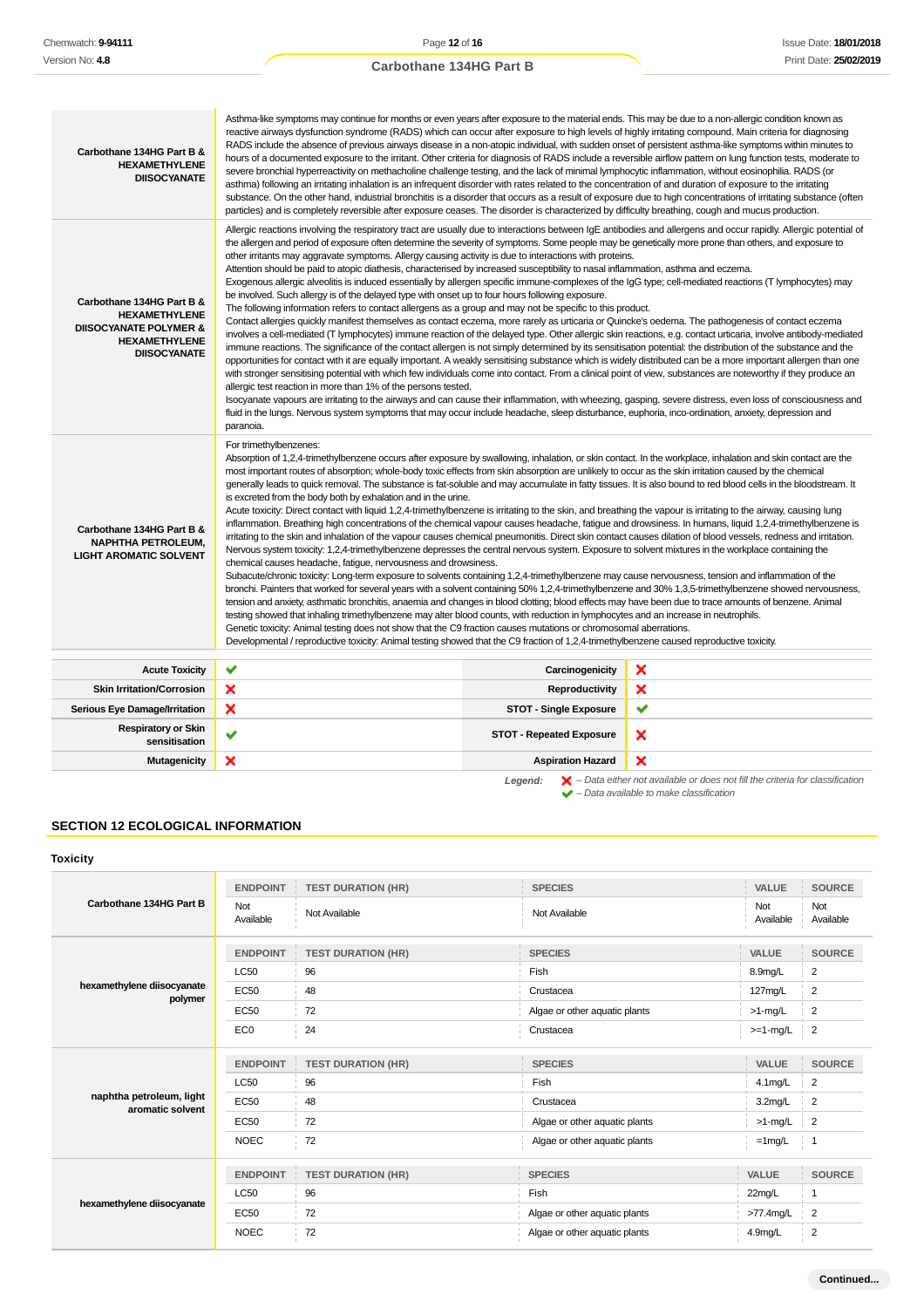Issue Date: **18/01/2018** Print Date: **25/02/2019**

# **Carbothane 134HG Part B**

**Legend:** Extracted from 1. IUCLID Toxicity Data 2. Europe ECHA Registered Substances - Ecotoxicological Information - Aquatic Toxicity 3. EPIWIN Suite V3.12 (QSAR) - Aquatic Toxicity Data (Estimated) 4. US EPA, Ecotox database - Aquatic Toxicity Data 5. ECETOC Aquatic Hazard Assessment Data 6. NITE (Japan) - Bioconcentration Data 7. METI (Japan) - Bioconcentration Data 8. Vendor Data

May cause long-term adverse effects in the aquatic environment.

Do NOT allow product to come in contact with surface waters or to intertidal areas below the mean high water mark. Do not contaminate water when cleaning equipment or disposing of equipment wash-waters.

Wastes resulting from use of the product must be disposed of on site or at approved waste sites. For 1,2,4 - Trimethylbenzene:

Half-life (hr) air: 0.48-16;

Half-life (hr) H2O surface water: 0.24 -672;

Half-life (hr) H2O ground: 336-1344;

Half-life (hr) soil: 168-672;

Henry's Pa m3 /mol: 385 -627;

Bioaccumulation: not significant. 1,2,4-Trimethylbenzene is a volatile organic compound (VOC) substance.

Atmospheric Fate: 1,2,4-trimethylbenzene can contribute to the formation of photochemical smog in the presence of other VOCs. Degradation of 1,2,4-trimethylbenzene in the atmosphere occurs by reaction with hydroxyl radicals. Reaction also occurs with ozone but very slowly (half life 8820 days).

Aquatic Fate: 1,2,4-Trimethylbenzene volatilizes rapidly from surface waters with volatilization half-life from a model river calculated to be 3.4 hours. Biodegradation of 1,2,4-trimethylbenzene has been noted in both seawater and ground water. Various strains of Pseudomonas can biodegrade 1,2,4-trimethylbenzene.

Terrestrial Fate: 1,2,4-Trimethylbenzene also volatilizes from soils however; moderate adsorption to soils and sediments may occur. Volatilization is the major route of removal of 1,2,4 trimethylbenzene from soils; although, biodegradation may also occur. Due to the high volatility of the chemical it is unlikely to accumulate in soil or surface water to toxic concentrations. Ecotoxicity: No significant bioaccumulation has been noted. 1,2,4-Trimethylbenzene is moderately toxic to fathead minnow and slightly toxic to dungeness crab. 1,2,4-Trimethylbenzene has moderate acute toxicity to aquatic organisms. No stress was observed in rainbow trout, sea lamprey and Daphnia magna water fleas. The high concentrations required to induce toxicity in laboratory animals are not likely to be reached in the environment.

For Aromatic Substances Series:

Environmental Fate: Large, molecularly complex polycyclic aromatic hydrocarbons, or PAHs, are persistent in the environment longer than smaller PAHs.

Atmospheric Fate: PAHs are 'semi-volatile substances" which can move between the atmosphere and the Earth's surface in repeated, temperature-driven cycles of deposition and volatilization. Terrestrial Fate: BTEX compounds have the potential to move through soil and contaminate ground water, and their vapors are highly flammable and explosive.

Ecotoxicity - Within an aromatic series, acute toxicity increases with increasing alkyl substitution on the aromatic nucleus. The order of most toxic to least in a study using grass shrimp and brown shrimp was dimethylnaphthalenes > methylnaphthalenes >naphthalenes. Anthrcene is a phototoxic PAH. UV light greatly increases the toxicity of anthracene to bluegill sunfish. Biological resources in strong sunlight are at more risk than those that are not. PAHs in general are more frequently associated with chronic risks. for polyisocyanates:

Polyisocyanates are not readily biodegradable. However, due to other elimination mechanisms (hydrolysis, adsorption), long retention times in water are not to be expected. The resulting polyurea is more or less inert and, due to its molecular size, not bioavailable. Within the limits of water solubility, polyisocyanates have a low to moderate toxicity for aquatic organisms. For Isocyanate Monomers:

Environmental Fate: Isocyanates, (di- and polyfunctional isocyanates), are commonly used to make various polymers, such as polyurethanes. Polyurethanes find significant application in the manufacture of rigid and flexible foams. They are also used in the production of adhesives, elastomers, and coatings.

Atmospheric Fate: These substances are not expected to be removed from the air via precipitation washout or dry deposition.

Terrestrial Fate: These substances are expected to sorb strongly to soil. Migration to groundwater and surface waters is not expected to occur.

Aquatic Fate: Breakdown by water, (hydrolysis), is the primary fate mechanism for the majority of commercial isocyanate monomers, however; the low solubility of these substances will generally lessen the effectiveness of hydrolysis as a fate pathway. But hydrolysis should be considered one of the two major fate processes for the isocyanates. These substances strongly sorb to suspended particulates in water. In the absence of hydrolysis, sorption to solids, (e.g., sludge and sediments), will be the primary mechanism of removal. Biological breakdown is minimal for most compounds and evaporation is negligible. Evaporation from surface water is expected to take years. In wastewater treatment this process is not expected to be significant. Isocyanates will react with water producing carbon dioxide and forming a solid mass, which is insoluble.

Biodegradation: Breakdown of these substances in oxygenated and low oxygen environments is not expected to occur. Most of the substances take several months to degrade. Degradation of the hydrolysis products will occur at varying rates.

Ecotoxicity: These substances are not expected to accumulate/biomagnify in the environment. These substances are toxic if inhaled. These substances are harmful to aquatic organisms and may cause long-term adverse effects in the aquatic environment.

#### **DO NOT** discharge into sewer or waterways.

### **Persistence and degradability**

| Ingredient                            | Persistence: Water/Soil | Persistence: Air |
|---------------------------------------|-------------------------|------------------|
| hexamethylene diisocyanate<br>polymer | <b>HIGH</b>             | <b>HIGH</b>      |
| hexamethylene diisocyanate            | <b>LOW</b>              | LOW              |

#### **Bioaccumulative potential**

| Ingredient                            | <b>Bioaccumulation</b>   |
|---------------------------------------|--------------------------|
| hexamethylene diisocyanate<br>polymer | LOW (LogKOW = $7.5795$ ) |
| hexamethylene diisocyanate            | LOW (LogKOW = $3.1956$ ) |

### **Mobility in soil**

| Ingredient                            | <b>Mobility</b>        |
|---------------------------------------|------------------------|
| hexamethylene diisocyanate<br>polymer | $LOW (KOC = 18560000)$ |
| hexamethylene diisocyanate            | LOW (KOC = $5864$ )    |

# **SECTION 13 DISPOSAL CONSIDERATIONS**

**Waste treatment methods Product / Packaging disposal** Containers may still present a chemical hazard/ danger when empty. ▶ Return to supplier for reuse/ recycling if possible Otherwise: If container can not be cleaned sufficiently well to ensure that residuals do not remain or if the container cannot be used to store the same product, then puncture containers, to prevent re-use, and bury at an authorised landfill. Where possible retain label warnings and SDS and observe all notices pertaining to the product.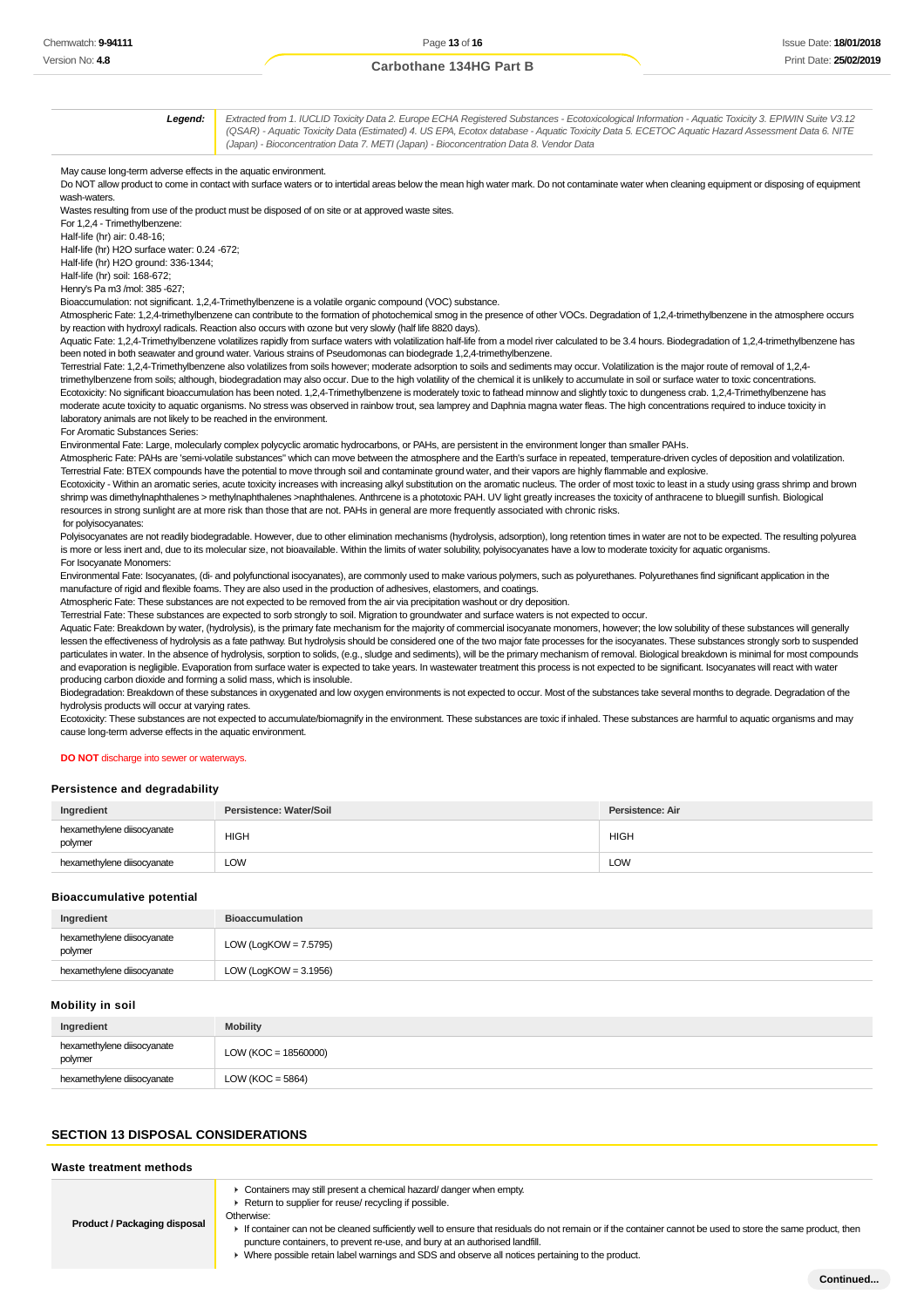| Legislation addressing waste disposal requirements may differ by country, state and/ or territory. Each user must refer to laws operating in their area. In       |
|-------------------------------------------------------------------------------------------------------------------------------------------------------------------|
| some areas, certain wastes must be tracked.                                                                                                                       |
| A Hierarchy of Controls seems to be common - the user should investigate:                                                                                         |
| $\blacktriangleright$ Reduction                                                                                                                                   |
| $\triangleright$ Reuse                                                                                                                                            |
| $\triangleright$ Recycling                                                                                                                                        |
| • Disposal (if all else fails)                                                                                                                                    |
| This material may be recycled if unused, or if it has not been contaminated so as to make it unsuitable for its intended use. If it has been contaminated, it may |
| be possible to reclaim the product by filtration, distillation or some other means. Shelf life considerations should also be applied in making decisions of this  |
| type. Note that properties of a material may change in use, and recycling or reuse may not always be appropriate.                                                 |
| DO NOT allow wash water from cleaning or process equipment to enter drains.                                                                                       |
| It may be necessary to collect all wash water for treatment before disposal.                                                                                      |
| In all cases disposal to sewer may be subject to local laws and regulations and these should be considered first.                                                 |
| • Where in doubt contact the responsible authority.                                                                                                               |
| Recycle wherever possible.                                                                                                                                        |
| ► Consult manufacturer for recycling options or consult local or regional waste management authority for disposal if no suitable treatment or disposal            |
| facility can be identified.                                                                                                                                       |
| • Dispose of by: burial in a land-fill specifically licensed to accept chemical and / or pharmaceutical wastes or Incineration in a licensed apparatus (after     |
| admixture with suitable combustible material).                                                                                                                    |
| • Decontaminate empty containers. Observe all label safeguards until containers are cleaned and destroyed.                                                        |

# **SECTION 14 TRANSPORT INFORMATION**

# **Labels Required**

**HAZCHEM** •3Y

**Marine Pollutant**

# **Land transport (ADG)**

| UN number                    | 1263                                                                                                                                                                                          |  |
|------------------------------|-----------------------------------------------------------------------------------------------------------------------------------------------------------------------------------------------|--|
| UN proper shipping name      | PAINT (including paint, lacquer, enamel, stain, shellac, varnish, polish, liquid filler and liquid lacquer base) or PAINT RELATED MATERIAL (including<br>paint thinning or reducing compound) |  |
| Transport hazard class(es)   | Class<br>3<br>Not Applicable<br>Subrisk                                                                                                                                                       |  |
| Packing group                | Ш                                                                                                                                                                                             |  |
| <b>Environmental hazard</b>  | Not Applicable                                                                                                                                                                                |  |
| Special precautions for user | Special provisions<br>163 223 367<br>Limited quantity<br>5L                                                                                                                                   |  |

# **Air transport (ICAO-IATA / DGR)**

| UN number                    | 1263                                                                                          |                                                                                                                                                                  |
|------------------------------|-----------------------------------------------------------------------------------------------|------------------------------------------------------------------------------------------------------------------------------------------------------------------|
| UN proper shipping name      | and liquid lacquer base)                                                                      | Paint related material (including paint thinning or reducing compounds); Paint (including paint, lacquer, enamel, stain, shellac, varnish, polish, liquid filler |
| Transport hazard class(es)   | 3<br><b>ICAO/IATA Class</b><br>Not Applicable<br>ICAO / IATA Subrisk<br>3L<br><b>ERG Code</b> |                                                                                                                                                                  |
| Packing group                | $\mathbf{III}$                                                                                |                                                                                                                                                                  |
| <b>Environmental hazard</b>  | Not Applicable                                                                                |                                                                                                                                                                  |
| Special precautions for user | Special provisions<br>Cargo Only Packing Instructions<br>Cargo Only Maximum Qty / Pack        | A3 A72 A192<br>366<br>220L                                                                                                                                       |
|                              | Passenger and Cargo Packing Instructions                                                      | 355                                                                                                                                                              |
|                              | Passenger and Cargo Maximum Qty / Pack                                                        | 60L                                                                                                                                                              |
|                              | Passenger and Cargo Limited Quantity Packing Instructions                                     | Y344                                                                                                                                                             |
|                              | Passenger and Cargo Limited Maximum Qty / Pack                                                | 10L                                                                                                                                                              |
|                              |                                                                                               |                                                                                                                                                                  |

# **Sea transport (IMDG-Code / GGVSee)**

Ļ  $\overline{\phantom{a}}$ 

| UN number               | 1263                                                                                                                                                                                          |
|-------------------------|-----------------------------------------------------------------------------------------------------------------------------------------------------------------------------------------------|
| UN proper shipping name | PAINT (including paint, lacquer, enamel, stain, shellac, varnish, polish, liquid filler and liquid lacquer base) or PAINT RELATED MATERIAL (including<br>paint thinning or reducing compound) |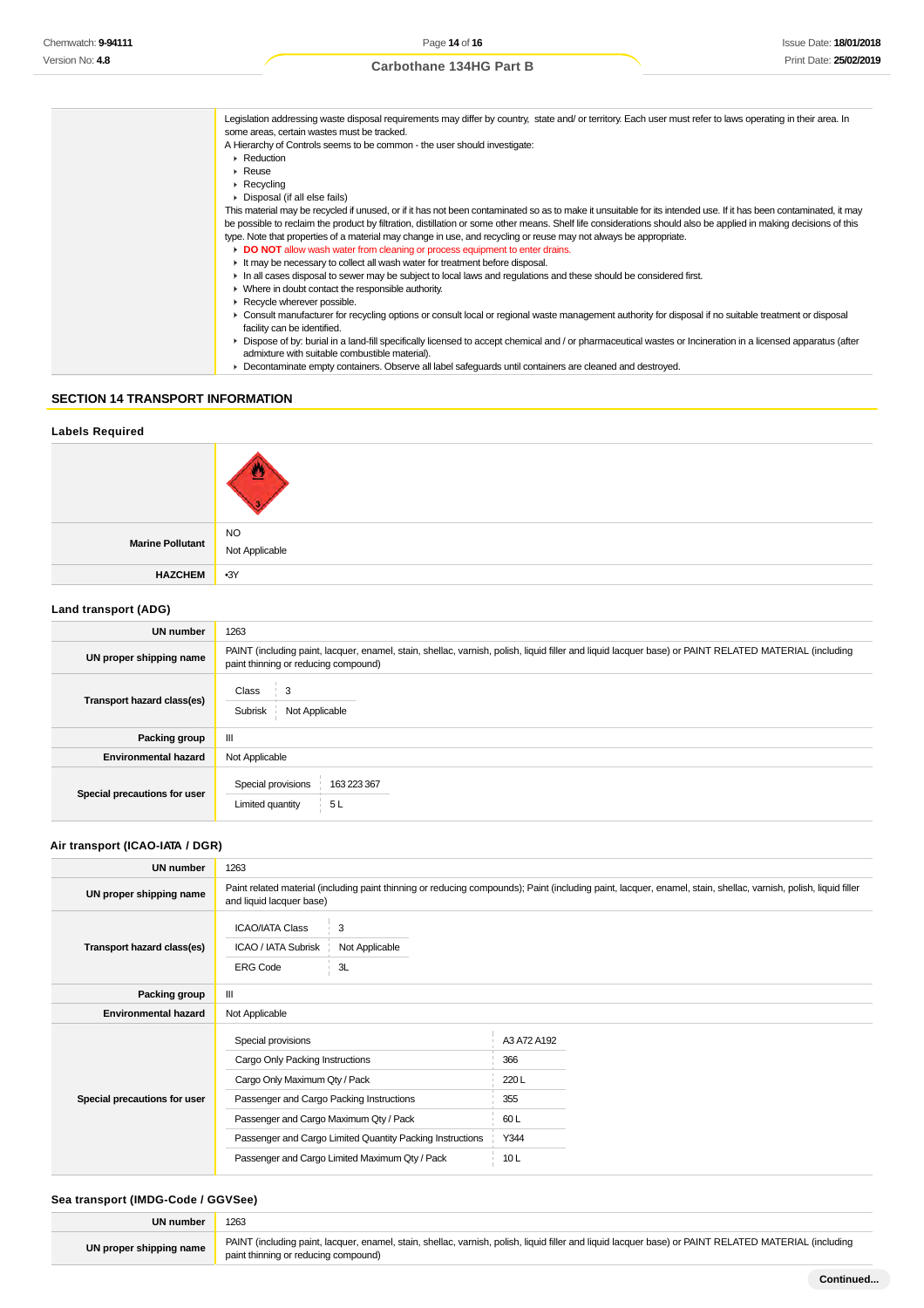| Transport hazard class(es)   | <b>IMDG Class</b><br>3<br><b>IMDG Subrisk</b><br>Not Applicable                                              |
|------------------------------|--------------------------------------------------------------------------------------------------------------|
| Packing group                | Ш                                                                                                            |
| <b>Environmental hazard</b>  | Not Applicable                                                                                               |
| Special precautions for user | <b>EMS Number</b><br>$F-E$ , S-E<br>Special provisions<br>163 223 367 955<br><b>Limited Quantities</b><br>5L |

**Transport in bulk according to Annex II of MARPOL and the IBC code** Not Applicable

# **SECTION 15 REGULATORY INFORMATION**

# **Safety, health and environmental regulations / legislation specific for the substance or mixture**

| HEXAMETHYLENE DIISOCYANATE POLYMER(28182-81-2) IS FOUND ON THE FOLLOWING REGULATORY LISTS                                                                  |                                                                                                                                                                  |
|------------------------------------------------------------------------------------------------------------------------------------------------------------|------------------------------------------------------------------------------------------------------------------------------------------------------------------|
| Australia Exposure Standards                                                                                                                               | Australia Work Health and Safety Regulations 2016 - Hazardous chemicals (other than lead)                                                                        |
| Australia Inventory of Chemical Substances (AICS)                                                                                                          | requiring health monitoring                                                                                                                                      |
| NAPHTHA PETROLEUM, LIGHT AROMATIC SOLVENT (64742-95-6.) IS FOUND ON THE FOLLOWING REGULATORY LISTS                                                         |                                                                                                                                                                  |
| Australia Dangerous Goods Code (ADG Code) - Dangerous Goods List                                                                                           | IMO MARPOL (Annex II) - List of Noxious Liquid Substances Carried in Bulk                                                                                        |
| Australia Dangerous Goods Code (ADG Code) - List of Emergency Action Codes<br>Australia Hazardous Chemical Information System (HCIS) - Hazardous Chemicals | IMO Provisional Categorization of Liquid Substances - List 2: Pollutant only mixtures<br>containing at least 99% by weight of components already assessed by IMO |
| Australia Inventory of Chemical Substances (AICS)                                                                                                          | International Air Transport Association (IATA) Dangerous Goods Regulations                                                                                       |
| Australia Standard for the Uniform Scheduling of Medicines and Poisons (SUSMP) - Schedule                                                                  | International Maritime Dangerous Goods Requirements (IMDG Code)                                                                                                  |
| 5<br>GESAMP/EHS Composite List - GESAMP Hazard Profiles                                                                                                    | United Nations Recommendations on the Transport of Dangerous Goods Model Regulations<br>(Chinese)                                                                |
| IMO IBC Code Chapter 17: Summary of minimum requirements                                                                                                   | United Nations Recommendations on the Transport of Dangerous Goods Model Regulations<br>(English)                                                                |
|                                                                                                                                                            | United Nations Recommendations on the Transport of Dangerous Goods Model Regulations<br>(Spanish)                                                                |
| HEXAMETHYLENE DIISOCYANATE(822-06-0) IS FOUND ON THE FOLLOWING REGULATORY LISTS                                                                            |                                                                                                                                                                  |
| Australia Dangerous Goods Code (ADG Code) - Dangerous Goods List                                                                                           | IMO IBC Code Chapter 17: Summary of minimum requirements                                                                                                         |
| Australia Dangerous Goods Code (ADG Code) - List of Emergency Action Codes                                                                                 | IMO MARPOL (Annex II) - List of Noxious Liquid Substances Carried in Bulk                                                                                        |
| Australia Exposure Standards                                                                                                                               | International Air Transport Association (IATA) Dangerous Goods Regulations                                                                                       |
| Australia Hazardous Chemical Information System (HCIS) - Hazardous Chemicals                                                                               | International Maritime Dangerous Goods Requirements (IMDG Code)                                                                                                  |
| Australia Inventory of Chemical Substances (AICS)                                                                                                          | United Nations Recommendations on the Transport of Dangerous Goods Model Regulations                                                                             |
| Australia Work Health and Safety Regulations 2016 - Hazardous chemicals (other than lead)<br>requiring health monitoring                                   | (Chinese)<br>United Nations Recommendations on the Transport of Dangerous Goods Model Regulations                                                                |
| GESAMP/EHS Composite List - GESAMP Hazard Profiles                                                                                                         | (English)                                                                                                                                                        |
|                                                                                                                                                            | United Nations Recommendations on the Transport of Dangerous Goods Model Regulations<br>(Spanish)                                                                |

# **National Inventory Status**

| <b>National Inventory</b>     | <b>Status</b>                                                                                                                                                                                 |
|-------------------------------|-----------------------------------------------------------------------------------------------------------------------------------------------------------------------------------------------|
| Australia - AICS              | Yes                                                                                                                                                                                           |
| Canada - DSL                  | Yes                                                                                                                                                                                           |
| Canada - NDSL                 | No (naphtha petroleum, light aromatic solvent; hexamethylene diisocyanate)                                                                                                                    |
| China - IECSC                 | Yes                                                                                                                                                                                           |
| Europe - EINEC / ELINCS / NLP | Yes                                                                                                                                                                                           |
| Japan - ENCS                  | No (hexamethylene diisocyanate polymer)                                                                                                                                                       |
| Korea - KECI                  | Yes                                                                                                                                                                                           |
| New Zealand - NZIoC           | Yes                                                                                                                                                                                           |
| Philippines - PICCS           | Yes                                                                                                                                                                                           |
| USA - TSCA                    | Yes                                                                                                                                                                                           |
| Legend:                       | $Yes = All ingredients are on the inventory$<br>No = Not determined or one or more ingredients are not on the inventory and are not exempt from listing(see specific ingredients in brackets) |

# **SECTION 16 OTHER INFORMATION**

| IX. |
|-----|
|     |

## **Other information**

# **Ingredients with multiple cas numbers**

| Name | <b>CAS No</b> |
|------|---------------|
|      |               |